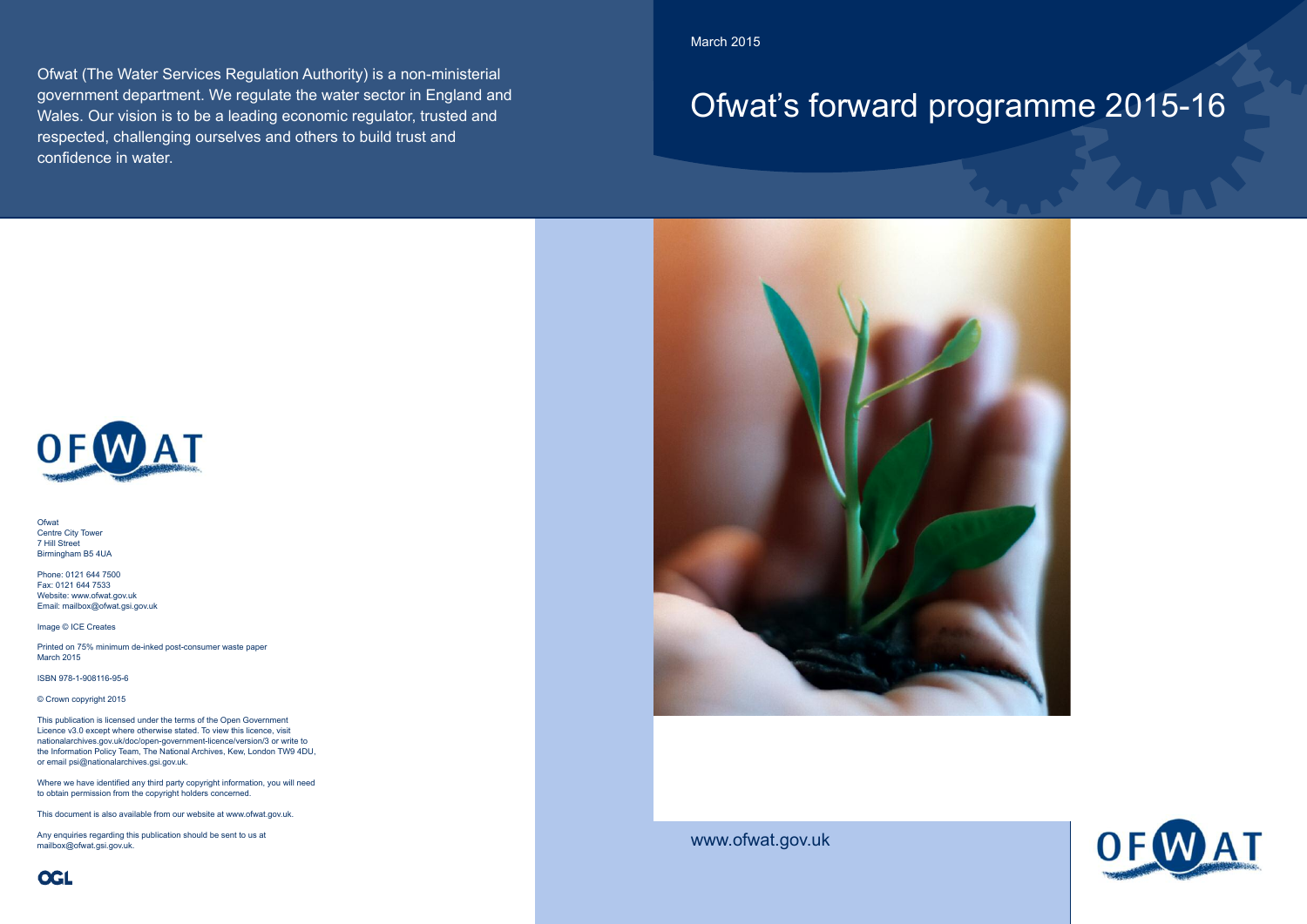### About this document

This document sets out our forward work programme for the coming financial year. It excludes routine work.

This document reflects changes since, and as a result of, the consultation on our draft forward programme for 2015-16. We held the consultation between 15 January and 5 February 2015.

Under the Water Industry Act 1991 (as amended), we have a duty to consult on, and publish, our forward work programme ahead of the coming financial year.

The [Water](http://www.legislation.gov.uk/ukpga/2014/21/contents/enacted) Act 2014 recently introduced new expectations for how we fulfil our role. This includes requiring us to act in accordance with any new UK and Welsh Government priorities. Until this part of the legislation comes into effect and the new priorities are introduced, we will continue to have regard to the existing priorities of both Governments. This includes reporting in our forward programme how our work aligns with those priorities.

Where this document uses the term 'the Government', this refers to both the UK and Welsh Governments as appropriate, unless otherwise stated.

Further information about what we do is on our website at [www.ofwat.gov.uk.](http://www.ofwat.gov.uk/)

### **Contents**

| Foreword                                                         | 2  |
|------------------------------------------------------------------|----|
| Overview 2015-16                                                 | 4  |
| Key dates in 2015-16                                             | 11 |
| How our work contributes to our strategic priorities             | 16 |
| How our work aligns with Government priorities                   | 18 |
| Our programmes                                                   | 21 |
| Financing the delivery of our work programme                     | 44 |
| Summary of responses to our draft forward programme consultation | 45 |

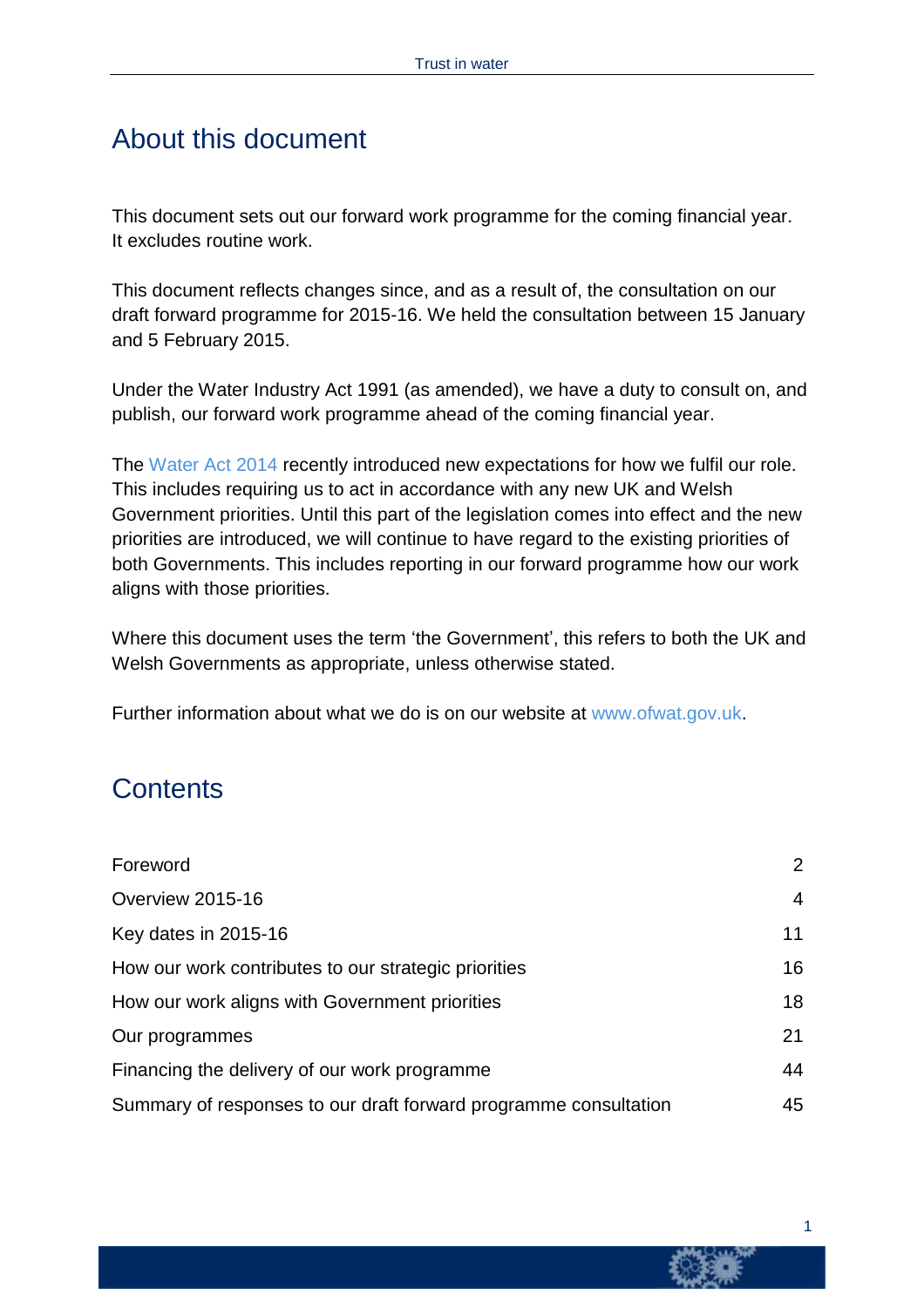# Foreword

Welcome to our final forward programme for 2015-16. This work programme is designed to help us meet our new strategy, 'Trust in [water',](http://www.ofwat.gov.uk/aboutofwat) which we set out in January 2015. It describes the:

- areas where we can make the biggest impact for customers in helping to deliver our collective vision for the water sector and achieve our vision for Ofwat ('our priorities'); and
- work we will do to help us deliver those priorities ('our programmes').

Securing trust and confidence in vital public water and wastewater services will benefit us all. But it is an ambitious and complex task, which will take time to deliver. Also, we cannot deliver it alone. We need the water sector in England and Wales – and everyone with an interest in it – to work with us and together, listening and communicating to build trust and confidence among customers, investors and within society.

Our new strategy, which builds on our statutory duties and functions, will determine what we do and how we work from now until 2019-20. In describing our work over the next year, this forward programme sets out a number of early and important building blocks that will help deliver our collective vision for the sector.

Building on the approach we developed during the 2014 price review, our new strategy and our work programme for 2015-16 relies on active engagement with our stakeholders, including the water companies we regulate. We are looking to those companies to step up and take ownership of the need to build and maintain trust and confidence in water and wastewater services. We are looking for them to think carefully about what this means, what they need to do to achieve it, and engage us proactively in a mature dialogue about how we, with them, can help move the sector forward.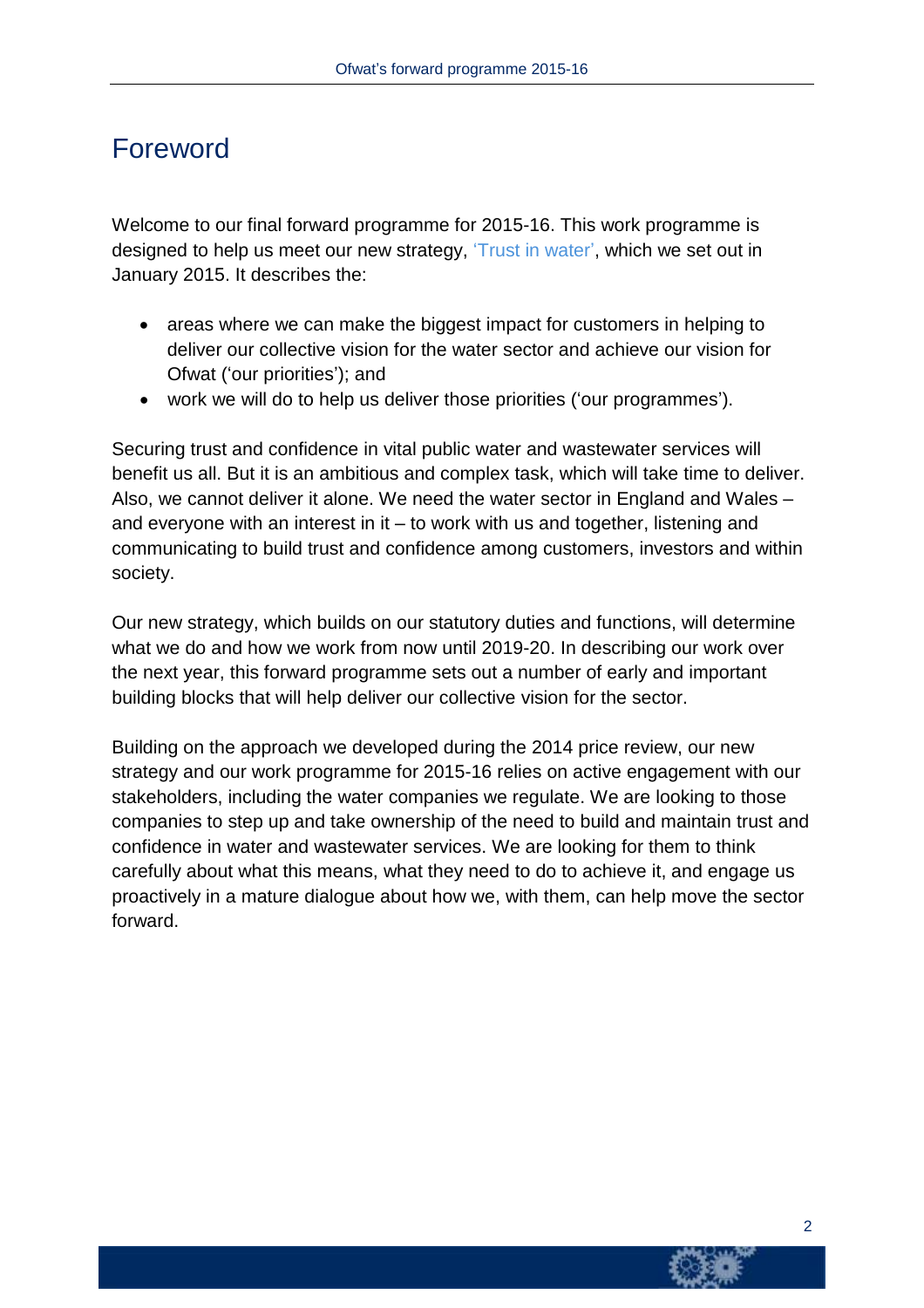Since we published our strategy we have welcomed the positive and open response from our stakeholders. This includes the responses we received to our draft forward programme consultation, which we have used to develop this final work programme. We welcome this engagement and look forward to working with you all as we begin the journey towards trust in water.

mbr

Chairman Chairman Chairman Chief Executive

**Jonson Cox** Cathryn Ross

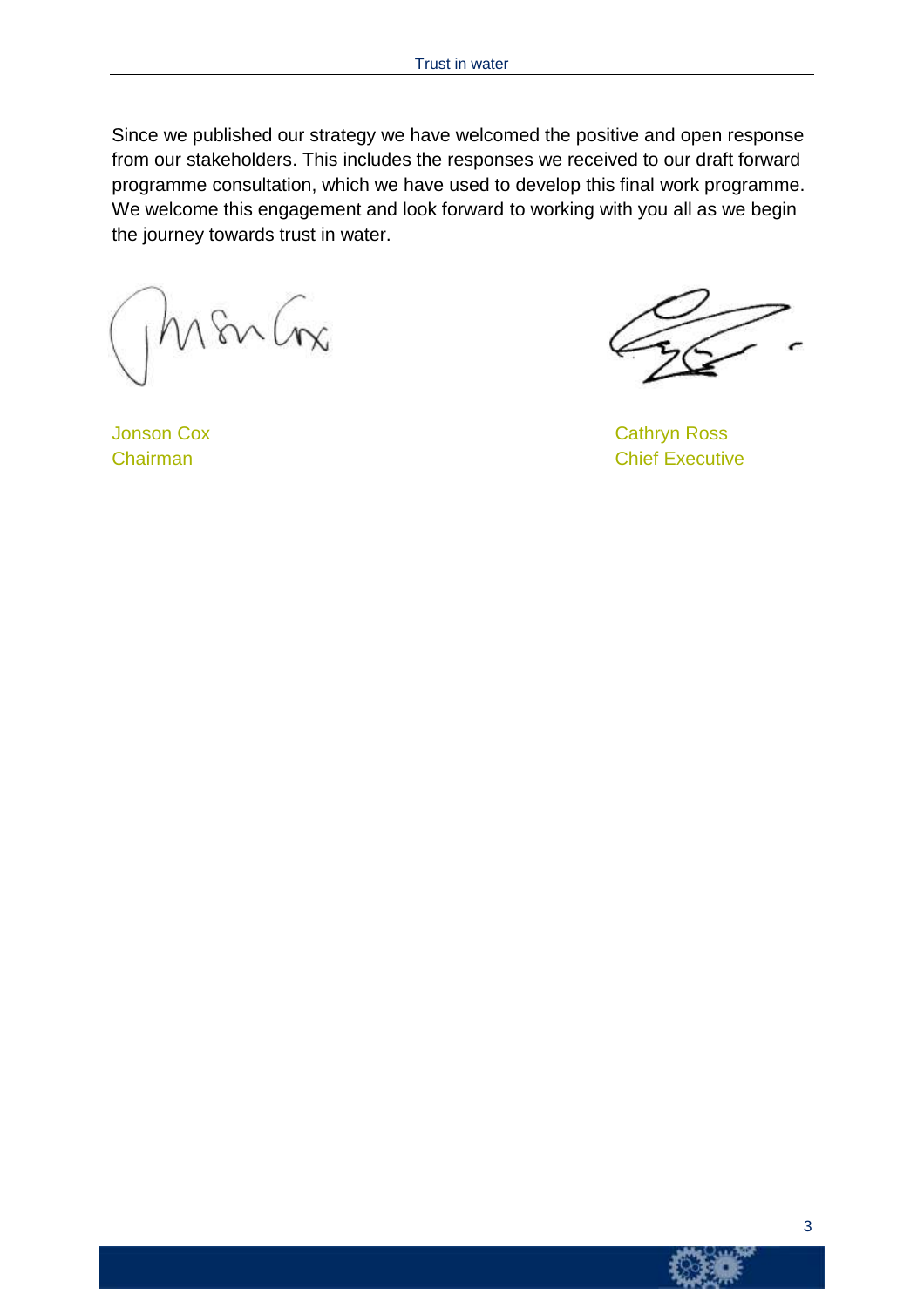# Overview 2015-16

Across England and Wales we all rely on water, drainage and sanitation services that the water sector delivers every day – in our homes, our work and our environment. But a number of challenges threaten the services we receive, such as:

- population growth;
- water scarcity;
- more volatile weather;
- climate change;
- higher expectations of tailored services; and
- affordability.

To meet these challenges, customers, the environment and wider society need to have trust and confidence in the vital public services they receive. It means water in the tap, waste flushed away and the price customers pay. But it also means:

- the resilience of our water and wastewater services:
- value for money and how affordable services are;
- good customer service and fair dealing; and
- decisions we take today treating future generations fairly.

To achieve trust and confidence, the sector must listen to customers, the environment and wider society and deliver the outcomes they want at every stage of the water cycle. It needs strong relationships with the supply chain and investors, and it needs to engage with government and regulators.

### Our priorities

Trust and confidence in water and wastewater services can only be achieved by the sector, working with its stakeholders. As the economic regulator of the water sector in England and Wales, our role is to help it build trust and confidence with customers, the environment and wider society. This means:

- provoking, challenging and where appropriate leading the sector, to ensure it has clarity on what customers and society expect;
- overseeing how the sector is performing;
- seeking assurance that water companies are acting efficiently, on the basis of good information, a good understanding of the responsibilities and

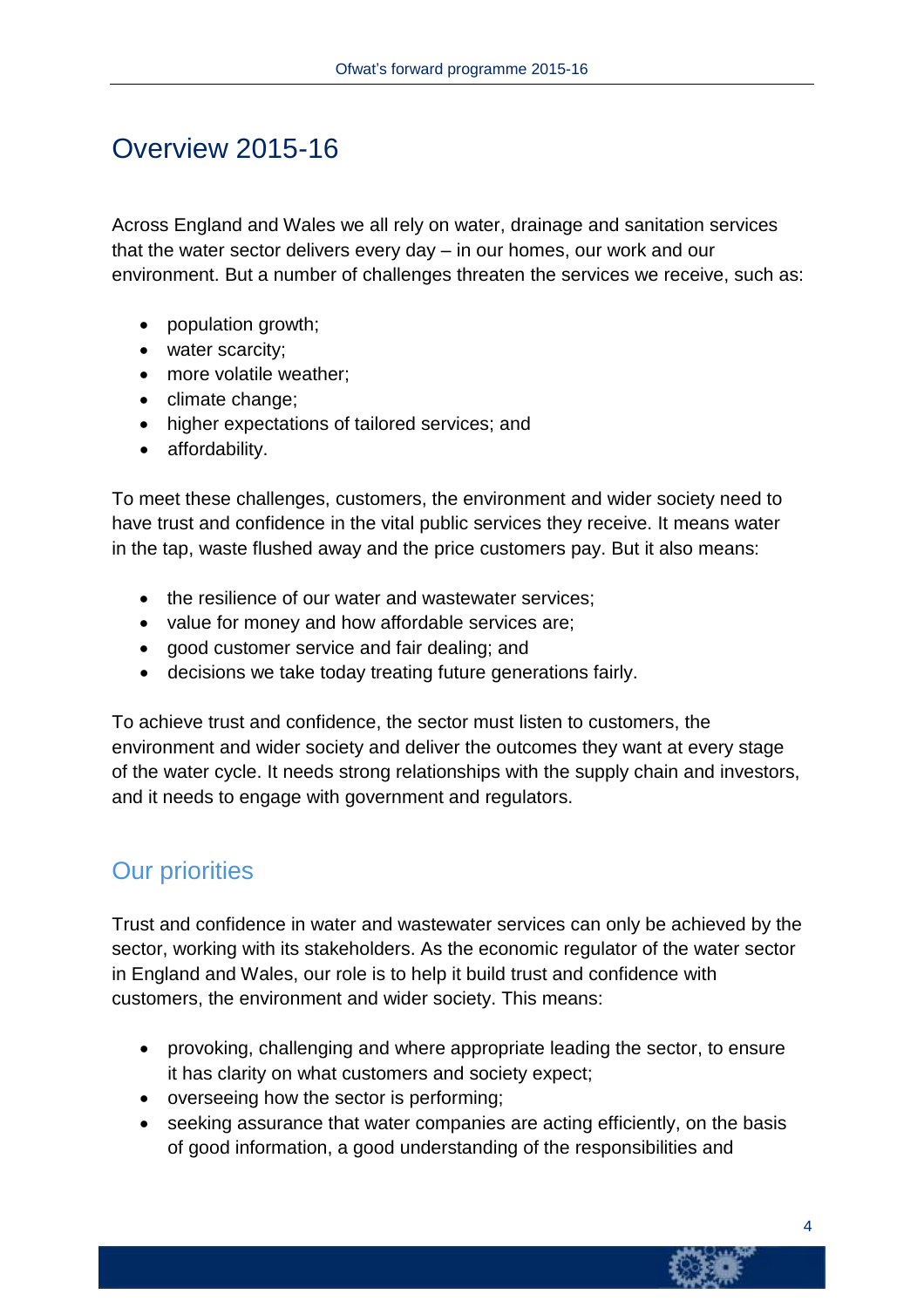relationships they have and that they are maintaining a mature relationship with Ofwat;

- being ready to step in, if water companies fall short;
- using the right tools from our available toolkit to achieve the best results; and
- acting clearly and predictably.

We have identified a number of areas where we can make the biggest impact for customers in 2015-16. We set these out below.

#### Ofwat's strategic priorities for 2015-16

- 1. **Implementing Water Act reforms and preparing for the 2019 price review.** Deliver the reforms provided for in the Water Act 2014 and help to ensure that they deliver real benefits for water customers and society. This includes putting in place the arrangements for the opening of the non-household retail market to competition in April 2017, ensuring these customers enjoy benefits from choice and are protected where necessary. This also includes supporting the development of water trading and abstraction reform. Doing these things will require further changes to the way we set prices in our 2019 review. It will also require changes in our approach to casework.
- 2. **Maintain customer confidence through a period of change.** Recognising the changes that are coming in the sector and to our regulation of it, ensure that service providers and others across the sector, including us as the regulator, maintain the confidence of customers in provision of these vital public services. This includes ensuring that the changes in the sector deliver demonstrable benefits for customers, now and in the long term.
- 3. **Maintain investor confidence in the sector through a period of change.** Recognising the changes that the Water Act will bring to the sector and our regulation of it in order to benefit customers, maintain the confidence of investors in the sector and the economic regulatory framework. This includes continuing to discharge our statutory duty on financeability, to ensure that efficient companies can access capital.
- 4. **Monitoring sector performance.** Develop the means by which we monitor the sector's performance against our vision of trust and confidence, and receive assurance from the sector. This information will inform our decisions on where, when and how we intervene, and may also prompt action by the sector directly. It will be beneficial if this information also prompted others to challenge the sector and hold it to account. It will include the development of a risk-based approach to assurance, which will reflect the risk associated with different aspects of the sector and different service providers.
- 5. **To ensure that Ofwat has the skills, experience, systems, processes and culture that support our new strategy.** Develop the people, infrastructure and governance to deliver the new strategy and vision for the sector, and develop the tools, information and approaches to regulation that Ofwat needs to deliver its duties efficiently, effectively and using best regulatory practice.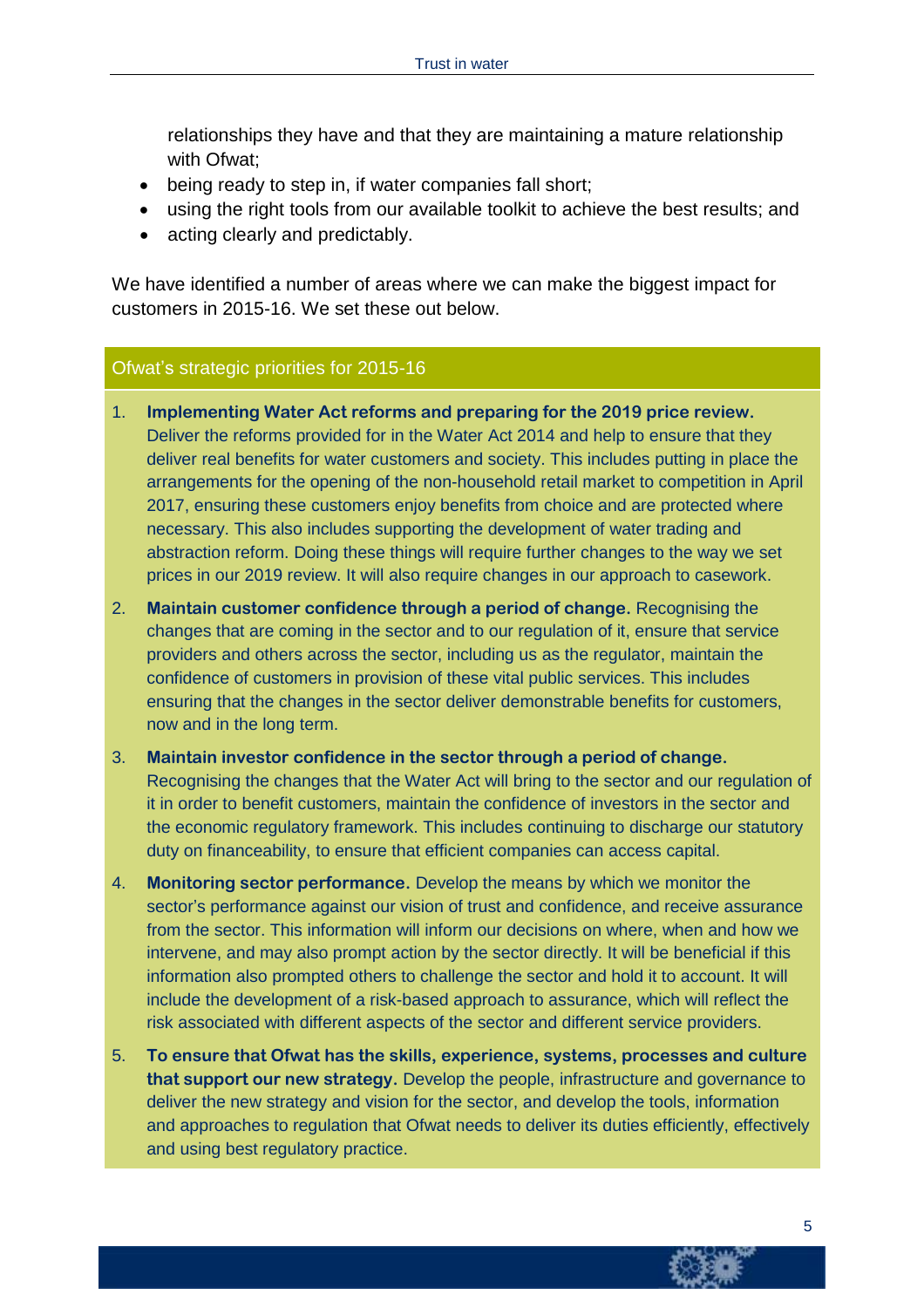We will review these priorities each year to make sure we are delivering the maximum benefit to customers using our available resources.

### Improving how we work

To deliver our strategy, the way we work, the way we behave and the values we live by will be as important as the work that we do. Our vision is to be trusted and respected, working at the leading edge, challenging ourselves and others to build trust and confidence in water and wastewater services.

In 2014-15, we put all of our work into a programme and project structure to improve our capability to deliver our new strategy. This has helped us to:

- improve the alignment of our work to our new strategy;
- work more efficiently; and
- focus on delivering benefits to customers.

Our work during 2015-16 includes several programmes to help continue to improve our capability in line with our new strategy. These are:

- strategy and planning;
- business transformation; and
- compliance and assurance.

These programmes will enable us to manage the implementation of our strategy, and to learn from our own experience and the experience of others.

### Delivering value for money

We aim to carry out all of our work efficiently and effectively. From 2015-16 onwards, Ofwat will be part of the UK Government's Comprehensive Spending Review (CSR). And we have a significantly reduced budget.

Our licence fee for 2015-16 is £21.159 million – with a further £2 million for the Thames Tideway. This will be about £7 million lower than 2014-15 but, with the agreement of the Chief Secretary to the Treasury, reflects an increase on our original 2015-16 CSR settlement to enable us to progress Water Act 2014 reforms and changes in the profile of our work on Thames Tideway. This excludes work on Open Water – the programme of work to co-ordinate the development of the market rules, framework and systems required for an effective non-household retail market as set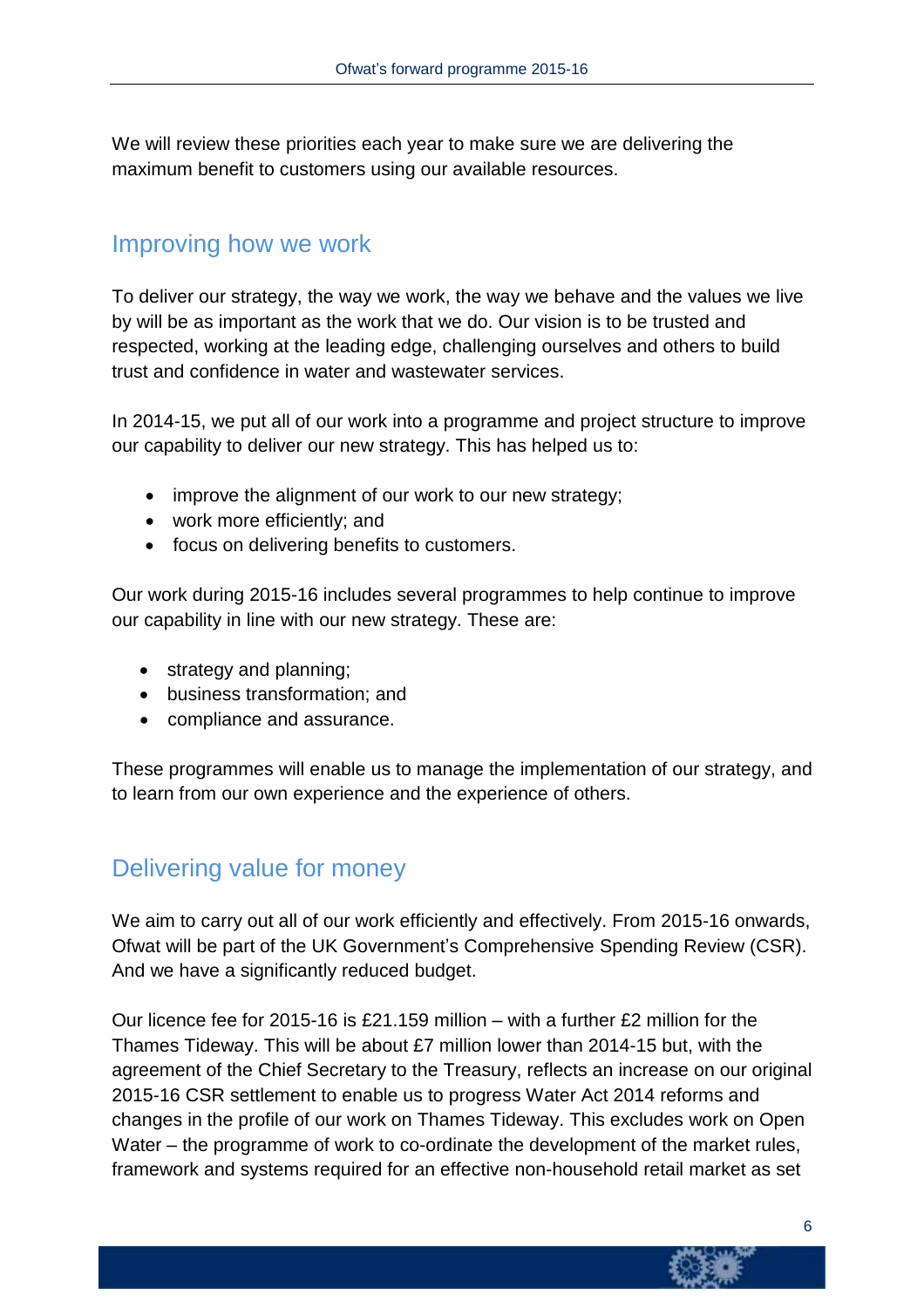out in the Water Act 2014 – which represents additional work over and above Ofwat's usual work. This work is funded from a separate, ring-fenced licence fee. For 2015-16, this fee will be £7.13 million.

The progress we have made on our business transformation during 2014-15 has helped reduce our costs. It has also enabled us to work in a more focused and flexible way. We will continue to seek efficiencies in delivering our work to secure even better value for money. For example, during 2015-16 we will reduce our office space. We are also looking for opportunities to share resource with other regulators.

We are seeking further value for money through our membership of the [UK](http://www.ukrn.org.uk/) [Regulators](http://www.ukrn.org.uk/) Network (UKRN). Among other things, UKRN will strengthen work across sectors to develop shared approaches to regulation in the interests of consumers and the economy. This is without compromising the independence of individual regulators and the differences of disparate sectors. Cathryn Ross, our Chief Executive, will be the UKRN Chair in 2015-16.

We will continue to review our progress in delivering our programmes and may reschedule or re-prioritise our work during the year. We remain committed to delivering the better regulation principles of:

- proportionality;
- accountability;
- consistency;
- targeting; and
- transparency.

We will notify our stakeholders if we decide to change our plans significantly during 2015-16.

### Managing risks and opportunities

To deliver our strategy successfully, we will need to manage risks and opportunities proactively, effectively and proportionately. We have a new risk framework to support our more agile, programme- and project-based ways of working. This follows the principle that everyone at Ofwat has a responsibility to identify and manage risk and opportunities proactively and dynamically, and in a way that reflects our new strategy. Our broad approach is as follows.

 Our people within each programme are responsible for identifying and managing risks and opportunities in their work.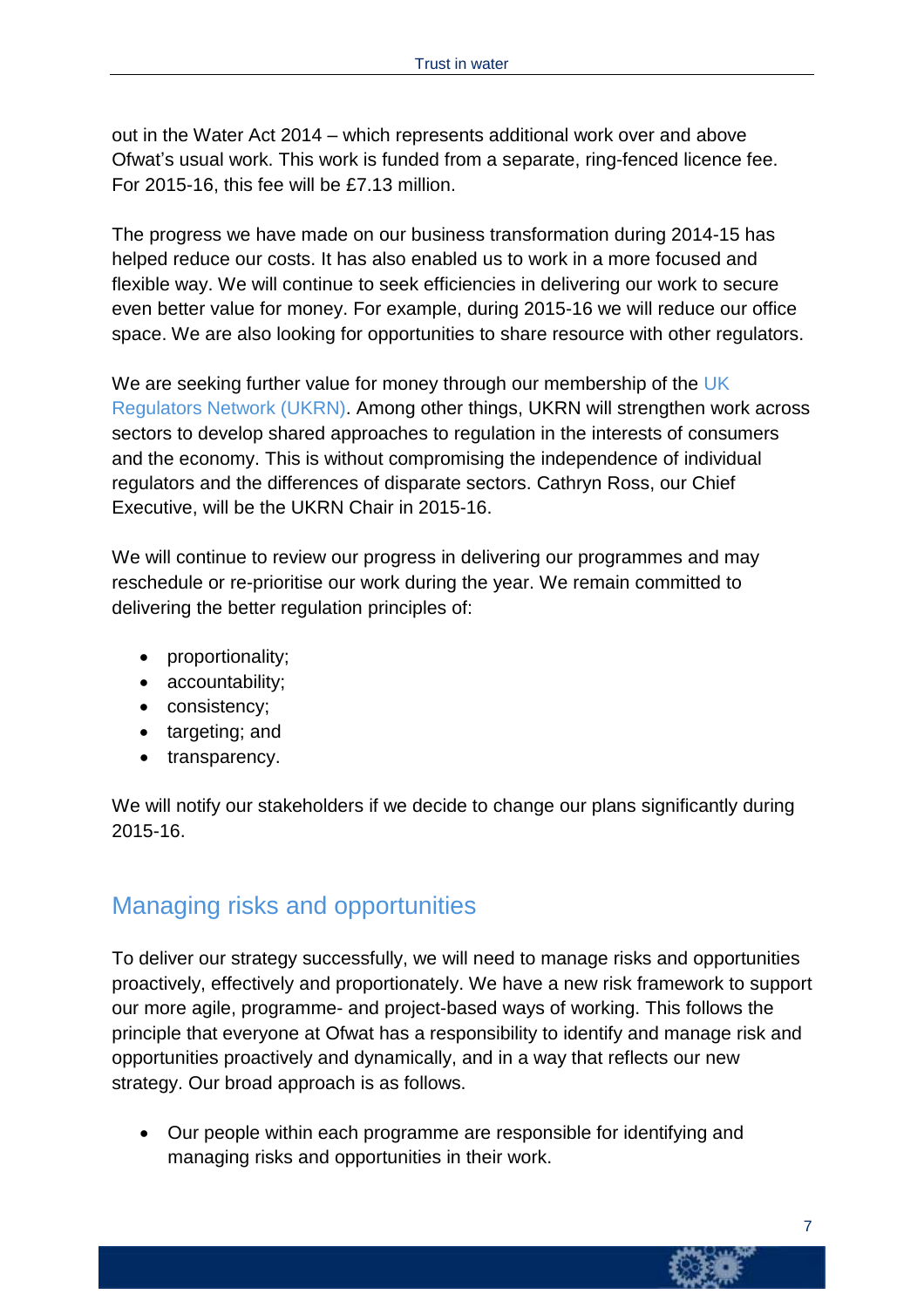- Our Senior Leadership Team is responsible for reviewing, identifying and taking decisions on strategic risks and opportunities across Ofwat's portfolio of programmes and to the organisation as a whole. These risks are in the following three areas.
	- Delivering benefits for customers.
	- Stakeholder engagement and collaboration.
	- ̶ Organisational capability.
- Our Board challenges, scrutinises and approves our strategic risks and opportunities, including Ofwat's risk appetite. It receives risk reports every three months to enable it to review and challenge our Senior Leadership Team's analysis and management of strategic risk and opportunity.

### Measuring progress

We are working with key stakeholders, including other water sector regulators, to develop an assessment framework and performance dashboards for monitoring the progress that the sector makes towards our vision for it. We are also developing a framework that will enable us to monitor our own progress towards our vision for Ofwat. This will also help us monitor the benefits we are delivering as part of our work programme. And it will help improve the conversations we have and work we carry out with strategic partners and other stakeholders in securing trust in water, recognising that Ofwat cannot deliver this working alone. We will publish more details on our assessment framework during 2015-16.

### Possible changes to our work

We have an ambitious strategy and a reduced budget. We have made changes to the way we are structured and work to accommodate this, but we still need to be able to work flexibly and re-prioritise throughout the year. While we plan based on previous experience and our understanding of how our landscape will evolve in future, we may need to do more or less than we currently anticipate. This may affect the resources we have available and the work we are able to carry out.

For example, we are required to carry out certain types of casework – investigations, enforcement cases and disputes. This forward programme excludes this work, as we cannot predict its nature and volume. We have provided for it in our resource planning; to the extent that the casework we receive is different from our assumptions, this may affect resource available for our other work.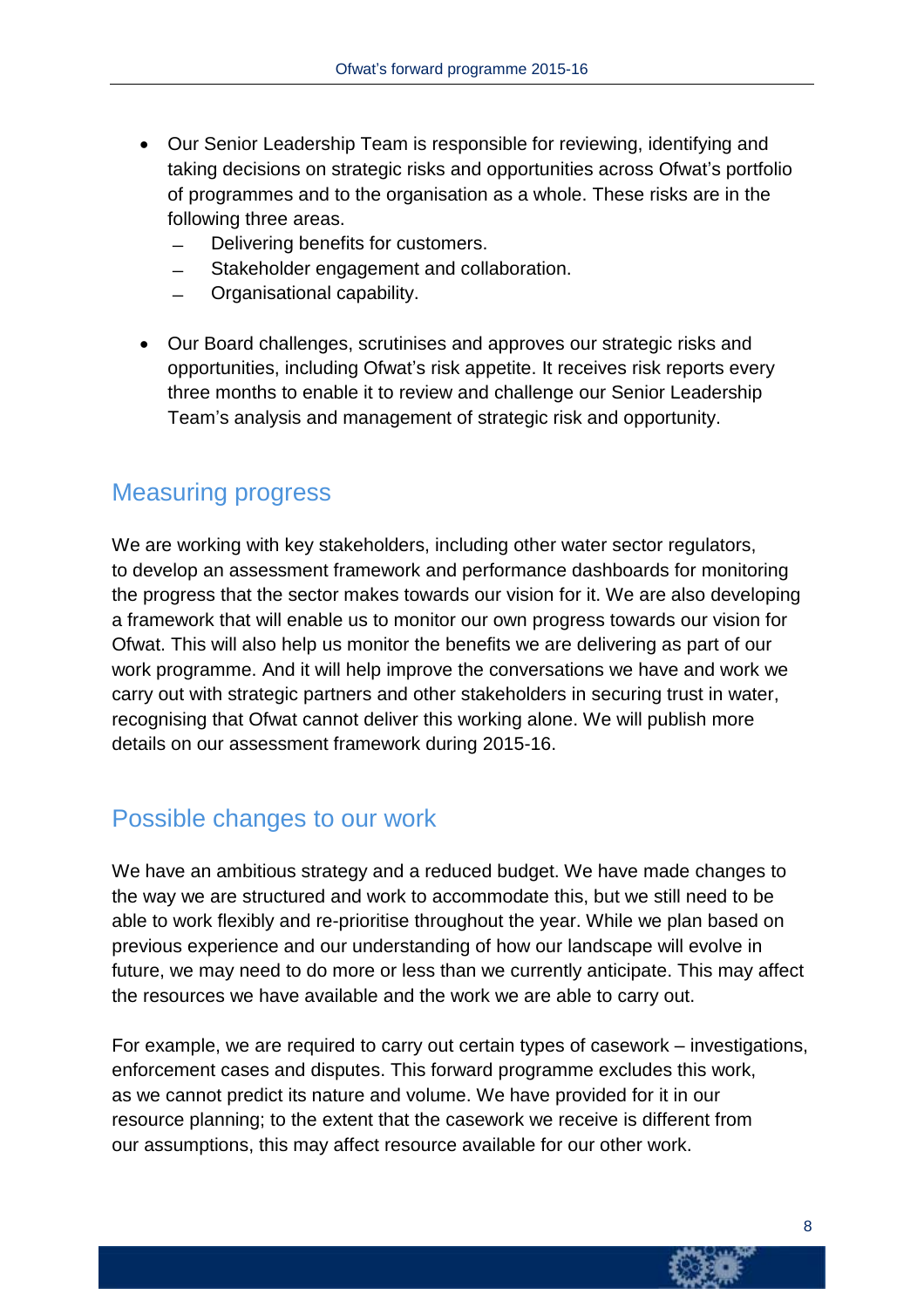We also operate within the overall policy framework that the UK and Welsh Governments set for the sector. Over the coming year, a number of factors could change our plans.

- There will be a General Election in May 2015. The newly-elected UK Government will have its own priorities for the water sector in England.
- We expect the Welsh Government to publish its final water strategy in 2015. This may have new or altered expectations for how we fulfil our role in Wales.
- In 2014, the UK Parliament passed the Water Act 2014. Different parts of the Act must formally pass into law (be 'commenced') before they can be used. This includes necessary laws to implement a market to allow all nonhousehold customers in England – and eligible customers in Wales – to choose their water and wastewater service provider. The commencement of relevant parts of the Water Act 2014 will determine the scale and pace of our retail market opening programme in particular.
- The Development Consent Order granted for the Thames Tideway Tunnel is currently subject to four applications for judicial reviews. Our work on this programme is dependent on:
	- ̶ the UK Government's decisions;
	- ̶ any legal proceedings; and
	- ̶ the progress of the Thames Tideway Tunnel project itself.

### Our work programme for 2015-16

We plan to carry out the following interlinked programmes to deliver our strategy.

- Strategy and planning.
- Casework.
- Finance and governance.
- Retail market opening.
- Water 2020.
- Thames Tideway.
- Business transformation.
- Compliance and assurance.

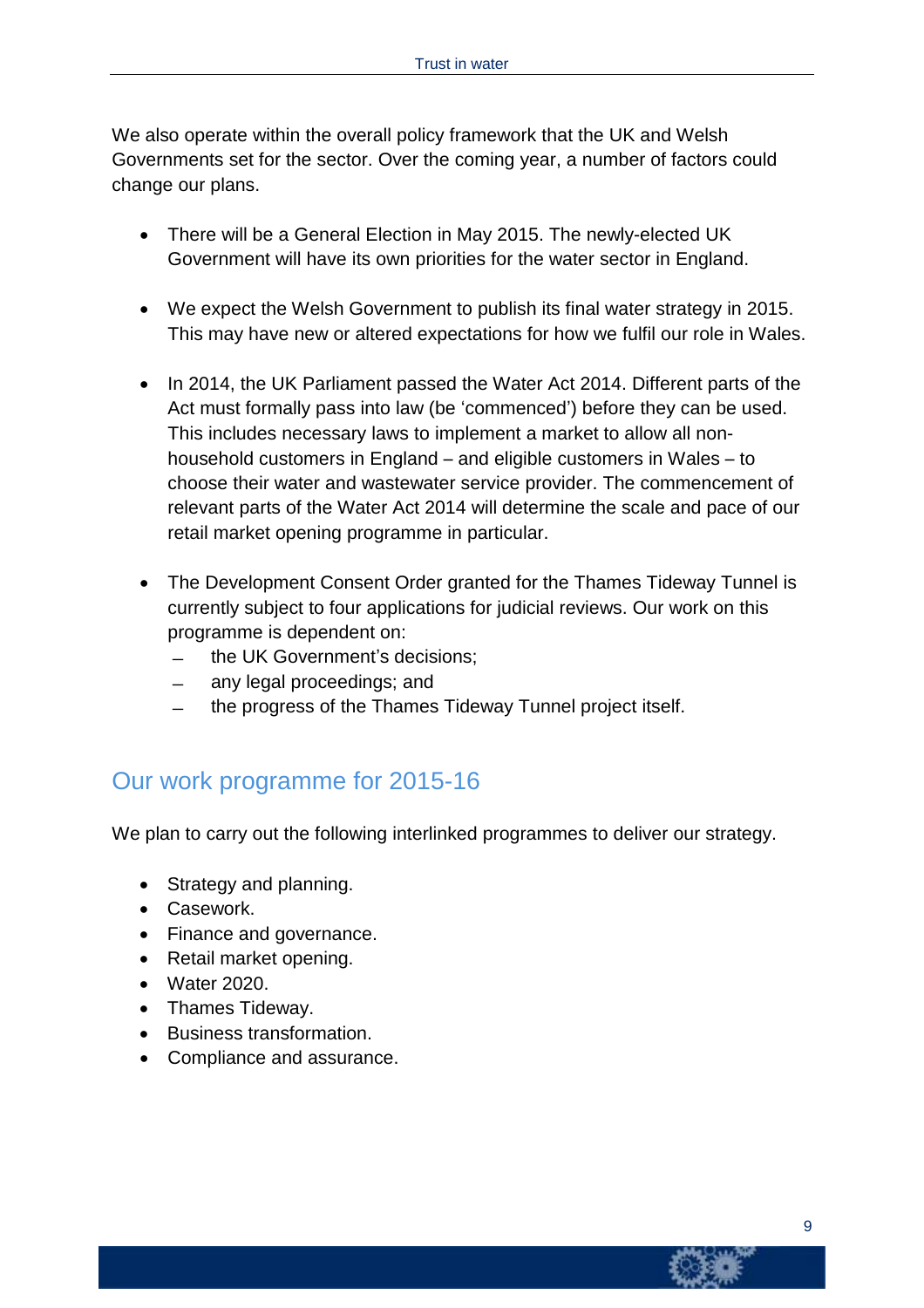On pages 21 to 43, we describe for each programme:

- what it is;
- what we aim to achieve;
- how we will deliver it; and
- $\bullet$  the key dates in 2015-16.

We thank those stakeholders that responded to our draft forward programme consultation. We set out a summary of the main issues raised on pages 45 to 49 and our response. We will also consider comments we received on specific programmes as we deliver them.

In delivering our work programme we will seek to involve all relevant stakeholders. This includes but is not limited to:

- customers and their representatives;
- environmental bodies;
- water companies;
- the UK Government;
- the Welsh Government; and
- other regulators.

We welcome the continued contribution that all stakeholders make to our work.

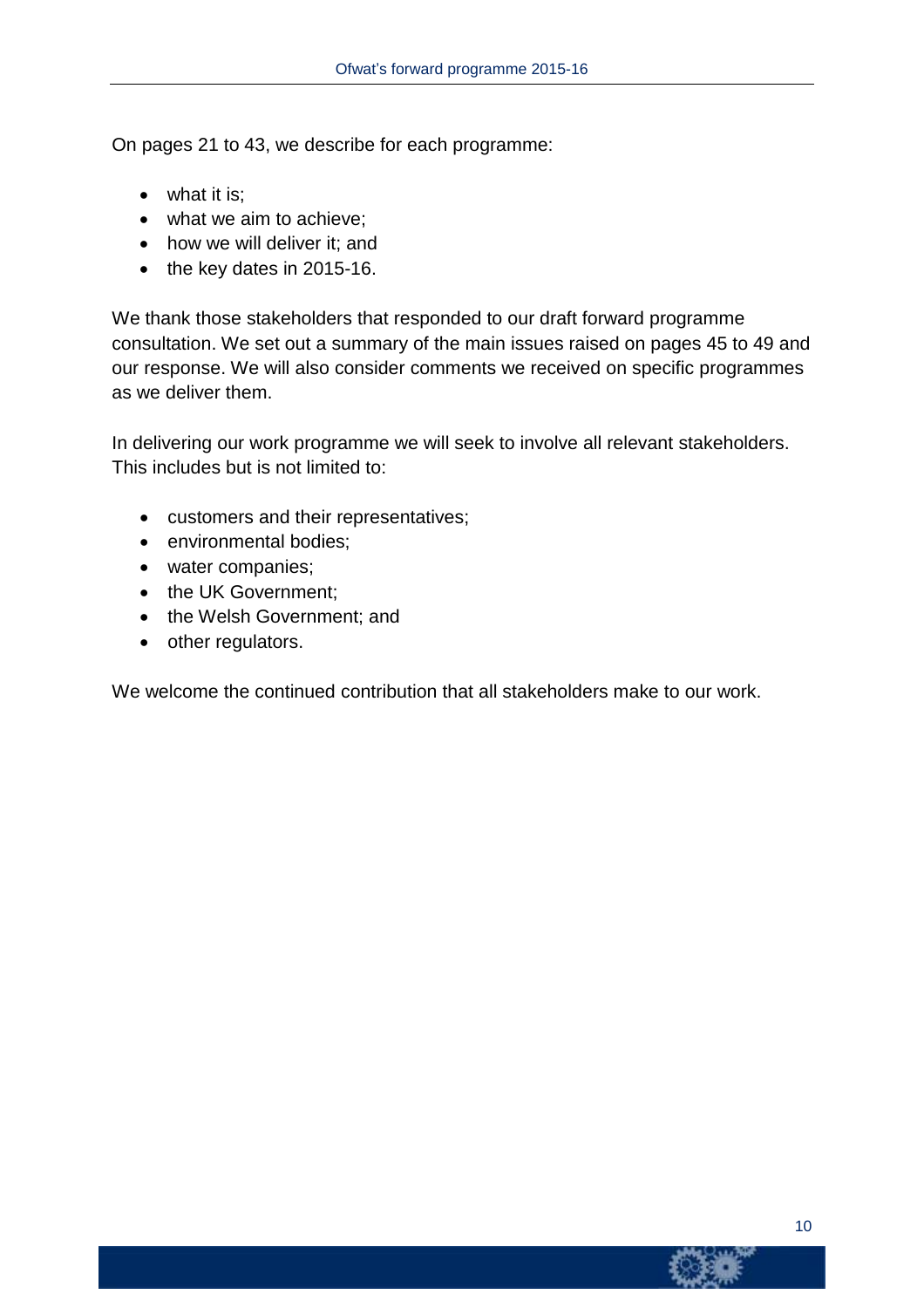# Key dates in 2015-16

| <b>Ofwat</b>                    | Work programme key dates 2015-16                                                                                                                                                                                    |                                                                                                                                                                                                                                                                                                                                 |                                                                                                                                                                                                                                                                                                      |                                                                                                                                                                                                                                    |  |  |  |  |  |
|---------------------------------|---------------------------------------------------------------------------------------------------------------------------------------------------------------------------------------------------------------------|---------------------------------------------------------------------------------------------------------------------------------------------------------------------------------------------------------------------------------------------------------------------------------------------------------------------------------|------------------------------------------------------------------------------------------------------------------------------------------------------------------------------------------------------------------------------------------------------------------------------------------------------|------------------------------------------------------------------------------------------------------------------------------------------------------------------------------------------------------------------------------------|--|--|--|--|--|
| programme                       | April to June 2015                                                                                                                                                                                                  | July to September 2015                                                                                                                                                                                                                                                                                                          | October to December 2015                                                                                                                                                                                                                                                                             | January to March 2016                                                                                                                                                                                                              |  |  |  |  |  |
| <b>Strategy and</b><br>planning | Publish an assessment<br>framework for the sector and for<br>Ofwat for monitoring the state of<br>progress against the visions for<br>the sector and for Ofwat<br>Consult on the approach to our<br>resilience duty | Publish our five-year strategic<br>business plan for 2015-16 to<br>2019-20                                                                                                                                                                                                                                                      | Consult on arrangements to<br>protect eligible customers for<br>the new non-household retail<br>market, including new<br>guaranteed service standards<br>and deemed contract<br>arrangements<br>Host the first cross-sector<br>strategic discussion, using our<br>new sector assessment<br>framework | Publish findings of our work<br>looking at customer<br>vulnerability, including issues for<br>the sector to take forward, and<br>potentially changes to how we<br>regulate<br>Publish the final approach to our<br>resilience duty |  |  |  |  |  |
| Casework <sup>1</sup>           | Publish our new casework<br>strategy for focusing on<br>strategic cases<br>Publish the first of our bulletins<br>to inform stakeholders about our<br>casework                                                       | Publish guidance on our<br>approach to using settlement in<br>resolving individual cases<br>Publish guidance on our service<br>standards for cases, including<br>indicative timeframes for the<br>types of cases that we most<br>usually handle. This guidance<br>will also set out the roles and<br>our expectations for water |                                                                                                                                                                                                                                                                                                      | Publish guidance for the water<br>sector on competition law and,<br>in particular, the challenges of<br>the new non-household retail<br>market<br>Complete all current strategic<br>cases by 31 March 2016                         |  |  |  |  |  |



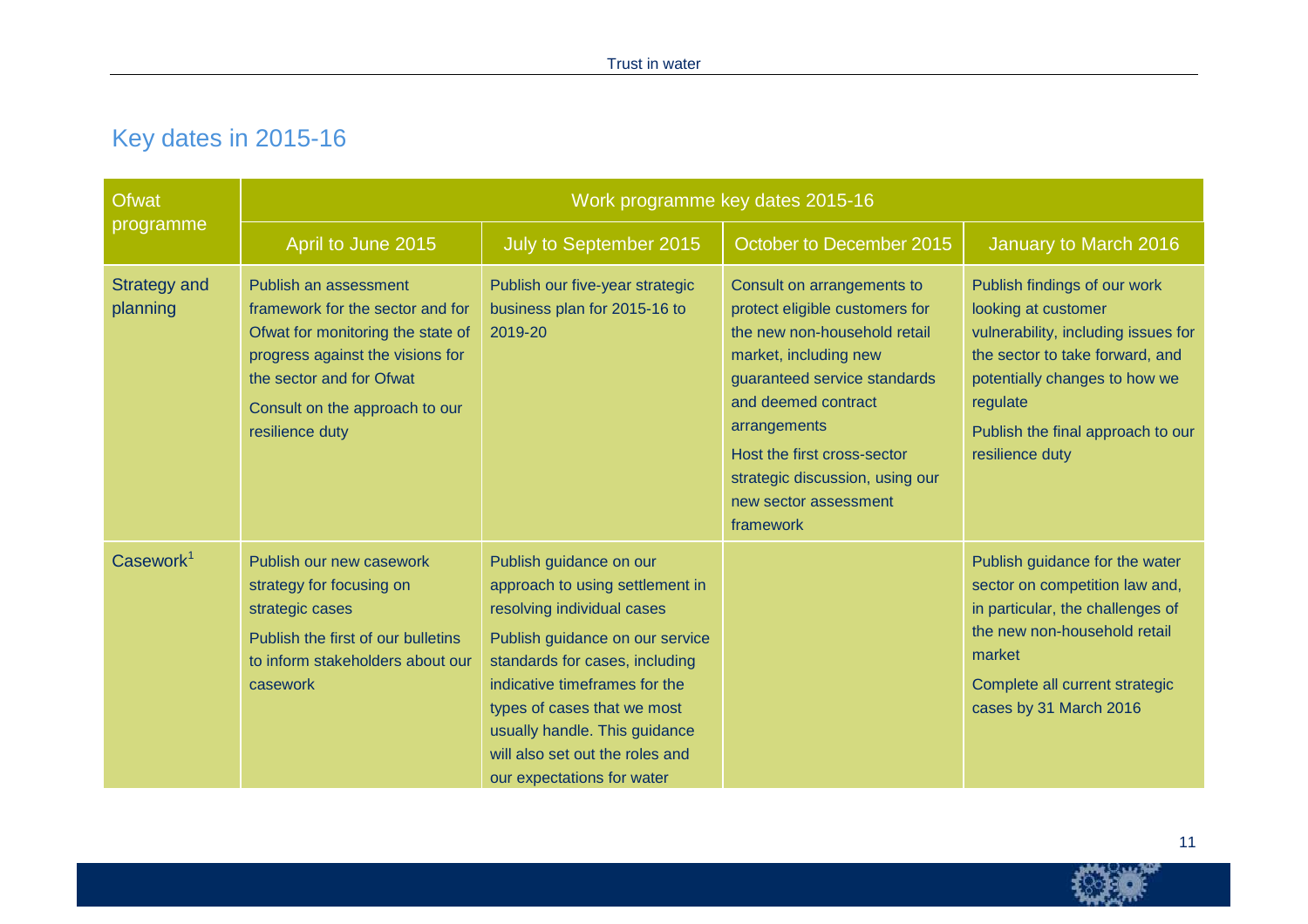| <b>Ofwat</b>              | Work programme key dates 2015-16                                                                                                                                                                                                                                                                                                                                                                                                                                               |                                                                                                                                                                                                        |                                                                                                                                                                                                                          |                                                               |  |  |  |  |  |
|---------------------------|--------------------------------------------------------------------------------------------------------------------------------------------------------------------------------------------------------------------------------------------------------------------------------------------------------------------------------------------------------------------------------------------------------------------------------------------------------------------------------|--------------------------------------------------------------------------------------------------------------------------------------------------------------------------------------------------------|--------------------------------------------------------------------------------------------------------------------------------------------------------------------------------------------------------------------------|---------------------------------------------------------------|--|--|--|--|--|
| programme                 | April to June 2015                                                                                                                                                                                                                                                                                                                                                                                                                                                             | July to September 2015                                                                                                                                                                                 | October to December 2015                                                                                                                                                                                                 | January to March 2016                                         |  |  |  |  |  |
|                           |                                                                                                                                                                                                                                                                                                                                                                                                                                                                                | companies and other parties.                                                                                                                                                                           |                                                                                                                                                                                                                          |                                                               |  |  |  |  |  |
| Finance and<br>governance | Share our developed approach<br>on how we collect, store and<br>share information, including how<br>we will engage with the sector<br>Publish an assessment of<br>whether water companies and<br>their holding companies have<br>implemented our board<br>leadership, transparency and<br>governance principles, and<br>follow up on any issues<br>Publish the outcomes of our<br>review of special administration<br>Consult on our proposed<br>approach to assessing mergers | Publish the findings of our<br>analysis of water companies'<br>and their holding companies'<br>regulatory reporting<br>Seek views and set up a<br>working group to review water<br>companies' licences | Publish our findings on water<br>companies' regulatory reporting<br>and implementation of our board<br>leadership, transparency and<br>governance principles<br>Share collection requirements<br>for 2015-16 information | Initiate and carry out a targeted<br>review of a service area |  |  |  |  |  |

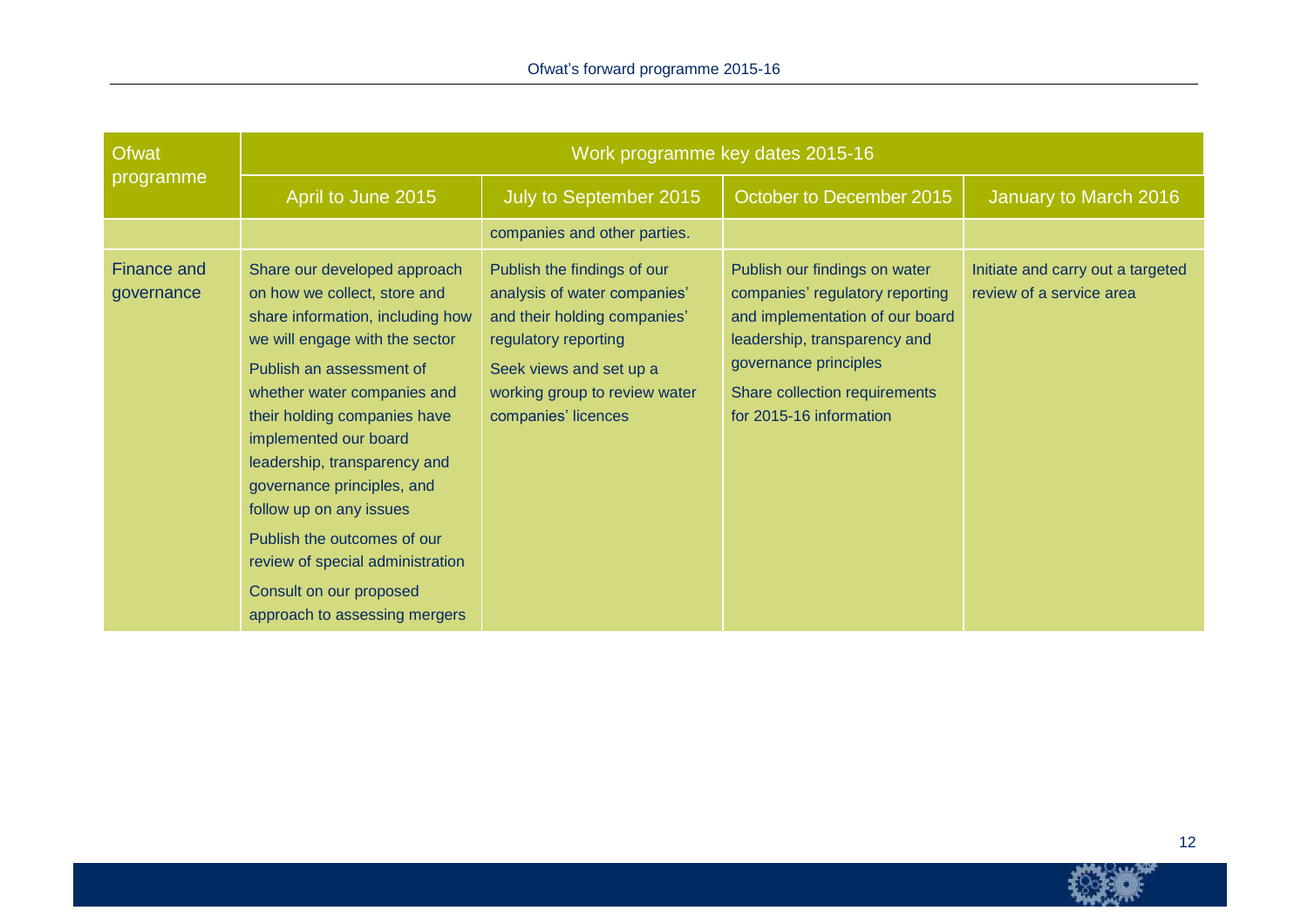#### Trust in water

| <b>Ofwat</b>                    | Work programme key dates 2015-16                                                                                                                                                                                                                                                                              |                                                                                                                                                                                                                                                                                                                                                                  |                                                                                                                                                                                                                                                                                                                          |                                                                                                                                                                                                                 |  |  |  |  |  |
|---------------------------------|---------------------------------------------------------------------------------------------------------------------------------------------------------------------------------------------------------------------------------------------------------------------------------------------------------------|------------------------------------------------------------------------------------------------------------------------------------------------------------------------------------------------------------------------------------------------------------------------------------------------------------------------------------------------------------------|--------------------------------------------------------------------------------------------------------------------------------------------------------------------------------------------------------------------------------------------------------------------------------------------------------------------------|-----------------------------------------------------------------------------------------------------------------------------------------------------------------------------------------------------------------|--|--|--|--|--|
| programme                       | April to June 2015                                                                                                                                                                                                                                                                                            | July to September 2015                                                                                                                                                                                                                                                                                                                                           | October to December 2015                                                                                                                                                                                                                                                                                                 | January to March 2016                                                                                                                                                                                           |  |  |  |  |  |
| <b>Retail market</b><br>opening | Publish updated guidance on<br>customers eligible to choose<br>their retail water and wastewater<br>supplier<br>Complete the first review of<br>programme management<br>('gateway review')<br>Complete the transition of<br>programme management from<br><b>Open Water Markets Limited</b><br>(OWML) to Ofwat | Design the new retail water and<br>wastewater licensing<br>arrangements<br>Consult on the supplier of last<br>resort arrangements to support<br>the UK Government's retail exit<br>work                                                                                                                                                                          | Consult on the full suite of<br>documents for the operation of<br>the new market                                                                                                                                                                                                                                         | <b>Finalise licences for service</b><br>providers operating in the new<br>market<br>Open the licence application<br>process for new service<br>providers                                                        |  |  |  |  |  |
| <b>Water 2020</b>               | Provide evidence to the<br><b>Competition and Market</b><br>Authority's process for deciding<br>Bristol Water's price controls for<br>2015-20                                                                                                                                                                 | Capture the key learning from<br>delivering the 2014 price review<br>Consult on short- to medium-<br>term challenges facing the<br>sector and the scope for using<br>the Water Act competition<br>framework and regulating<br>differently to address these<br>challenges<br>Consult on charging rules<br>following guidance from the UK<br>and Welsh Governments | Consult on initial proposals for<br>areas for regulatory change in<br>the 2019 price review, showing<br>how our approach to regulation<br>of water and wastewater<br>services is expected to evolve<br>further over time. And carry out<br>possible additional specific<br>consultations on key areas if<br>appropriate. | Publish a consultation on our<br>proposed approach to setting<br>non-household price controls<br>from 2017.<br>Publish charging rules taking<br>account of guidance from the<br><b>UK and Welsh Governments</b> |  |  |  |  |  |

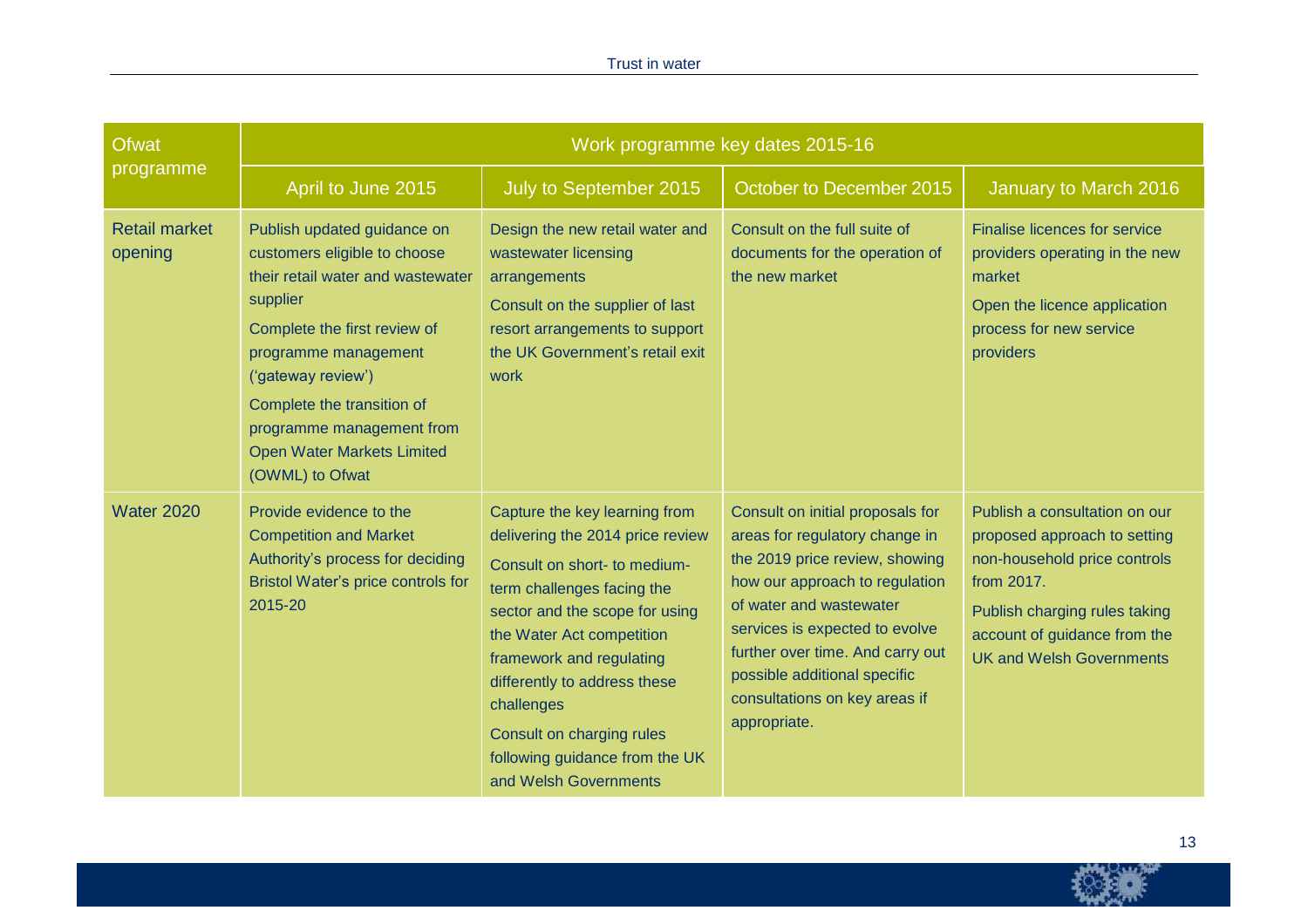| <b>Ofwat</b>                          | Work programme key dates 2015-16                                                                                                                                                                                               |                                                                                                                                                                                                                     |                                                                              |                                                                                                        |  |  |  |  |  |
|---------------------------------------|--------------------------------------------------------------------------------------------------------------------------------------------------------------------------------------------------------------------------------|---------------------------------------------------------------------------------------------------------------------------------------------------------------------------------------------------------------------|------------------------------------------------------------------------------|--------------------------------------------------------------------------------------------------------|--|--|--|--|--|
| programme                             | April to June 2015                                                                                                                                                                                                             | July to September 2015                                                                                                                                                                                              | October to December 2015                                                     | January to March 2016                                                                                  |  |  |  |  |  |
|                                       |                                                                                                                                                                                                                                | Publish final 2014 price review<br>reconciliation rulebook<br>Provide further evidence to the<br><b>Competition and Market</b><br>Authority's process for deciding<br>Bristol Water's price controls for<br>2015-20 |                                                                              |                                                                                                        |  |  |  |  |  |
| <b>Thames</b><br>Tideway <sup>2</sup> | Consult on the award of a<br>licence to the preferred bidder<br>for the Infrastructure Provider<br><b>Amend Thames Water's licence</b><br>to ensure that it works in parallel<br>with the Infrastructure Provider's<br>licence | Award the licence to the<br>preferred bidder for the<br><b>Infrastructure Provider and</b><br>make associated amendments<br>to Thames Water's licence                                                               |                                                                              |                                                                                                        |  |  |  |  |  |
| <b>Business</b><br>transformation     | Implement an improved<br>casework management system<br>Implement our leadership and<br>management programme<br>Implement our new internal<br>governance framework and<br>principles                                            | Reduce our office space and<br>implement a new open plan,<br>flexible working space<br>Implement a new corporate<br>website                                                                                         | Implement our approach to<br>talent management, acquisition<br>and retention | Implement a public portal to<br>view the register of the Water<br><b>Services Regulation Authority</b> |  |  |  |  |  |

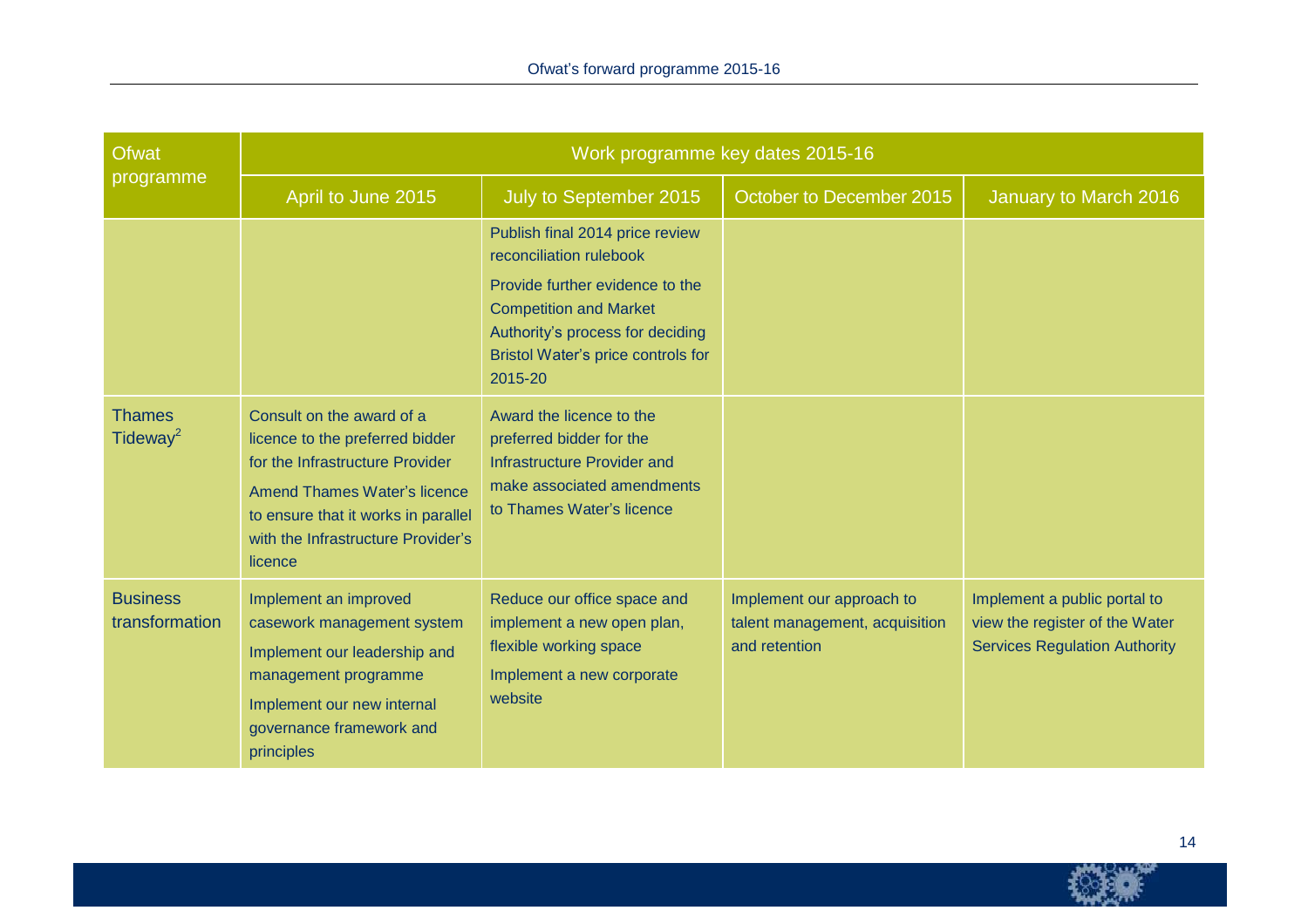| <b>Ofwat</b>                | Work programme key dates 2015-16 |  |                                                                                                                                                                                                                                                      |                       |  |  |  |  |  |
|-----------------------------|----------------------------------|--|------------------------------------------------------------------------------------------------------------------------------------------------------------------------------------------------------------------------------------------------------|-----------------------|--|--|--|--|--|
| programme                   | April to June 2015               |  | July to September 2015   October to December 2015                                                                                                                                                                                                    | January to March 2016 |  |  |  |  |  |
| Compliance<br>and assurance |                                  |  | The key dates for this programme are a combination of internal and external reporting requirements and meeting schedules (for example,<br>our annual report and accounts, and Board meetings), which we have not included in this forward programme. |                       |  |  |  |  |  |

#### **Notes:**

1. We expect to issue draft and final decisions on individual cases throughout the year. But these are not included here because their timing will reflect the conduct of the cases.

2. The timing of our key dates for the Thames Tideway Tunnel programme will depend on the timing of decisions from the UK Government and the procurement process for an Infrastructure Provider.



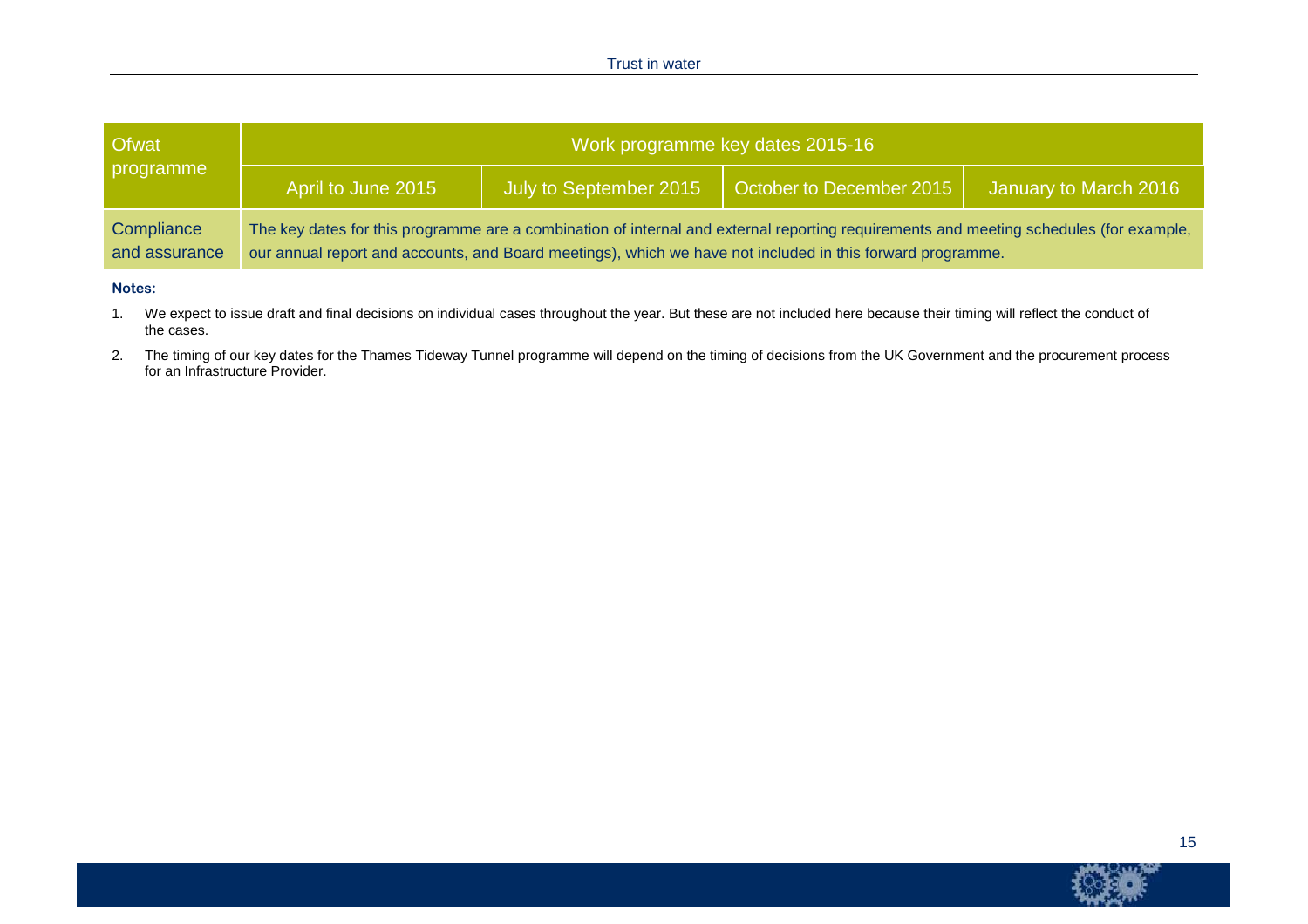# How our work contributes to our strategic priorities

The table below sets out how each of our programmes contributes to our strategic priorities for 2015-16.

| Ofwat programme                    | Priorities for 2015-16 (see notes) |                |              |                |                |  |  |  |
|------------------------------------|------------------------------------|----------------|--------------|----------------|----------------|--|--|--|
|                                    | $\overline{1}$                     | $\overline{2}$ | 3            | $\overline{4}$ | $\overline{5}$ |  |  |  |
| <b>Strategy and</b><br>planning    |                                    | $\checkmark$   | $\checkmark$ | $\checkmark$   | $\checkmark$   |  |  |  |
| <b>Casework</b>                    | $\checkmark$                       | $\checkmark$   | $\checkmark$ | $\checkmark$   | $\checkmark$   |  |  |  |
| <b>Finance and</b><br>governance   | $\checkmark$                       | $\checkmark$   | $\checkmark$ | $\checkmark$   | $\checkmark$   |  |  |  |
| <b>Retail market</b><br>opening    | $\checkmark$                       | $\checkmark$   | $\checkmark$ | $\checkmark$   | $\checkmark$   |  |  |  |
| <b>Water 2020</b>                  | $\checkmark$                       | $\checkmark$   | $\checkmark$ | $\checkmark$   | $\checkmark$   |  |  |  |
| <b>Thames Tideway</b>              |                                    | $\checkmark$   | $\checkmark$ | $\checkmark$   | $\checkmark$   |  |  |  |
| <b>Business</b><br>transformation  |                                    |                |              |                | $\checkmark$   |  |  |  |
| <b>Compliance and</b><br>assurance |                                    |                |              |                | $\checkmark$   |  |  |  |

#### **Notes:**

Our strategic priorities for 2015-16 are as follows.

- 1. **Implementing Water Act reforms and preparing for the 2019 price review.** Deliver the reforms provided for in the Water Act 2014 and help to ensure that they deliver real benefits for water customers and society. This includes putting in place the arrangements for the opening of the non-household retail market to competition in April 2017, ensuring these customers enjoy benefits from choice and are protected where necessary. This also includes supporting the development of water trading and abstraction reform. Doing these things will require further changes to the way we set prices in our 2019 review. It will also require changes in our approach to casework.
- 2. **Maintain customer confidence through a period of change.** Recognising the changes that are coming in the sector and to our regulation of it, ensure that service providers and others across the sector, including us as the regulator, maintain the confidence of customers in provision of these vital public services. This includes ensuring that the changes in the sector deliver demonstrable benefits for customers, now and in the long term.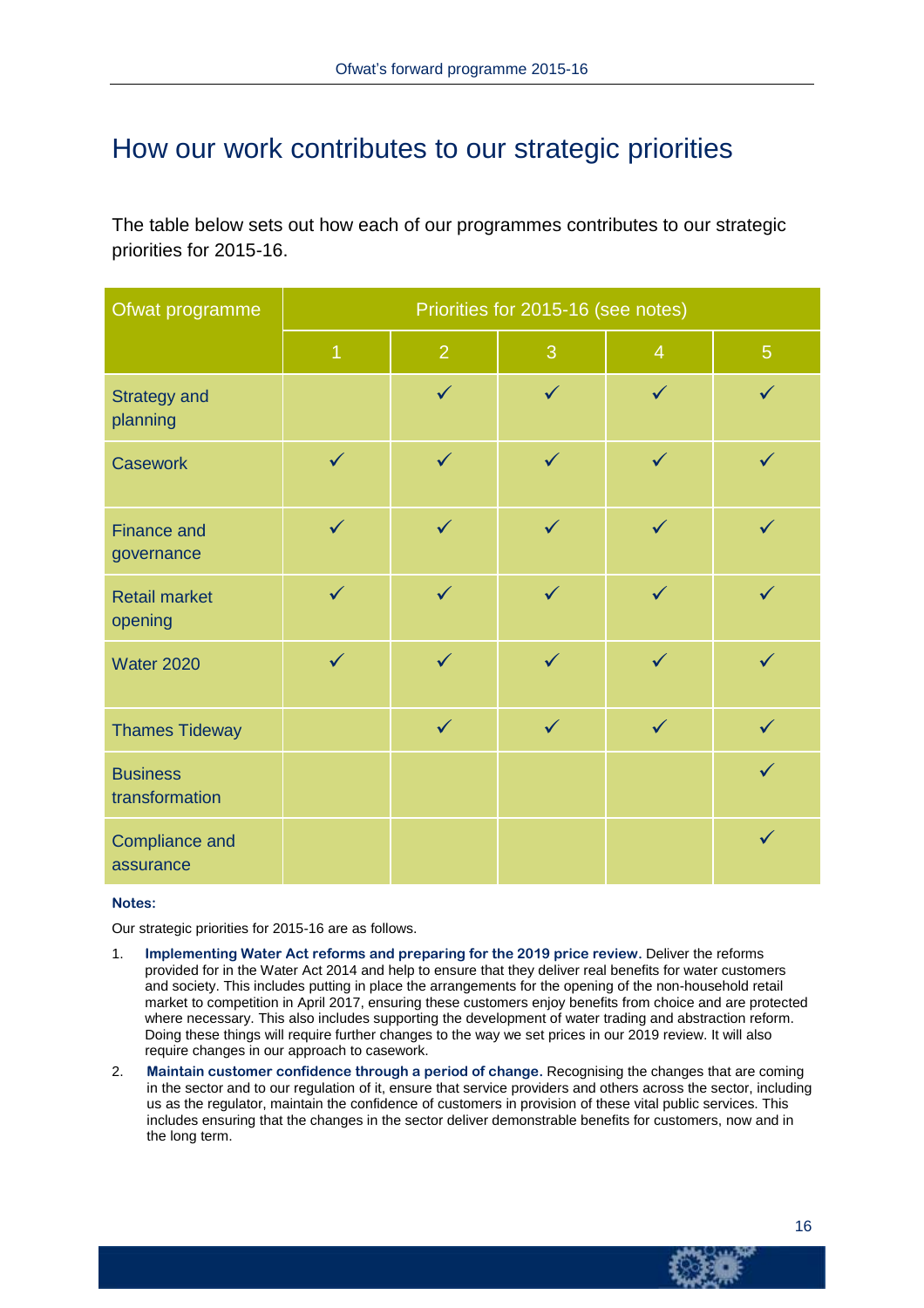- 3. **Maintain investor confidence in the sector through a period of change.** Recognising the changes that the Water Act will bring to the sector and our regulation of it in order to benefit customers, maintain the confidence of investors in the sector and the economic regulatory framework. This includes continuing to discharge our statutory duty on financeability, to ensure that efficient companies can access capital.
- 4. **Monitoring sector performance.** Develop the means by which we monitor the sector's performance against our vision of trust and confidence, and receive assurance from the sector. This information will inform our decisions on where, when and how we intervene, and may also prompt action by the sector directly. It will be beneficial if this information also prompted others to challenge the sector and hold it to account. It will include the development of a risk-based approach to assurance, which will reflect the risk associated with different aspects of the sector and different service providers.
- 5. **To ensure that Ofwat has the skills, experience, systems, processes and culture that support our new strategy.** Develop the people, infrastructure and governance to deliver the new strategy and vision for the sector, and develop the tools, information and approaches to regulation that Ofwat needs to deliver its duties efficiently, effectively and using best regulatory practice.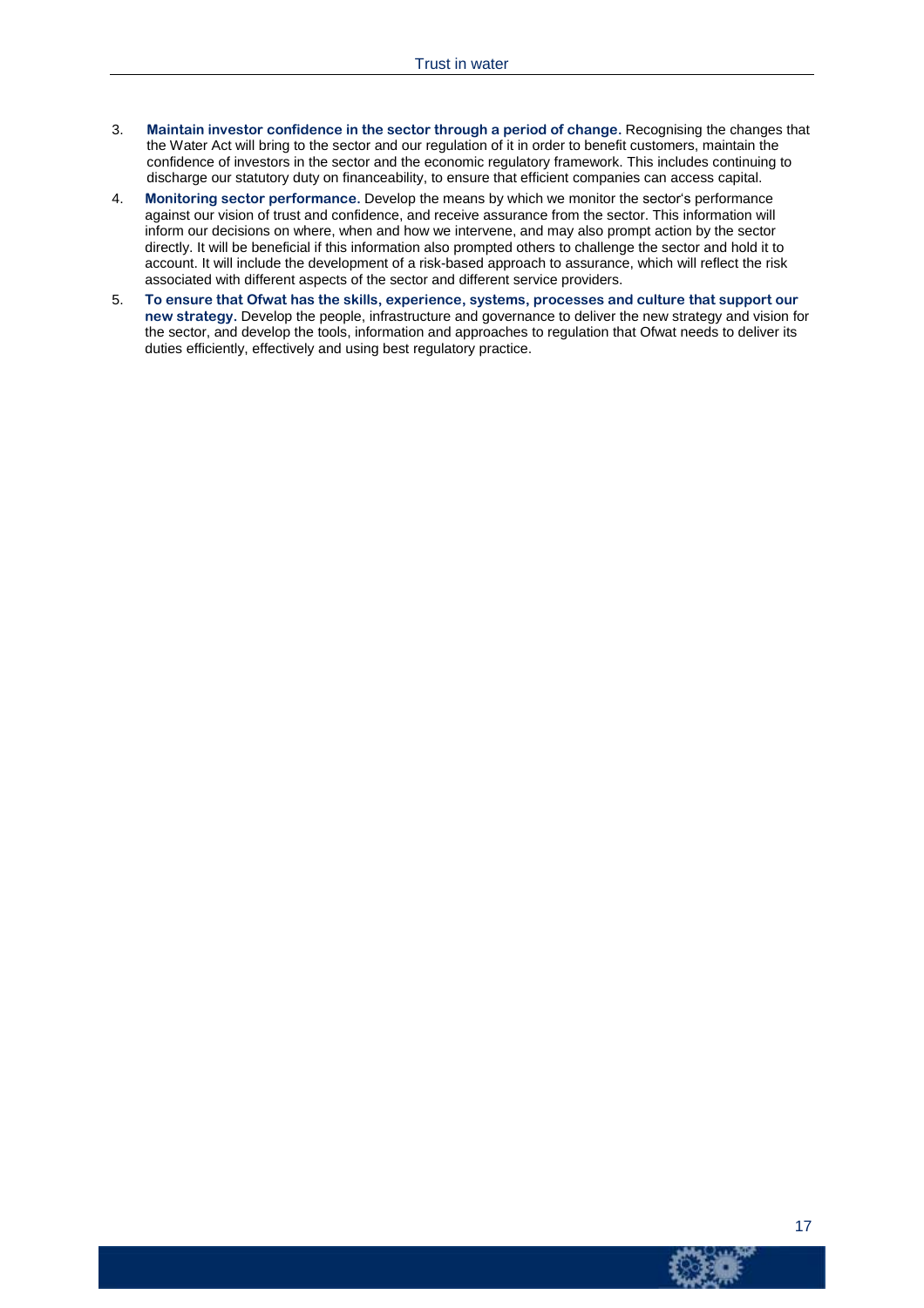# How our work aligns with Government priorities

The tables below set out how each of our programmes aligns with the UK and Welsh Governments' priorities respectively.

| Ofwat programme                                 | UK Government priorities (see notes) |                |              |                |              |                 |                |              |              |     |
|-------------------------------------------------|--------------------------------------|----------------|--------------|----------------|--------------|-----------------|----------------|--------------|--------------|-----|
|                                                 | $\overline{1}$                       | $\overline{2}$ | 3            | $\overline{4}$ | 5            | $6\phantom{1}6$ | $\overline{7}$ | 8            | 9            | 10  |
| <b>Strategy and</b><br>planning                 |                                      | $\checkmark$   |              | $\checkmark$   | $\checkmark$ | $\checkmark$    | $\checkmark$   | $\checkmark$ |              |     |
| <b>Casework</b>                                 | $\checkmark$                         | $\checkmark$   | $\checkmark$ | $\checkmark$   | $\checkmark$ | $\checkmark$    | $\checkmark$   |              | $\checkmark$ |     |
| <b>Finance and</b><br>governance                | $\checkmark$                         | $\checkmark$   | $\checkmark$ |                |              |                 |                | $\checkmark$ |              |     |
| <b>Retail market</b><br>opening                 | $\checkmark$                         | $\checkmark$   |              | $\checkmark$   | $\checkmark$ | $\checkmark$    | $\checkmark$   |              | $\checkmark$ |     |
| <b>Water 2020</b>                               | $\checkmark$                         | $\checkmark$   | $\checkmark$ | $\checkmark$   | $\checkmark$ | $\checkmark$    | $\sqrt{}$      | $\checkmark$ | $\checkmark$ |     |
| <b>Thames Tideway</b>                           | $\checkmark$                         | $\checkmark$   |              | $\checkmark$   | $\checkmark$ |                 | $\checkmark$   |              | $\checkmark$ |     |
| <b>Business</b><br>transformation <sup>a</sup>  | n/a                                  | n/a            | n/a          | n/a            | n/a          | n/a             | n/a            | n/a          | n/a          | n/a |
| <b>Compliance and</b><br>assurance <sup>a</sup> | n/a                                  | n/a            | n/a          | n/a            | n/a          | n/a             | n/a            | n/a          | n/a          | n/a |

#### **Notes:**

These priorities are available in full at [www.gov.uk.](https://www.gov.uk/government/uploads/system/uploads/attachment_data/file/221043/pb13884-sps-seg-ofwat-201303.pdf)

- 1. Impacts of regulatory changes on sector investment prospects.
- 2. Proportionality of the regulatory framework.
- 3. Impacts of the regulatory framework on sector investment profile.
- 4. Contribution to the Government's sustainable development objectives.
- 5. Impacts of the regulatory approach on the sector's preparation for long-term challenges, such as climate change.
- 6. Impacts of the regulatory approach on company innovation, such as catchment management.
- 7. Impacts of the regulatory approach on sector resilience and sustainable water resource management.
- 8. Sufficiency of company action to help customers struggling to pay bills.
- 9. Progress on competition, to ensure this is in step with the Water White Paper and Government boundaries.
- 10. Effectiveness of the 2014 price review in delivering outcomes sought by customers and other stakeholders.

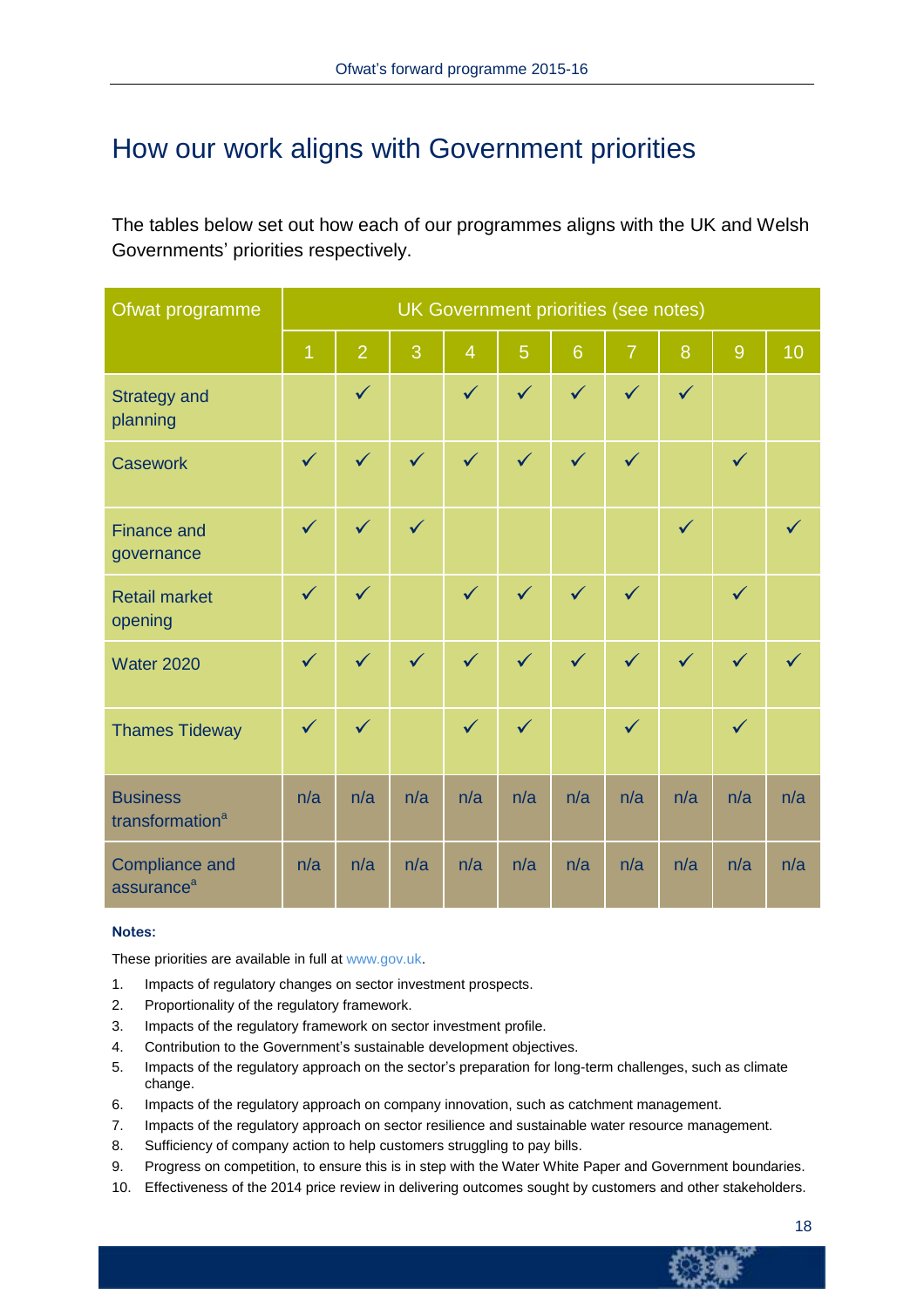a. These programmes do not address directly the policy priorities the UK Government set out for us. But they will help us improve our efficiency and effectiveness in carrying out our work, which includes addressing the Government's priorities.

| Ofwat programme                                 | Welsh Government priorities (see notes) |                |              |                |                |              |                |                |              |              |
|-------------------------------------------------|-----------------------------------------|----------------|--------------|----------------|----------------|--------------|----------------|----------------|--------------|--------------|
|                                                 | $\overline{1}$                          | $\overline{2}$ | 3            | $\overline{4}$ | $\overline{5}$ | 6            | $\overline{7}$ | 8              | 9            | 10           |
| <b>Strategy and</b><br>planning                 | $\checkmark$                            |                | $\checkmark$ | $\checkmark$   |                | $\checkmark$ |                | $\checkmark$   | $\checkmark$ | $\checkmark$ |
| <b>Casework</b>                                 | $\checkmark$                            | $\checkmark$   | $\checkmark$ |                | $\checkmark$   | $\checkmark$ | $\checkmark$   |                | $\checkmark$ |              |
| <b>Finance and</b><br>governance                |                                         |                |              | $\checkmark$   | $\checkmark$   |              | $\checkmark$   |                |              |              |
| <b>Retail market</b><br>opening <sup>a</sup>    | $\checkmark$                            |                |              |                | $\checkmark$   |              | $\checkmark$   |                |              |              |
| <b>Water 2020</b>                               | $\checkmark$                            | $\checkmark$   | $\checkmark$ | $\checkmark$   | $\checkmark$   | $\checkmark$ | $\checkmark$   | $(\checkmark)$ | $\checkmark$ |              |
| Thames Tideway <sup>b</sup>                     | n/a                                     | n/a            | n/a          | n/a            | n/a            | n/a          | n/a            | n/a            | n/a          | n/a          |
| <b>Business</b><br>transformation <sup>c</sup>  | n/a                                     | n/a            | n/a          | n/a            | n/a            | n/a          | n/a            | n/a            | n/a          | n/a          |
| <b>Compliance and</b><br>assurance <sup>c</sup> | n/a                                     | n/a            | n/a          | n/a            | n/a            | n/a          | n/a            | n/a            | n/a          | n/a          |

#### **Notes:**

These priorities are available in full at [www.wales.gov.uk.](http://wales.gov.uk/topics/environmentcountryside/epq/waterflooding/publications/social-environmental-guidance-water/?lang=en)

- 1. Regulatory proposals: assess impacts of regulatory changes on consumers and investors.
- 2. Environmental and statutory obligations: facilitate compliance with domestic and European legislation.
- 3. Sustainable development: contribute to the Welsh Government's sustainable development objectives.
- 4. Affordability: take account of affordability issues in Wales.
- 5. Efficiency and cost effective solutions: drive innovation within the boundaries set by the Welsh Government to ensure improvements in efficiency.
- 6. Resilience and joined up outcome-based solutions: enable resilience against natural and other hazards.
- 7. Research and evidence-based decisions and policy making: take account of research and costs in making decisions.
- 8. Drinking water quality: ensure compliance with drinking water quality obligations.
- 9. Integrated water management solutions: encourage sustainable and innovative water management solutions.
- 10. Future resource management: encourage integrated long-term planning and solutions.
- $(\check{y})$  It is for water companies to ensure compliance. But our regulation encourages them to do this efficiently.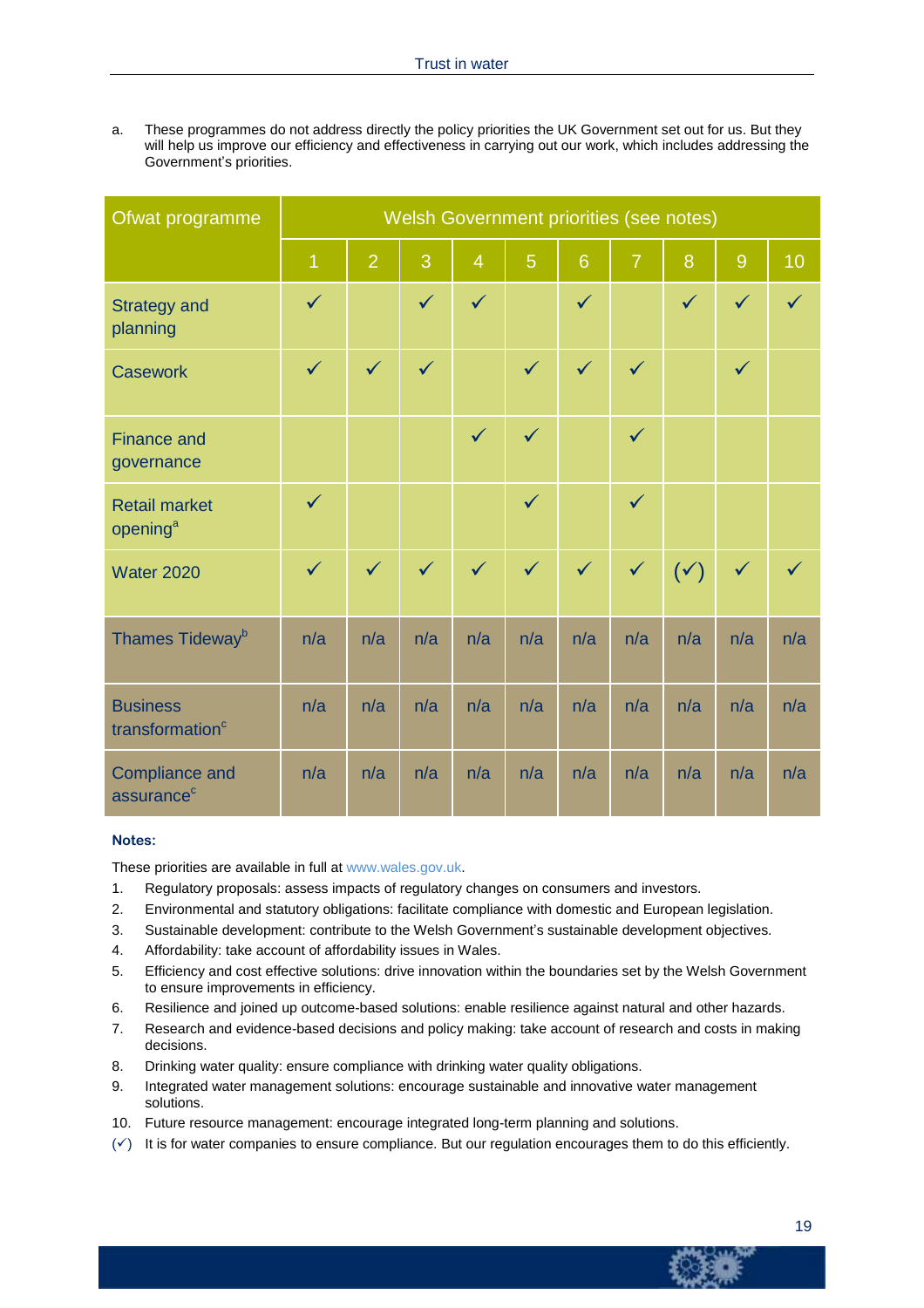- a. The impact relates to non-household customers of service providers wholly or mainly in Wales that can choose their supplier under the existing water supply licensing provisions compatible with the new market arrangements in England – in line with the Welsh Government's policy position.
- b. The Welsh Government's priorities are not appropriate to this programme as it relates specifically to infrastructure in England. But we will have regard to the Welsh Government's priorities where we apply the approaches and lessons learned to infrastructure in Wales in future.
- c. These programmes do not address directly the policy priorities the Welsh Government set out for us. But they will help us improve our efficiency and effectiveness in carrying out our work, which includes addressing the Government's priorities.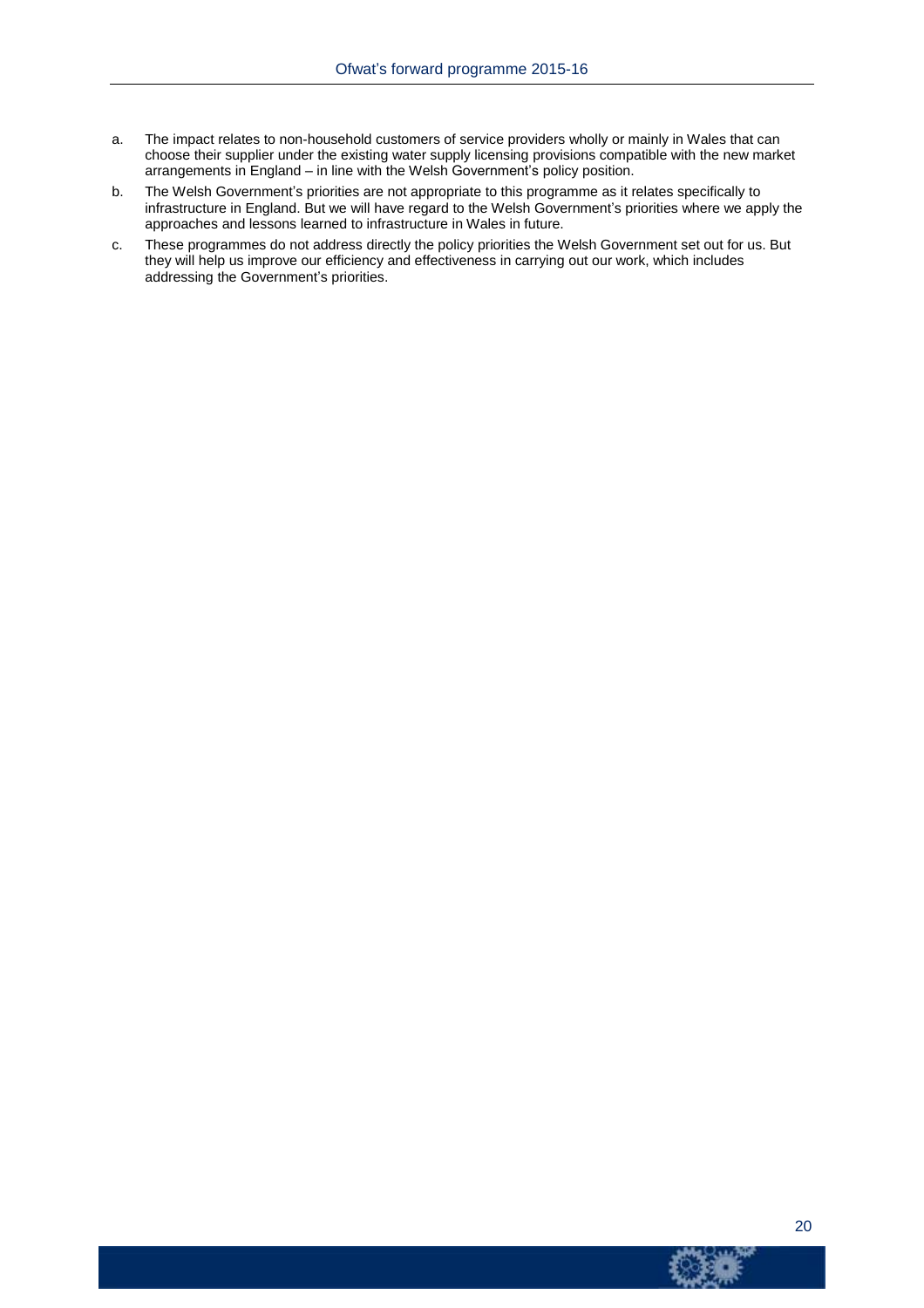### Our programmes

### Strategy and planning

### What it is

This programme will establish our vision for the sector and our vision for Ofwat, what we will do to deliver progress towards these visions and, more widely, what the sector will do. It includes projects in the following areas.

- Assessing progress towards achieving the vision for the sector and the vision for Ofwat.
- Identifying strategic risk, capturing intelligence and insights from across Ofwat and the sector.
- Developing our and the sector's understanding of future water customers' identities and needs – and gathering intelligence around our role in ensuring that future customers play an active role in the provision of sustainable water and wastewater services. In due course, this may feed into further work.
- Building on the success of the 2014 price review, developing a framework within which we can capture the customer voice to improve our understanding of what are the most important and strategic issues that all customers face, and embedding the culture of using the customer voice when developing policies in our programmes of work (including, but not exclusively, when developing the framework for the 2019 price review).
- Developing our and the sector's understanding of issues in relation to affordability and customer vulnerability. This may lead to further work in future.
- Developing customer protection arrangements to protect eligible customers for the new non-household retail market.
- Developing our and the sector's understanding of resilience issues. This will inform our new statutory duty on resilience and feed into further work in future.
- Developing our approach to communicating and engaging with stakeholders.
- Developing Ofwat's long-term, robust approach to business planning.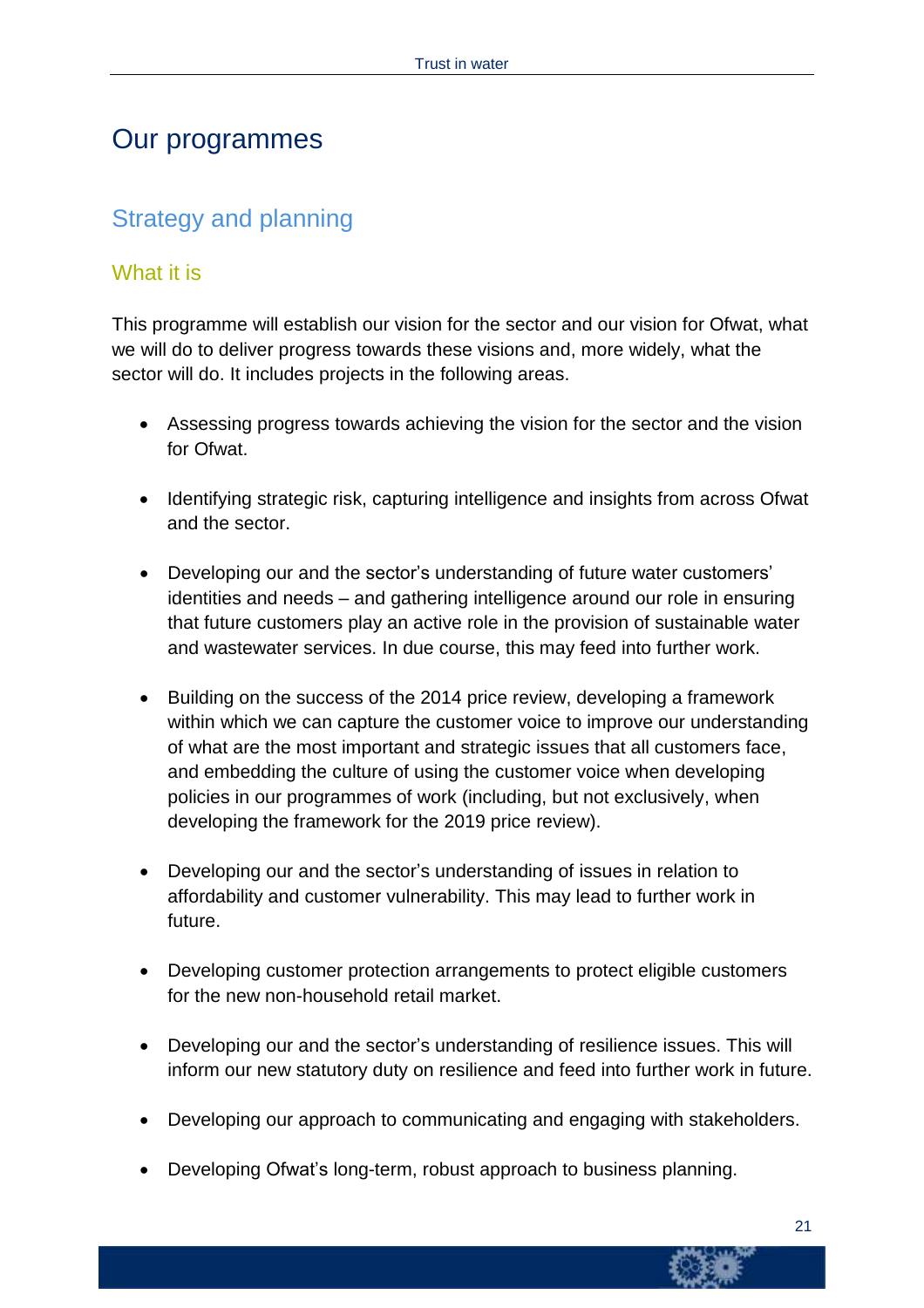• Promoting better, independent regulation.

With a focus on promoting better regulation, this programme will drive our business and programme planning internally and explore opportunities for joint working externally with stakeholders. It also includes our contribution to the UKRN.

We will continue to deliver this programme after the end of 2015-16.

#### What we will deliver

Our strategy and planning programme sets out how we will:

- work to build and maintain trust and confidence in water and wastewater services; and
- ensure Ofwat is a trusted and respected regulator, working at the leading edge.

In particular, we will deliver the following.

- An improved understanding of the potential for customers to play a more fully engaged and empowered role in the provision of water and wastewater services. Clarity on issues the sector needs to address to make this happen, and any potential implications for our regulation of the sector. This will be supported by the framework that we will use to incorporate customers' views in our decision making.
- An understanding of the different dimensions of customer vulnerability, their drivers, and what works and does not work in helping vulnerable customers. An understanding of issues the sector needs to tackle, such as affordability, and any potential implications for how we regulate the sector.
- Arrangements to protect eligible customers for the new non-household retail market.
- Clarity on what resilience means for the sector, issues that it needs to address, and any potential implications for how we regulate the sector.
- A focus on clear and accessible communication, and making sure we have effective relationships with our stakeholders.
- An efficient and effective contribution from Ofwat to the work of UKRN, which helps to deliver its objectives.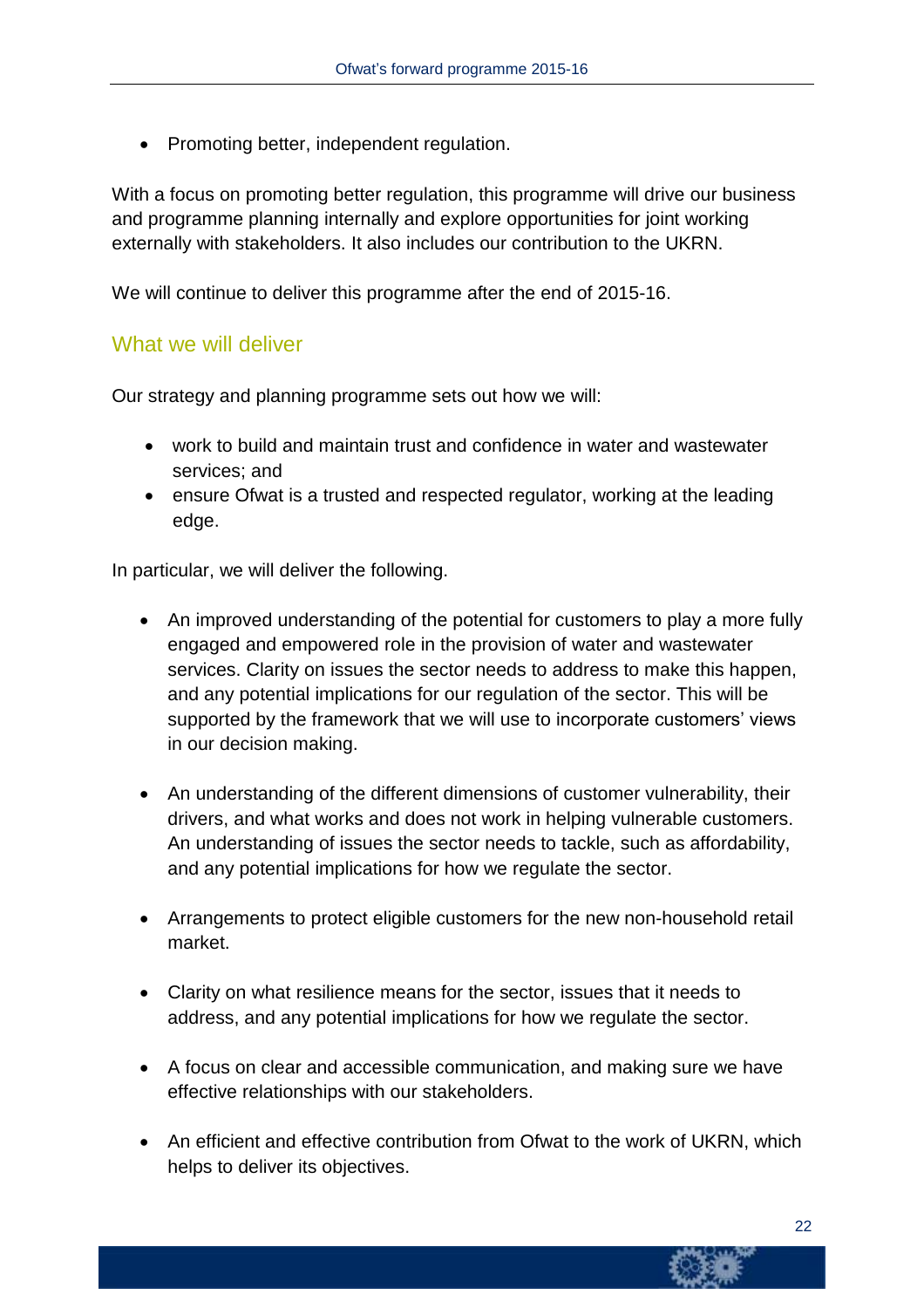- A clear, robust and long-term approach to planning our work that is transparent and gives stakeholders trust in us.
- Approaches to regulation that reflect best regulatory practice.

#### How we will do it

- Work with the sector, regulators and other stakeholders to develop and implement an assessment framework for monitoring the state of progress against the visions for the sector and for Ofwat. This framework will:
	- be shared with the wider public because transparency in itself aids trust and confidence, and sharing the framework will also allow other stakeholders to scrutinise the sector;
	- ̶ enable discussions across different water sector regulators and more widely about who may be best placed to take action to help improve trust and confidence in water and wastewater services; and
	- inform decisions within Ofwat as to when, where and how we should intervene in the sector.
- Look for opportunities to develop strategic partnerships where these will enable issues to be dealt with more efficiently and/or effectively than Ofwat acting alone.
- Develop and implement systems, approaches and a culture that gathers intelligence from a wide range of perspectives and sources as a way of recognising external developments and themes that impact on our programmes – and take appropriate action.
- Learn from an independent group we have established, chaired by Jacob Tompkins, Managing Director of [Waterwise,](http://www.waterwise.org.uk/) to consider resilience issues. This group will engage with the sector and more widely, to consider the definition of resilience, issues for the sector to consider and issues for Ofwat to consider in its regulation. We will consider its findings in developing our approach.
- Review our approach to how we communicate with all our audiences, including looking at social media to reach our audiences, while also improving our systems and processes for engaging with our stakeholders.
- Develop necessary arrangements to protect eligible customers for the new non-household retail market, including:
	- ̶ a code on mis-selling;
	- ̶ new guaranteed service standards; and

23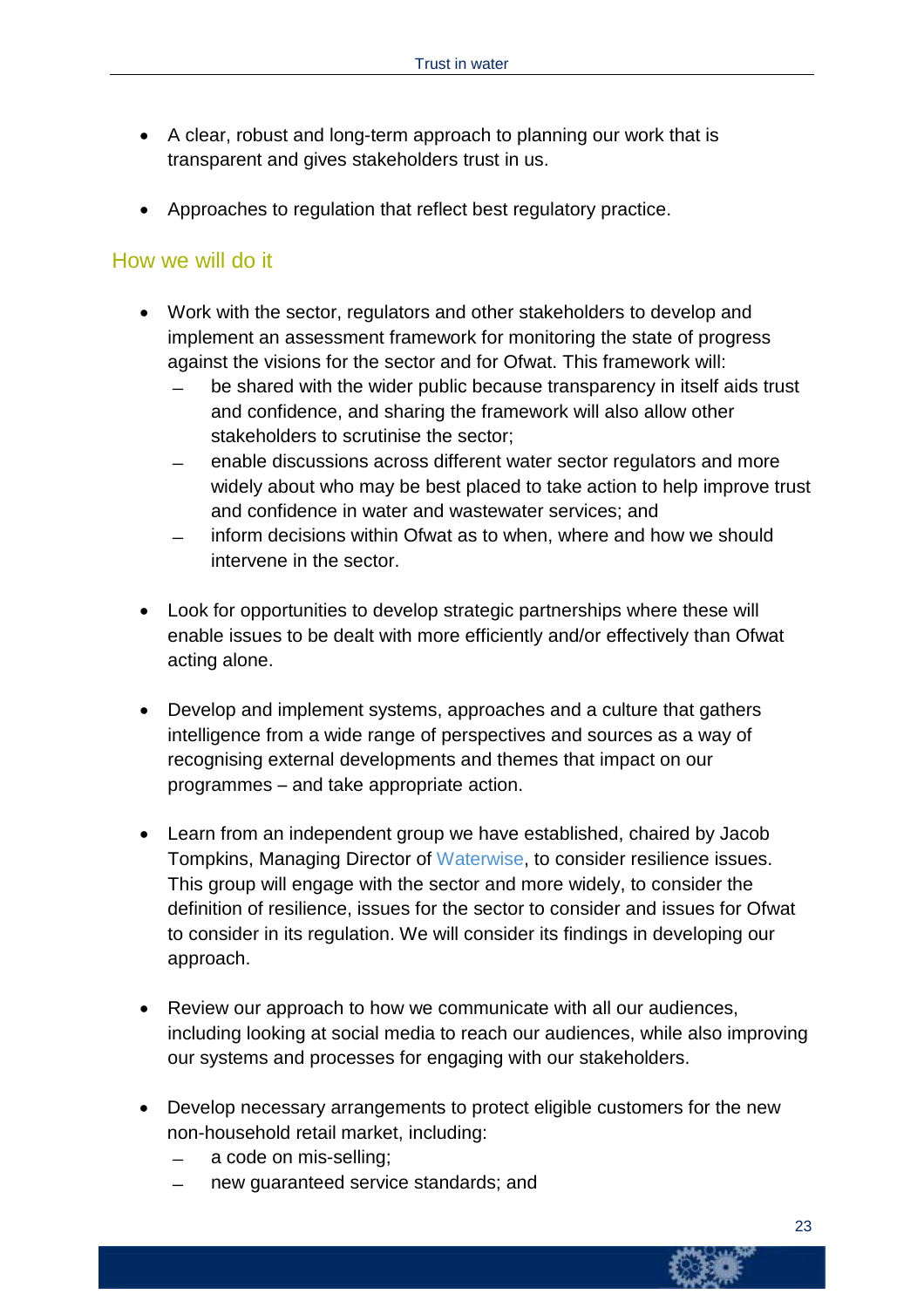- deemed contract arrangements.
- Develop a robust and long-term approach to business planning that is transparent and gives stakeholders trust in us and our work. This includes publishing a five-year rolling business plan each year to give stakeholders transparency about our future plans and highlight opportunities for joint working.
- Collaborate actively with the UKRN and others to:
	- ̶ share learning and best practice in the use of regulatory tools; and
	- ̶ explore opportunities for joint working where this would improve efficiency and effectiveness.
- Ensure a focus on best regulatory practice throughout our work.

#### Key dates in 2015-16

- Publish an assessment framework for the sector and for Ofwat for monitoring the state of progress against the visions for the sector and for Ofwat (April to June 2015).
- Consult on the approach to our resilience duty (April to June 2015).
- Publish our five-year strategic business plan for 2015-16 to 2019-20 (July to September 2015).
- Host the first cross-sector strategic discussion, using our new sector assessment framework (October to December 2015).Consult on arrangements to protect eligible customers for the new non-household retail market, including new guaranteed service standards and deemed contract arrangements (October to December 2015).
- Publish findings of our work looking at customer vulnerability, including issues for the sector to take forward, and potentially changes to how we regulate (January to March 2016).
- Publish the final approach to our resilience duty (January to March 2015).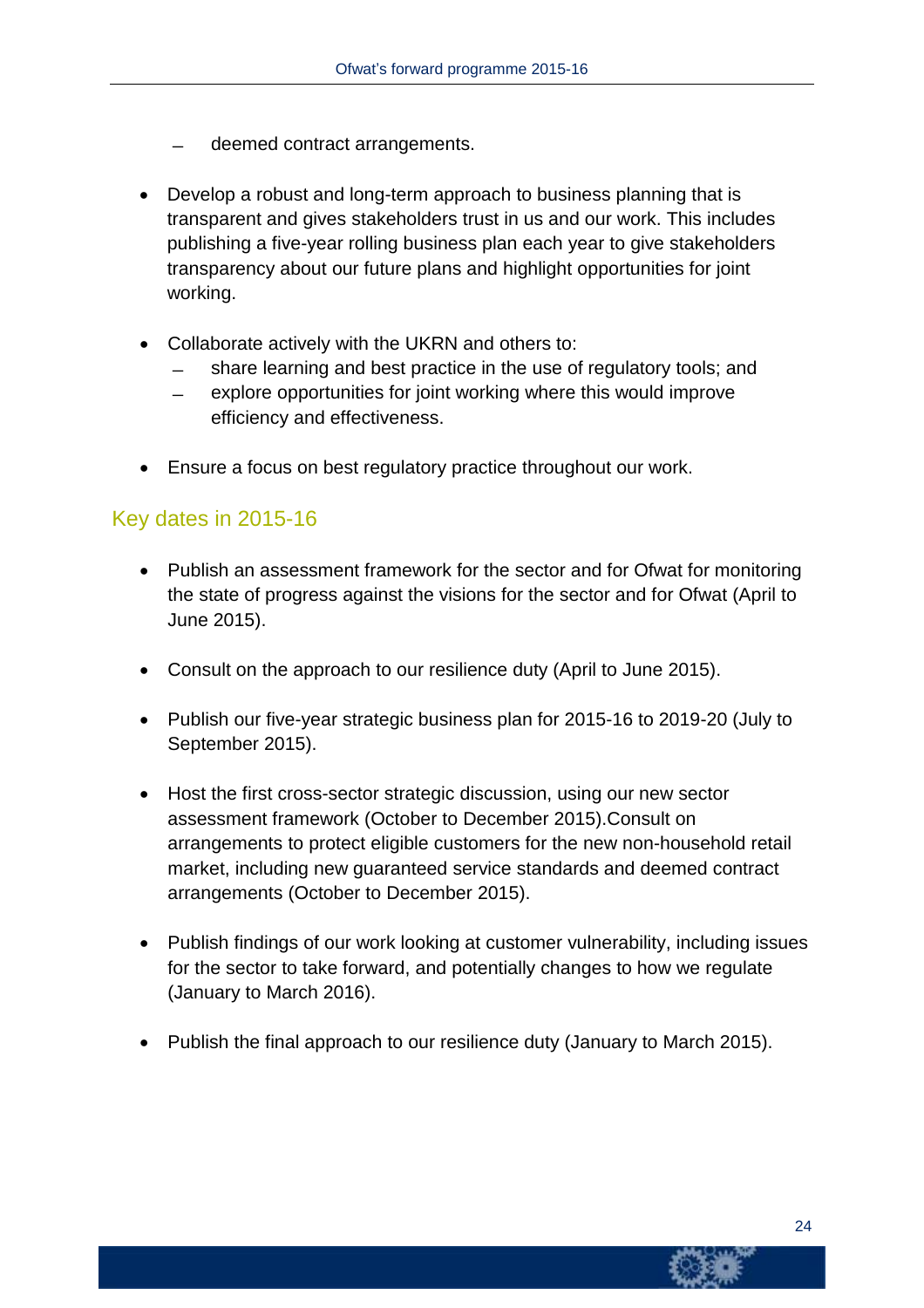### **Casework**

#### What it is

Our casework relates to the use of a number of our regulatory tools, in particular:

- issuing licences, including water supply licences;
- granting new appointments and variations;
- enforcing water companies' obligations under sector-specific legislation and in licences, and in general competition and consumer law;
- the conduct of market studies;
- dispute resolution; and
- the determination of price and non-price terms in certain contracts.

We will use our casework tools to:

- ensure that markets in water and wastewater services work effectively;
- protect customers; and
- hold water companies to account overall for discharging their obligations.

In particular, we will use our casework in the coming months to ensure that the opening of the non-household retail market to competition is effective and delivers benefits for customers as provided for in the Water Act 2014. We will also carry out work in 2015-16 with a view to ensuring our casework will support the development of water trading and abstraction reform, again as provided for in the Water Act 2014.

We know that the policy framework on the basis of which we conduct our casework, and the systems and process we use for it, will be key to delivering the Water Act reforms both in the non-household retail market and wholesale services ('upstream reforms'). So, we will also carry out work during 2015-16 to ensure that these elements will support efficient and effective casework in future. And we will improve the communication of our casework, including creating a quarterly casework bulletin, which will update stakeholders on progress and any learning points from cases.

We will continue to deliver this programme after the end of 2015-16.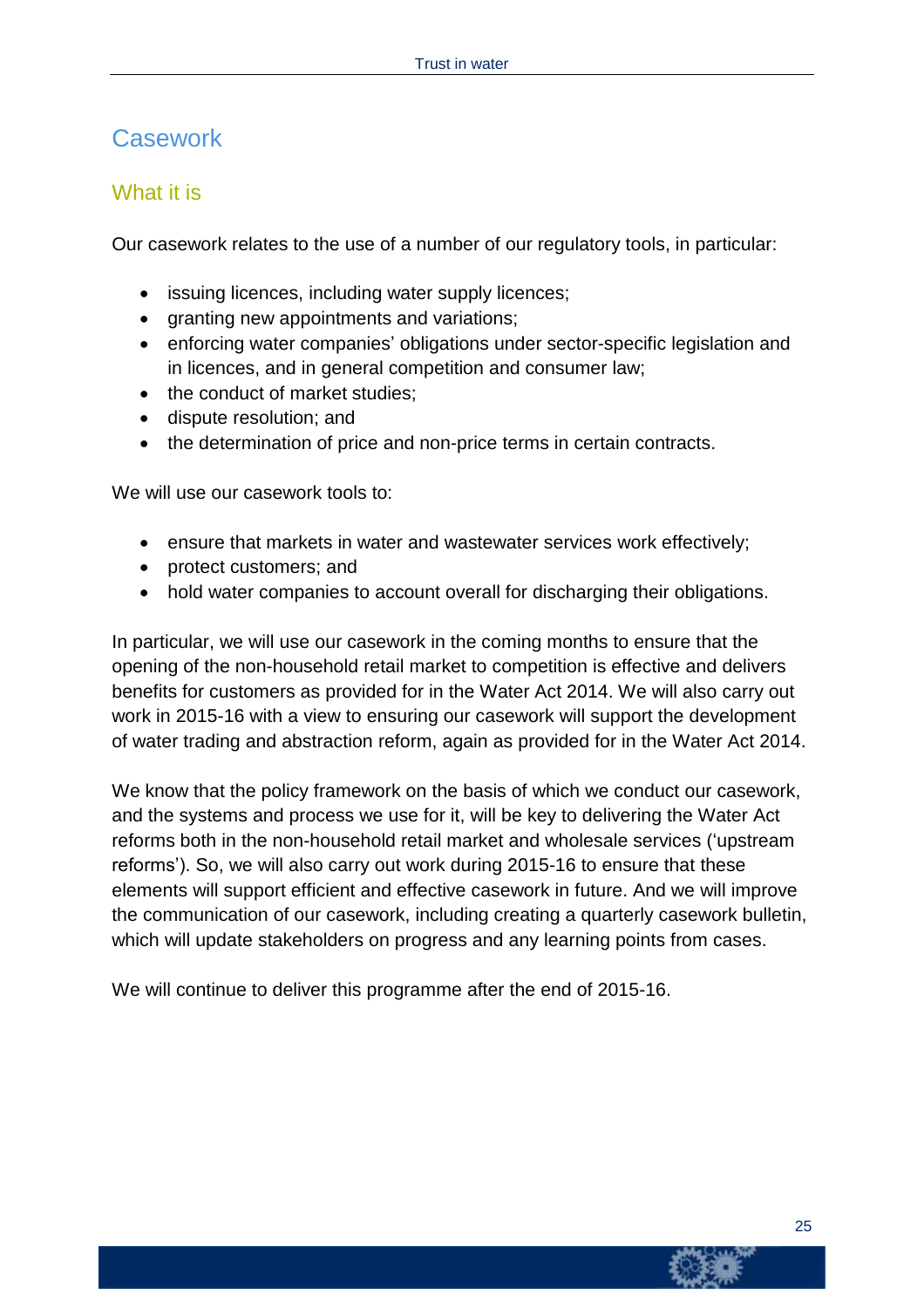#### What we will deliver

Our casework programme is critical to the delivery of our strategy. Through the changes we make to how we regulate, we see the potential for some water companies or some parts of the market to enjoy more flexibility and less intrusive regulation. In this context, our casework plays an increasingly important role. It helps to safeguard the customer experience and promote well-functioning markets in the sector, both of which are critical for trust and confidence.

Many of our cases directly affect customers' experience of the sector. We expect water companies to get services right first time, and we will encourage them to do so – and take ownership of the relationship with their customers. But where they fall short, we stand ready through our casework to provide an important safety net for customers, which is essential for their trust and confidence in the sector.

As water companies in the next control period focus on delivering outcomes and take advantage of the greater flexibility they now have to deliver efficiencies, we expect more transactions to take place within the wholesale part of the value chain, between the monopoly water companies and other service providers. Through our casework, we will be clear in setting out and enforcing our expectations in relation to those transactions, in ways that promote:

- **e** efficient solutions;
- dynamic markets; and
- ultimately, good outcomes for customers.

Our casework will have a particularly important role to play in making sure that the opening of the non-household retail market to competition is effective and delivers benefits for customers as provided for in the Water Act 2014. It will also play an important role in helping to deliver the upstream reforms envisaged in the Water Act 2014, including water trading.

We will ensure that through all of our casework we make clear why we have taken the decisions we have and what the wider implications of those decisions are for the sector. In this way, we will enable the sector to learn, which will help to avoid unnecessary casework in future.

In particular, we will deliver the following.

Robust and timely decisions on individual cases.

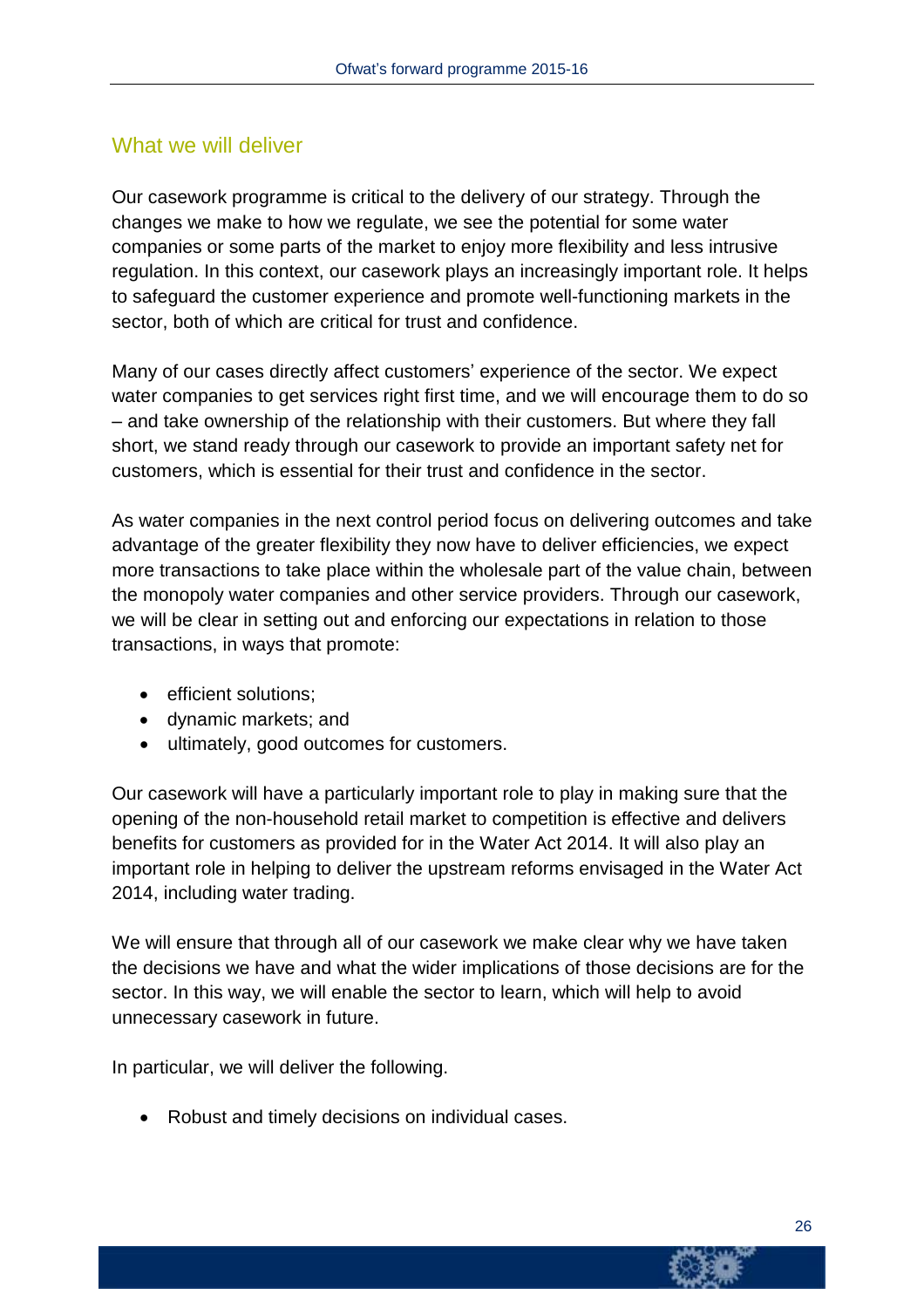- A continued focus on strategic cases, which will bring the most benefit to customers now and over the long term.
- A sector that more fully understands its obligations under general competition law, and the implications of these in the context of non-household retail market opening.
- A more wide-ranging and pragmatic strategy for our casework. This will see us using all the tools in our tool kit – including timely conversations with water companies to resolve issues in ways that are no less satisfactory to customers but which may be quicker and less burdensome than formal action.
- Support water companies and Water UK in implementing an [alternative](http://www.water.org.uk/policy/customers/consumer-dispute-resolution-scheme) [consumer](http://www.water.org.uk/policy/customers/consumer-dispute-resolution-scheme) dispute resolution scheme for water customers. This includes making sure water companies use the outputs of that project effectively to reduce the numbers of complaints that are escalated externally.

#### How we will do it

- Create a body of strategic decisions that demonstrate our commitment to targeting the most serious customer harm and detriment within the water sector.
- Our casework programme will work closely with our Water 2020 programme to ensure that our regulatory approaches complement and reinforce each other. This will include reviewing our casework-related policies and making sure that they are aligned with:
	- ̶ our strategy;
	- ̶ the 2019 price review; and
	- ̶ any future regulatory developments.
- Overhaul our ways of working to find quicker and/or less resource intensive ways of dealing with non-strategic cases, and improve our horizon scanning function to identify potential strategic cases.
- Create effective working arrangements with a third party for transferring certain of Ofwat's non-strategic cases to them for adjudication, subject to the enactment of the relevant parts of the Water Act 2014.
- Encourage the sector to provide a better service for customers, including supporting the establishment of an alternative consumer dispute resolution scheme.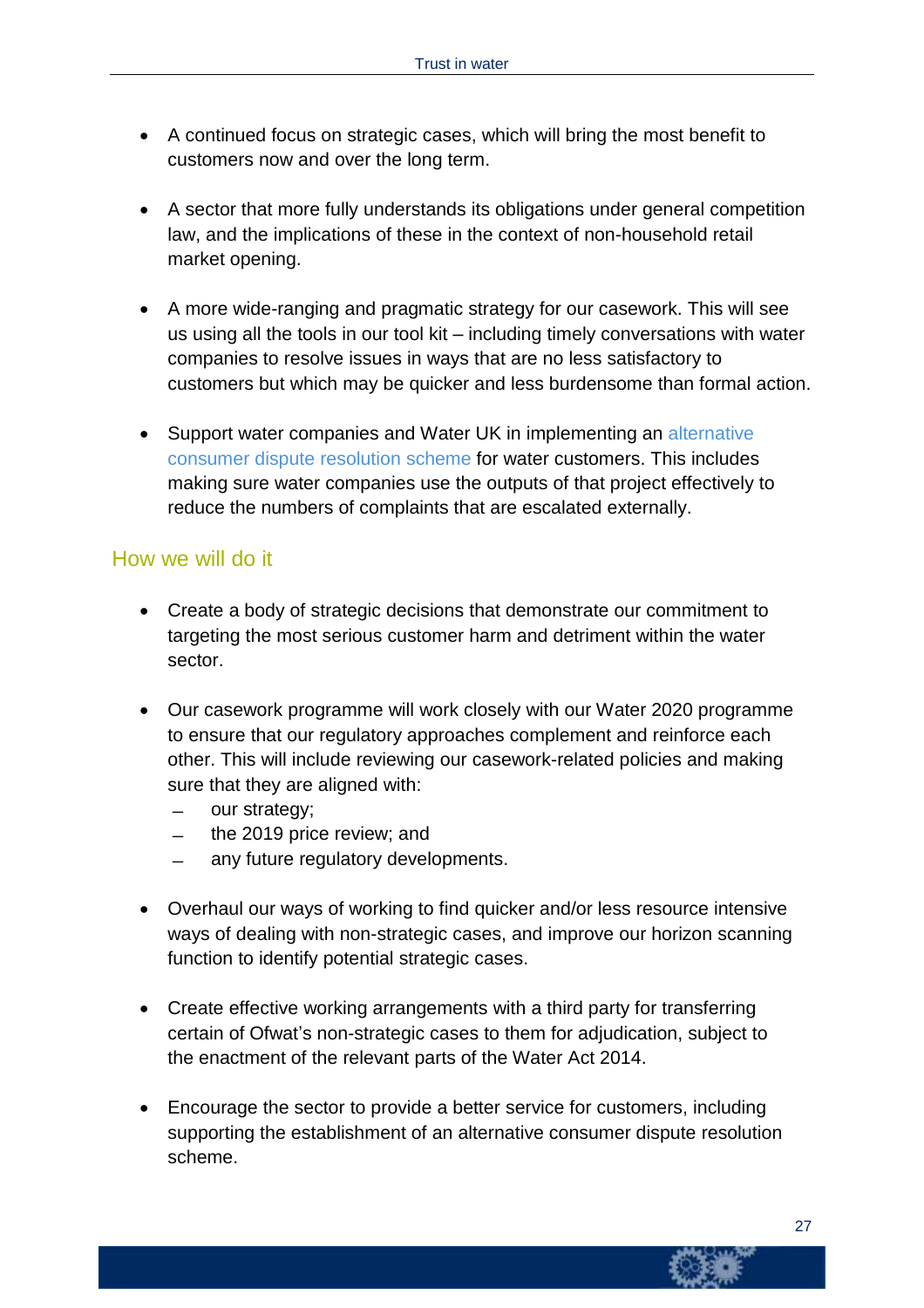- Work with stakeholders to inform and reflect further changes arising from the Water Act 2014 and the 2014 price review in our determination of cases. This will likely include a review of our [framework](http://www.ofwat.gov.uk/regulating/casework/investigation/pap_pos_bulksupplydispute) for resolving pricing disputes [involving](http://www.ofwat.gov.uk/regulating/casework/investigation/pap_pos_bulksupplydispute) bulk supplies to ensure it reflects both the 2014 price review and any charging rules and guidance that the UK Government issues.
- Work with the Competition and Markets Authority (CMA) to encourage the sector to understand and think through the implications of the opening of the new non-household retail market in England, including the implications of these changes for water companies' obligations under UK and EU competition law.
- Improve the effectiveness of our communication in relation to casework. This includes being clearer about our expectations and the wider implications of specific cases.
- Work towards the introduction of a third party for transferring certain of Ofwat's non-strategic cases to them for adjudication, subject to the commencement of the relevant parts of the Water Act 2014.
- Gather intelligence from cases and feed them into other Ofwat programmes to inform priorities, policy and practice.
- Continue to develop an approach to casework delivery within Ofwat that focuses on good customer service and making robust decisions that are:
	- ̶ evidenced based;
	- ̶ intellectually rigorous;
	- ̶ delivered efficiently; and
	- timely.

#### Key dates in 2015-16

- Publish our new casework strategy for focusing on strategic cases (April to June 2015).
- Publish the first of our bulletins to inform stakeholders about our casework (April to June 2015).
- Publish guidance on our approach to using settlement in resolving individual cases (July to September 2015).

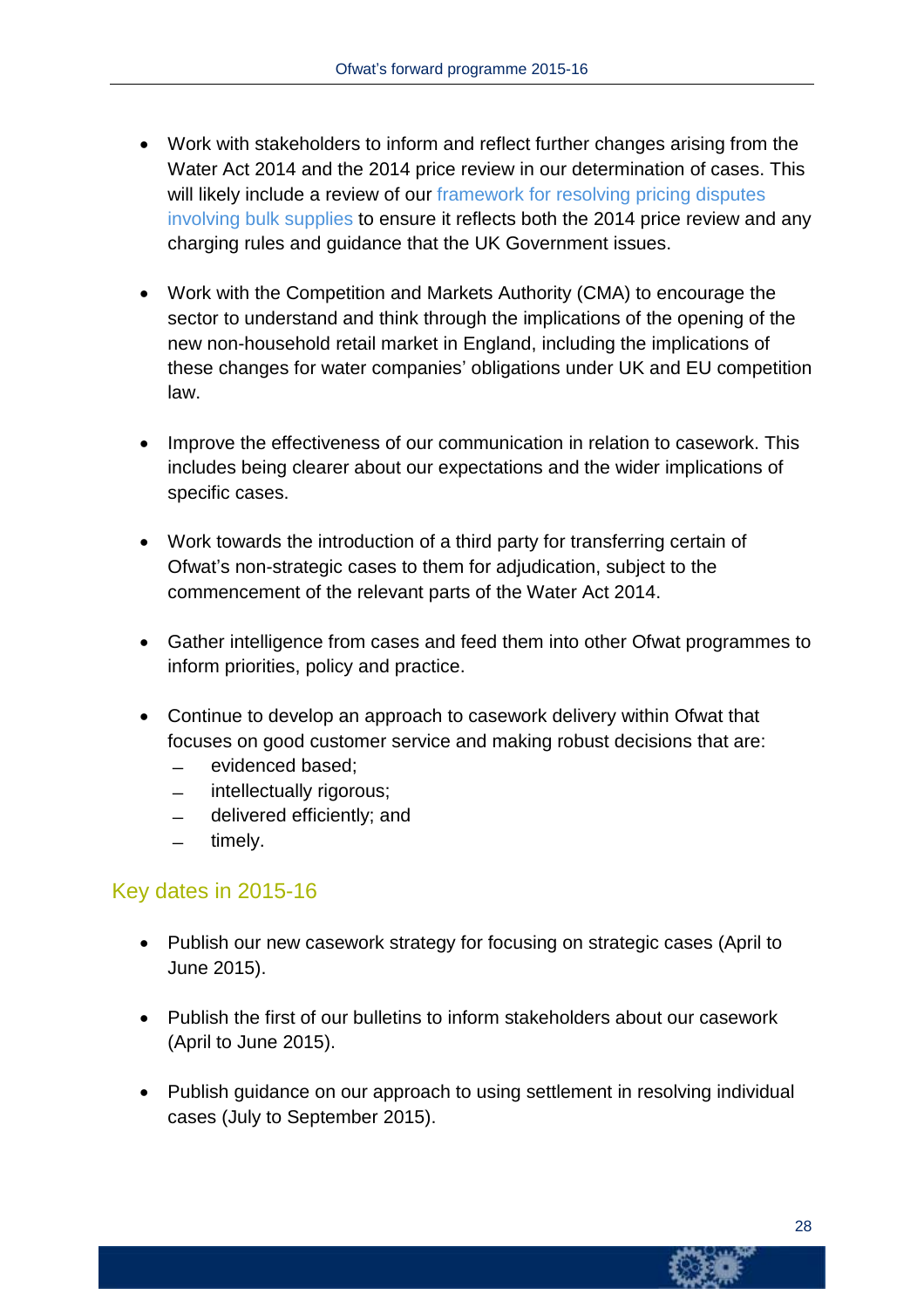- Publish guidance on our service standards for cases, including indicative timeframes for the types of cases that we most usually handle. This guidance will also set out the roles and our expectations for water companies and other parties (July to September 2015).
- Publish guidance for the water sector on competition law and, in particular, the challenges of the new non-household retail market (January to March 2016).
- Complete all current strategic cases by 31 March 2016 (January to March 2016).

### Finance and governance

#### What it is

The scope of this programme covers:

- the ways in which water companies report on their performance;
- water and wastewater company financial and regulatory accounting issues;
- board leadership, transparency and governance; and
- our approach to assessing mergers.

It builds on our recent governance work with appointed water companies, and their holding companies, and will include monitoring compliance with companies' codes in this area.

The programme will ensure that water companies' licences are:

- up to date;
- clear:
- consistent; and
- supportive of the development of markets and effective regulation.

It also includes any mergers and acquisitions that may take place. Where this happens, we will use our tools to ensure that changes in ownership benefit customers, and support the development of markets and more effective regulation.

The programme includes: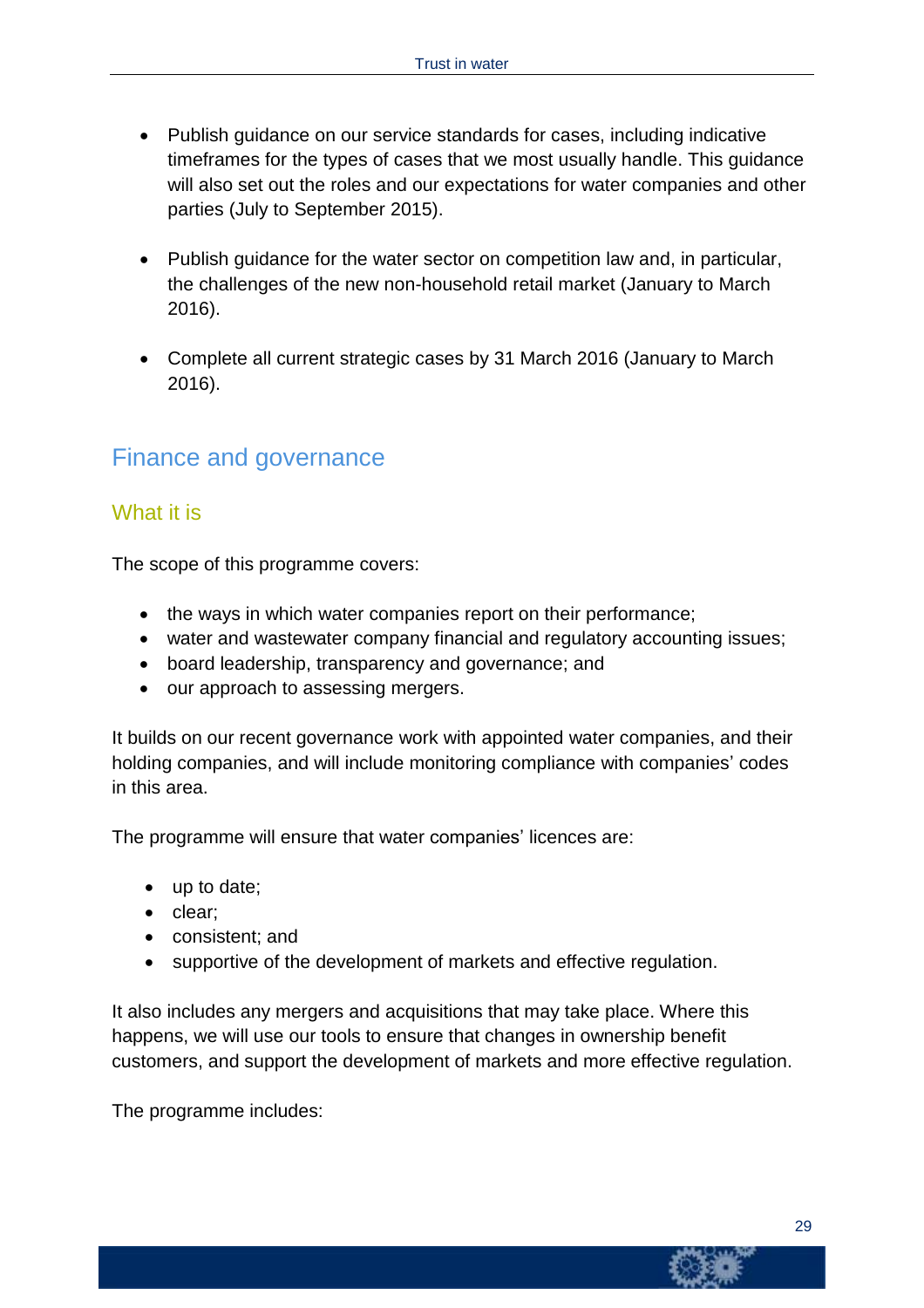- regulatory reporting, including performance reporting and regulatory accounting guidelines;
- reviewing our approach to mergers in light of the Water Act 2014 requirements;
- board leadership, transparency and governance;
- publishing the outcomes of and picking up the implications of any lessons learned from the test of the special administration regime; and
- reviewing water companies' licences and making consequent changes from the Water Act 2014.

We will continue to deliver this programme after the end of 2015-16.

#### What we will deliver

This programme will help build trust and confidence in how water companies operate and meet their obligations and commitments. This takes into account the extent to which they apply high standards of board leadership, transparency and governance. Indeed, as evidenced by the 2014 price review our approach to regulation now relies on robust board leadership and governance within the regulated water companies.

Trust and confidence relies on the financial sustainability and transparency of regulated water companies over the long term. This programme will help provide assurance of the sector's financial stability and make sure we are well placed to step in as a safety net if a failure should arise.

It is likely that there will be some changes in ownership as water companies respond to the:

- challenge of delivering price controls during 2015-20;
- opening of the non-household retail market to competition; and
- information that we have revealed through the 2014 price review and will continue to reveal as we go forward.

Where this happens, we will use our tools to ensure that changes in ownership benefit customers, and support the development of markets and more effective regulation.

In particular, we will also deliver the following.

 A clear and well-developed approach to keeping water companies accountable, using targeted action to demonstrate that customers' interests and services are protected.

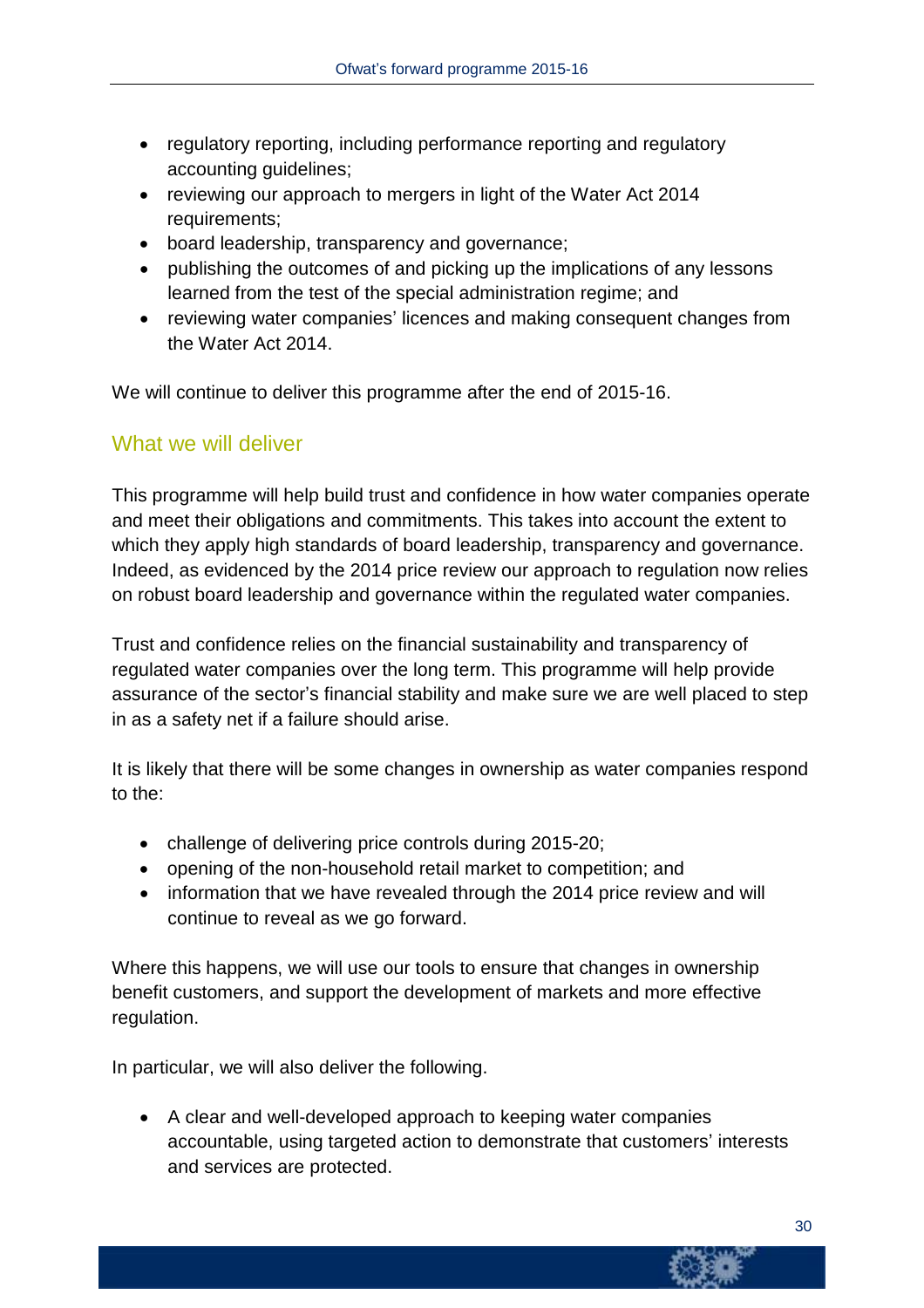- Regulatory reporting that:
	- ̶ reflects the way we set price controls in 2014;
	- ̶ reflects the changing nature of the sector (Water Act 2014); and
	- ̶ provides information for setting price controls in 2019.
- Effective leadership and governance of the sector, where boards operate to high standards, take full accountability and are transparent.
- Early warning mechanisms to spot water companies experiencing financial distress, and further developing our approach to dealing with failures, should they ever arise.
- An approach to assessing potential mergers in the sector that is transparent and secures best value for customers now and in the future.
- Clear, uniform licences that reflect the way we regulate and the shape and legislative framework of the sector, are principles based and provide all customers with equivalent levels of protection. And a mature environment that brings about a constructive approach to developing and modifying licences.

#### How we will deliver it

- Develop a suite of monitoring tools focused on water companies' risks, supported by an effective system for reporting and escalating performance issues.
- Develop and consult on reporting guidance for water companies that is up to date and fit for purpose.
- Gain assurance that water companies operating in the sector are delivering on their commitment to meet our board leadership, transparency and governance principles – and take action, including modifying licences, should they fail to do so.
- Develop and consult on our approach to assessing water company mergers.
- Test and improve a system for handling water companies that are in financial distress.
- Develop a suite of modular licences and licence conditions that:
	- ̶ are fit for purpose;
	- ̶ correspond to the overall regulatory framework;
	- ̶ reflect our strategic objectives; and

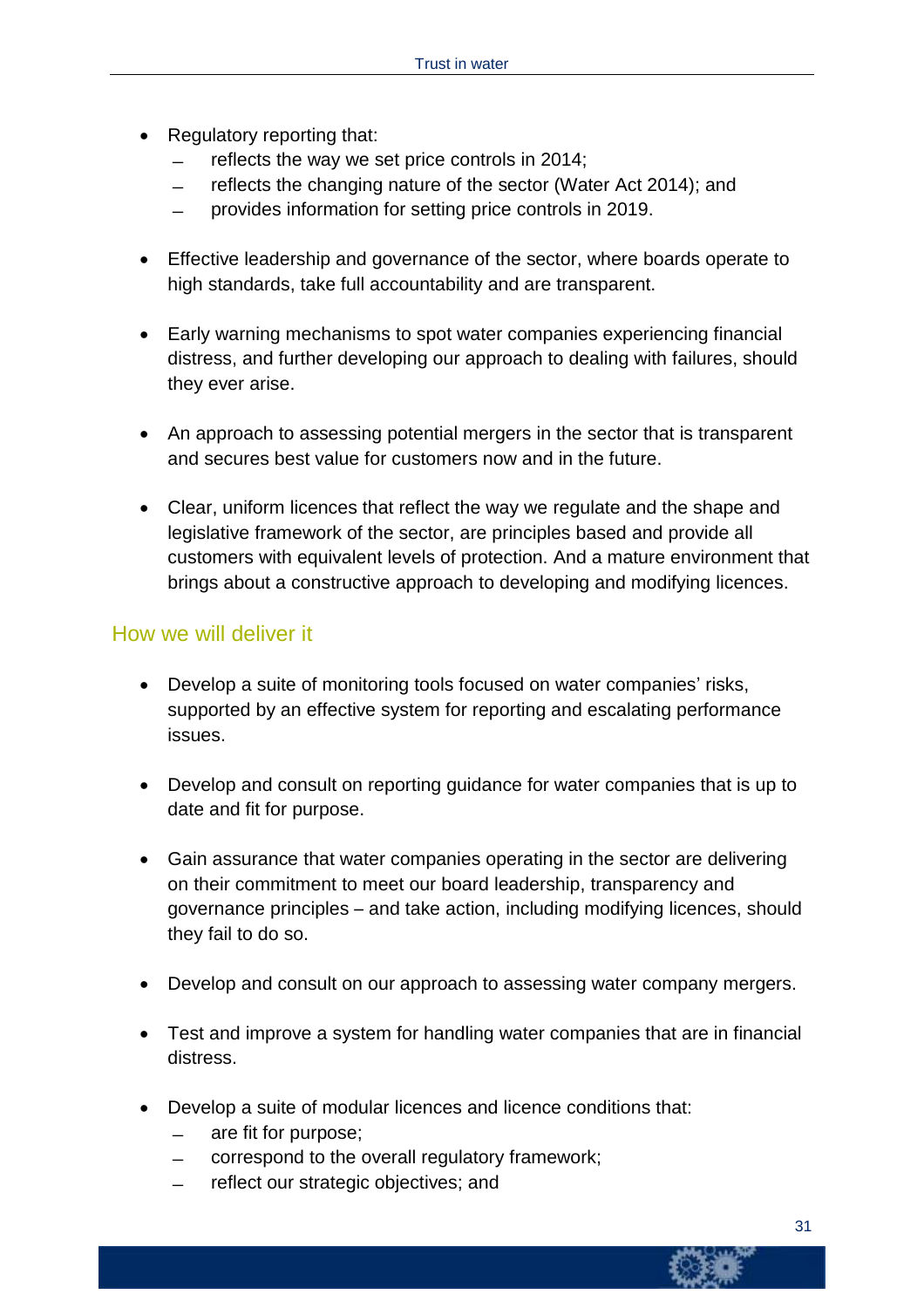̶ build on best practice in utilities licensing.

#### Key dates in 2015-16

- Share our developed approach on how we collect, store and share information, including how we will engage with the sector (April to June 2015).
- Publish an assessment of whether appointed water companies and their holding companies have implemented our board leadership, transparency and governance principles, and follow up on any issues (April to June 2015).
- Publish the outcomes of our review of special administration (April to June 2015).
- Consult on our proposed approach to assessing mergers (April to June 2015).
- Publish the findings of our analysis of monopoly water companies' regulatory reporting (July to September 2015).
- Seek views and set up a working group to review water companies' licences (July to September 2015).
- Publish our findings on appointed water companies' regulatory reporting and implementation of our board leadership, transparency and governance principles (October to December 2015).
- Publish final collection requirements for 2015-16 information (October to December 2015).
- Initiate and carry out a targeted review of a service area (January to March 2016).

### Retail market opening

#### What it is

This programme will deliver a market for water and wastewater retail services that:

• allows all non-household customers in England – and those eligible in Wales – to choose their supplier by April 2017;

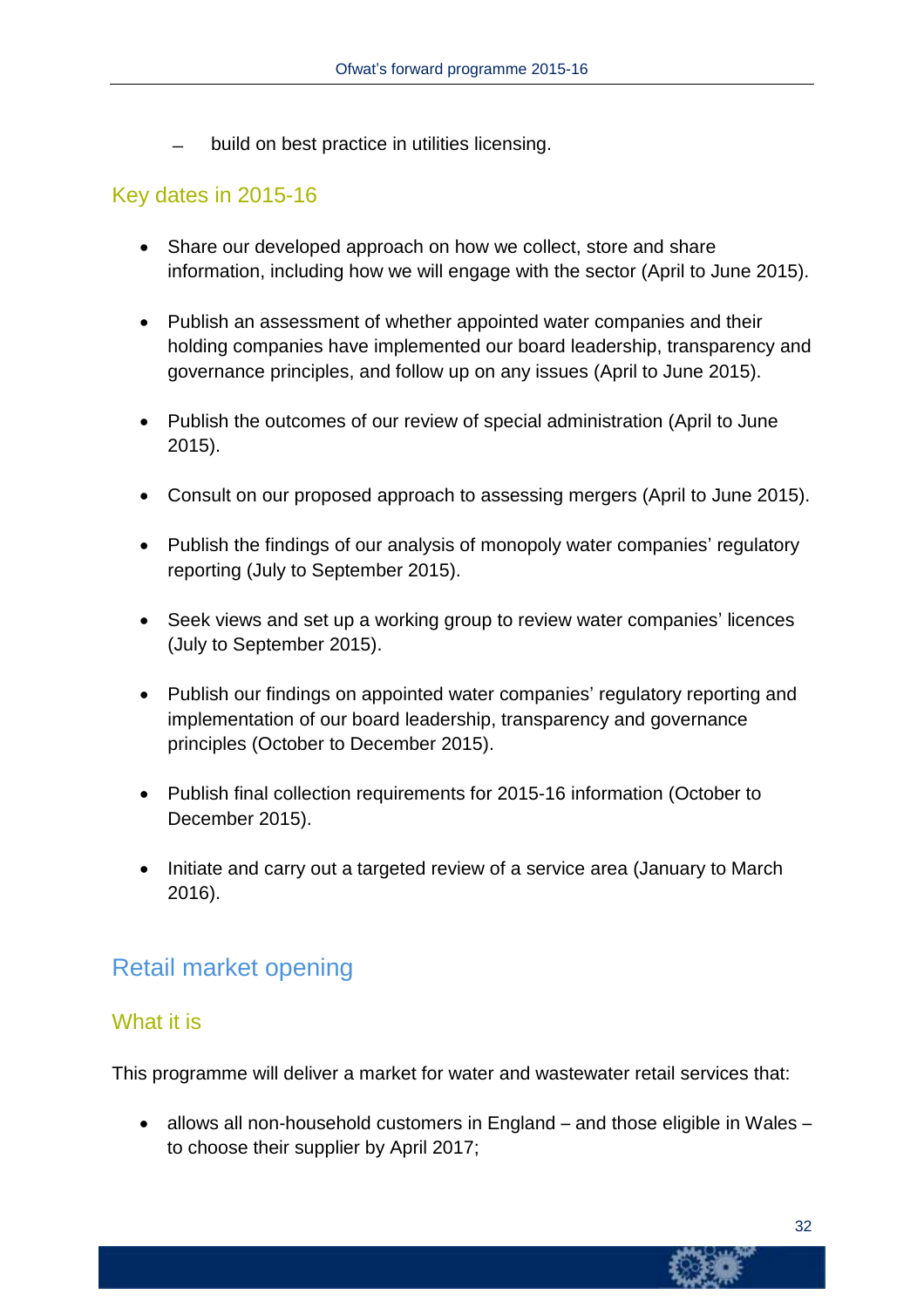- ensures customers have effective protection, including those non-household customers in Wales that will not be able to switch their supplier; and
- maximises benefits for all customers.

We will continue to deliver this programme after the end of 2015-16.

#### What we will deliver

This programme plays an important part in building trust and confidence in water for current and future customers. In opening a new market, the programme will incentivise water companies to do the right thing by customers, wider society and the environment today and tomorrow.

This will mean that eligible non-household customers get the services they want and are willing to pay for, at the level of safety and reliability that they want, and delivered in socially, economically and environmentally sustainable ways. It will also ensure that the sector is viewed as a sustainable investment opportunity.

In particular, with our partners we will:

- deliver the design, development and implementation of regulatory arrangements to support the new non-household retail market, complementing the work of Open Water and market participants; and
- develop the necessary charging arrangements to support retail market opening.

As we announced in February 2015, the Open Water [programme](http://www.ofwat.gov.uk/competition/review/ltr_stk201502opewater.pdf) will be wound down in May [2015.](http://www.ofwat.gov.uk/competition/review/ltr_stk201502opewater.pdf) Its tasks will be allocated to Market Operator Services Limited (MOSL) and Ofwat.

#### How we will deliver it

- Work with our partners, including the UK and Welsh Governments, the Water Industry Commission for Scotland (WICS) and MOSL to deliver the new retail market arrangements for non-household customers in England. This includes the following.
	- ̶ Consult on the scope of the non-household retail market and which customers will be able to switch their supplier.
	- ̶ Support the UK Government in the development of arrangements to allow service providers to leave the non-household retail market ('retail exit'). This includes consultations on the supplier of last resort for when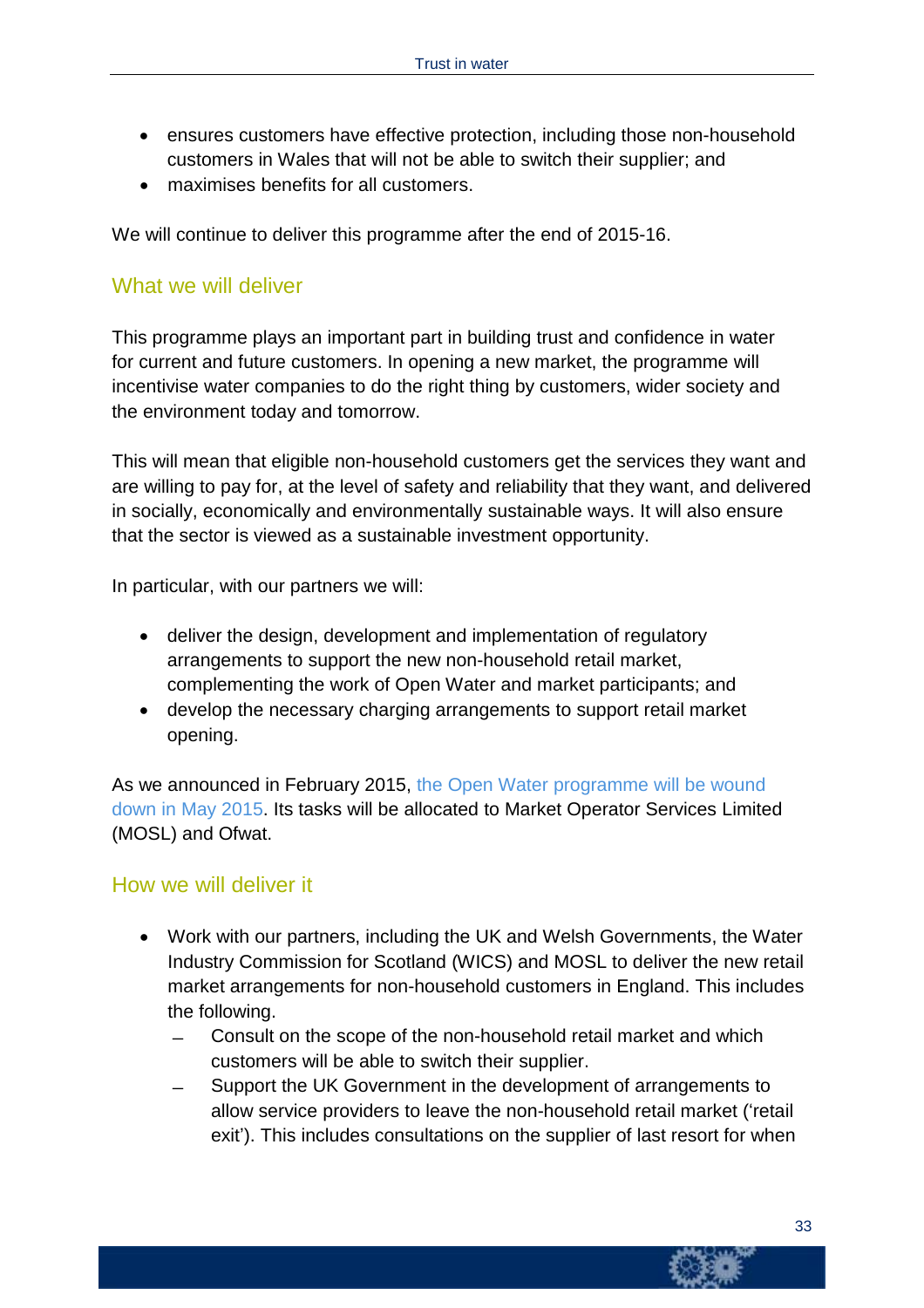market participants fail, new guaranteed service standards and deemed contracts.

- ̶ Design the new retail water and wastewater licensing arrangements and carry out any necessary changes to appointed water companies' licences to facilitate the new market arrangements.
- ̶ Work with our delivery partner to make sure that the codes, processes and procedures to support the new market arrangements are in place; that a Market Operator is in place to administer the market; and that the necessary market architecture and IT systems are also in place.
- ̶ Work with the Welsh Government and other stakeholders to ensure that the arrangements for the non-household customers of service providers wholly or mainly in Wales that can choose their supplier under the existing water supply licensing (WSL) provisions are compatible with the new market arrangements in England – in line with the Welsh Government's policy position.
- ̶ Work with WICS, the UK Government and the Scottish Government to ensure that the market arrangements support a seamless experience for customers eligible to choose their supplier across England, Wales and Scotland.

### Key dates in 2015-16

- Publish updated guidance on customers eligible to choose their retail water and wastewater supplier (April to June 2015).
- Complete the first review of programme management ('gateway review') (April to June 2015).
- Complete the transition of programme management from Open Water Markets Limited (OWML) to Ofwat (April to June 2015).
- Design the new retail water and wastewater licensing arrangements (July to September 2015).
- Consult on the supplier of last resort arrangements, to support the UK Government's retail exit work (July to September 2015).
- Consult on the full suite of documents for the operation of the new market (July to September 2015).
- Finalise licences for service providers operating in the new market (January to March 2016).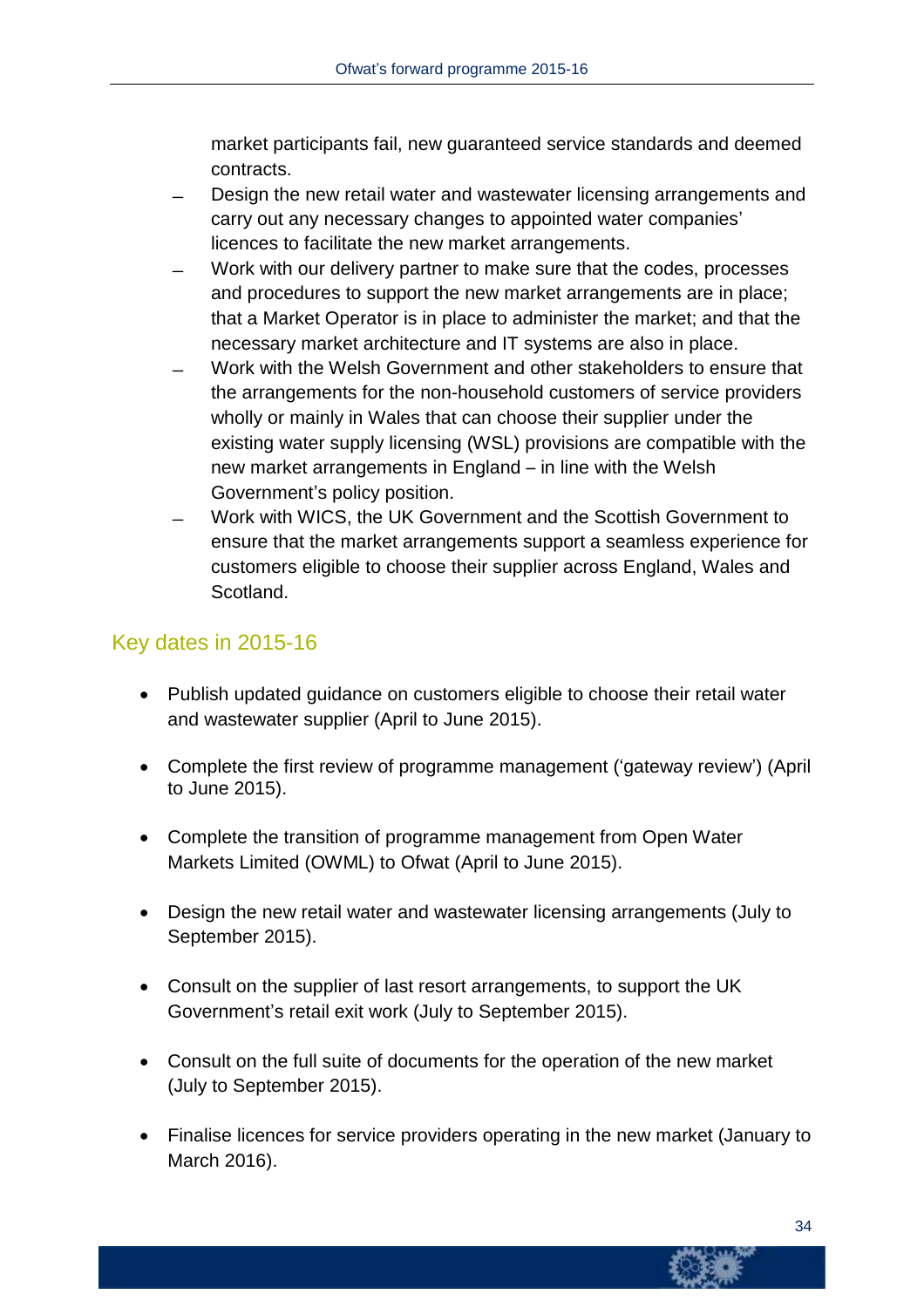Open the licence application process for new service providers (January to March 2016).

### Water 2020

#### What it is

Through the implementation of the Water Act 2014 and the delivery of the 2015-20 price controls, the water sector will see significant changes over the next five years. These changes provide real opportunities to improve how services are delivered to customers and for the environment in the longer term. By using all of our regulatory tools and considering a broad package of changes, we can help ensure the sector continues to be incentivised to deliver the best service for customers.

In line with the new legislation, this programme will deliver a roadmap for introducing markets for wholesale water and wastewater services in England to increase the scope for entry and more efficient outcomes and innovation.

To ensure that the regulatory framework facilitates these changes and continues to protect customers, the environment and wider society, the programme will also develop the framework for a proportionate price setting process for the 2019 price review that builds on the success of the 2014 price review and includes a review of lessons learned. The new framework will:

- build on what we, and others, have learned from the 2014 price review;
- continue to place engagement with customers about the outcomes they want at the heart of the process;
- enable these providers to deliver services that customers want in an efficient way at prices they can afford;
- be consistent with our enduring principles for setting price limits;
- take account of water companies' statutory environmental and quality obligations; and
- take account of our statutory duties and the guidance we receive from the UK and Welsh Governments. This includes any new policy guidance that is issued during the next five-year period.

The programme will also include our evidence to the CMA on our final decision ('final determination') on Bristol Water's price controls for 2015-20. This was after Bristol Water asked us to refer our decision to the CMA.

We will continue to deliver this programme after the end of 2015-16.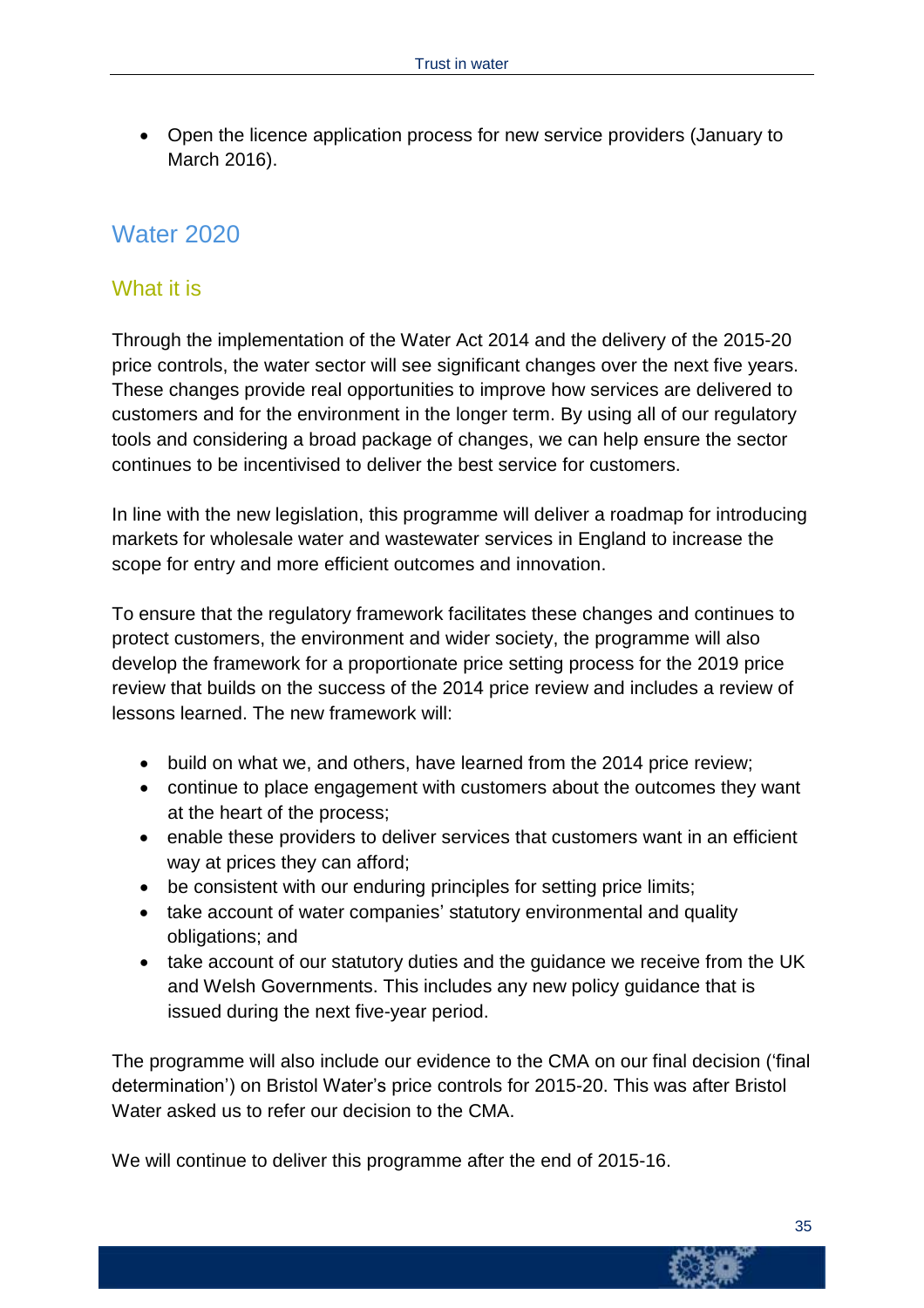#### What we will deliver

This programme plays an important part in building trust and confidence in water for current and future customers. In developing future markets and further reforming our regulatory approach, the programme will incentivise water companies to do the right thing by customers, wider society and the environment today and tomorrow.

This will mean that customers get the services they want and are willing to pay for, at the level of safety and reliability that they want, and delivered in socially, economically and environmentally sustainable ways. It will also ensure that the sector is viewed as a sustainable investment opportunity.

In particular, with our partners we will:

- deliver the design of the new upstream market arrangements for England, as set out in the Water Act 2014;
- set the framework and determine the price controls for non-household retail services beyond 2016-17;
- set the framework for determining the price controls for all appointed service providers in 2019, following a full review of the lessons learned from the 2014 price review;
- develop the necessary charging arrangements to support the upstream market arrangements; and
- contribute to any government reforms to abstraction licensing in England and Wales.

#### How we will deliver it

- Provide evidence to the CMA's process for deciding Bristol Water's final determination to help ensure an outcome that is in the best interest of customers.
- Capture and embed the key learning from delivering the 2014 price review, drawing on stakeholders' experiences of the process.
- Ensure that monopoly water companies are delivering the commitments included in their price controls for 2015-20.
- Develop and consult on our approach for resetting monopoly water companies' price controls beyond 2016-17 for providing retail services for non-household customers in England and Wales.

36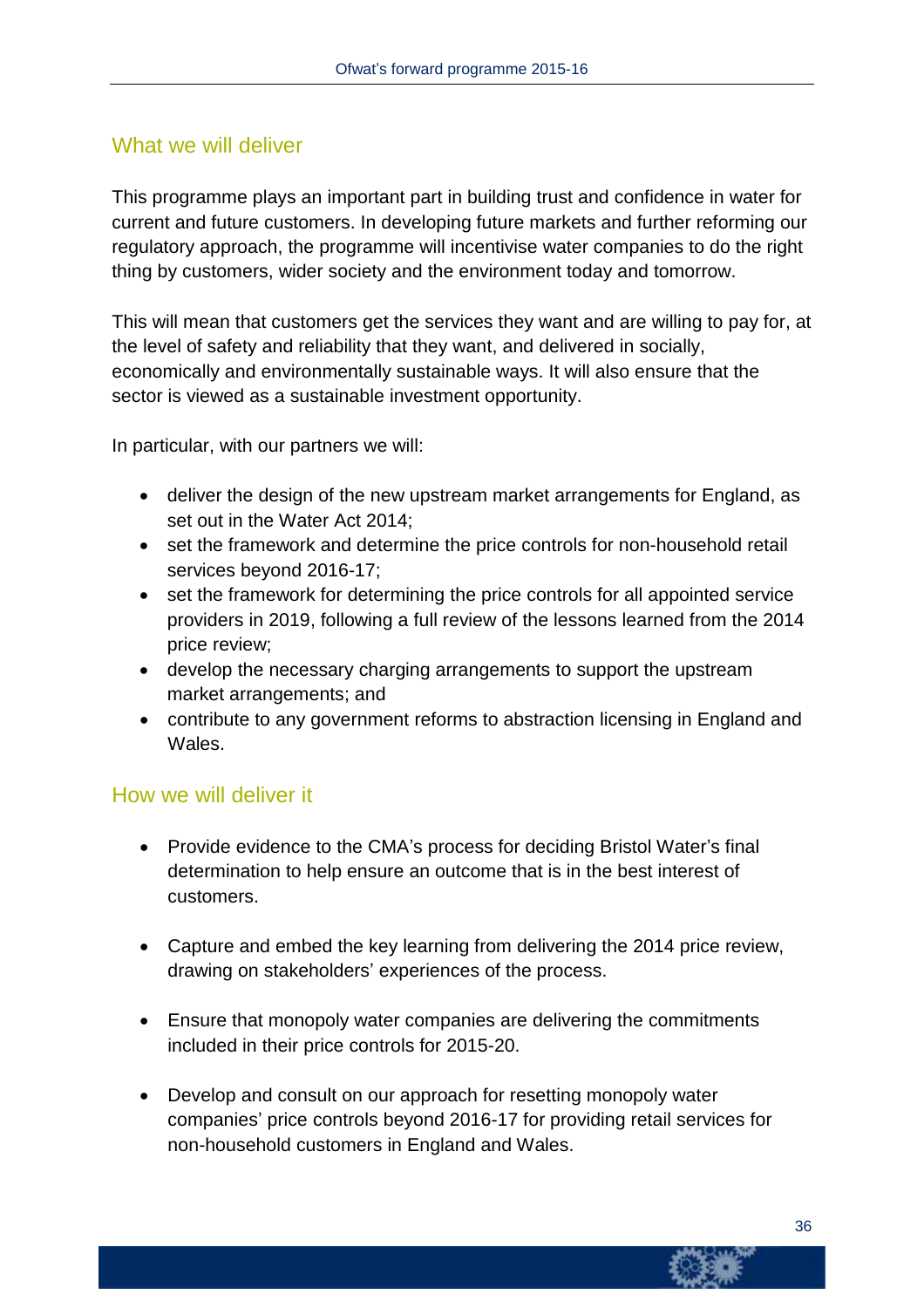- Carry out a series of pilot studies with water companies to develop a better understanding of wholesale services, the costs of these services and the underlying economic characteristics.
- Develop and consult on a clear definition of the wholesale services that existing water companies deliver. This will inform the implementation of the upstream market reforms in the 2014 Water Act and the design of the 2019 price review methodology.
- Carry out an assessment of the role of markets and regulation in providing different water and wastewater services to inform both the areas where our regulatory framework would benefit from further reform for the 2019 price review – and where we will facilitate competition in the short and medium term, taking into account policy guidance from the UK and Welsh Governments.
- Develop and consult on our methodology for carrying out the 2019 price review – and implement it.
- Consult on and publish charging rules for all water companies, subject to the publication of charges guidance by the UK and Welsh Governments.

#### Key dates in 2015-16

- Provide evidence to the Competition and Market Authority's process for deciding Bristol Water's price controls for 2015-20 (April to June 2015, and further evidence provided July to September 2015).
- Capture the key learning from delivering the 2014 price review (July to September 2015).
- Consult on short- to medium-term challenges facing the sector and the scope for using the Water Act competition framework and regulating differently to address these challenges (July to September 2015).
- Consult on charging rules following guidance from the UK and Welsh Governments (July to September 2015).
- Publish final 2014 price review reconciliation rulebook (July to September 2015).

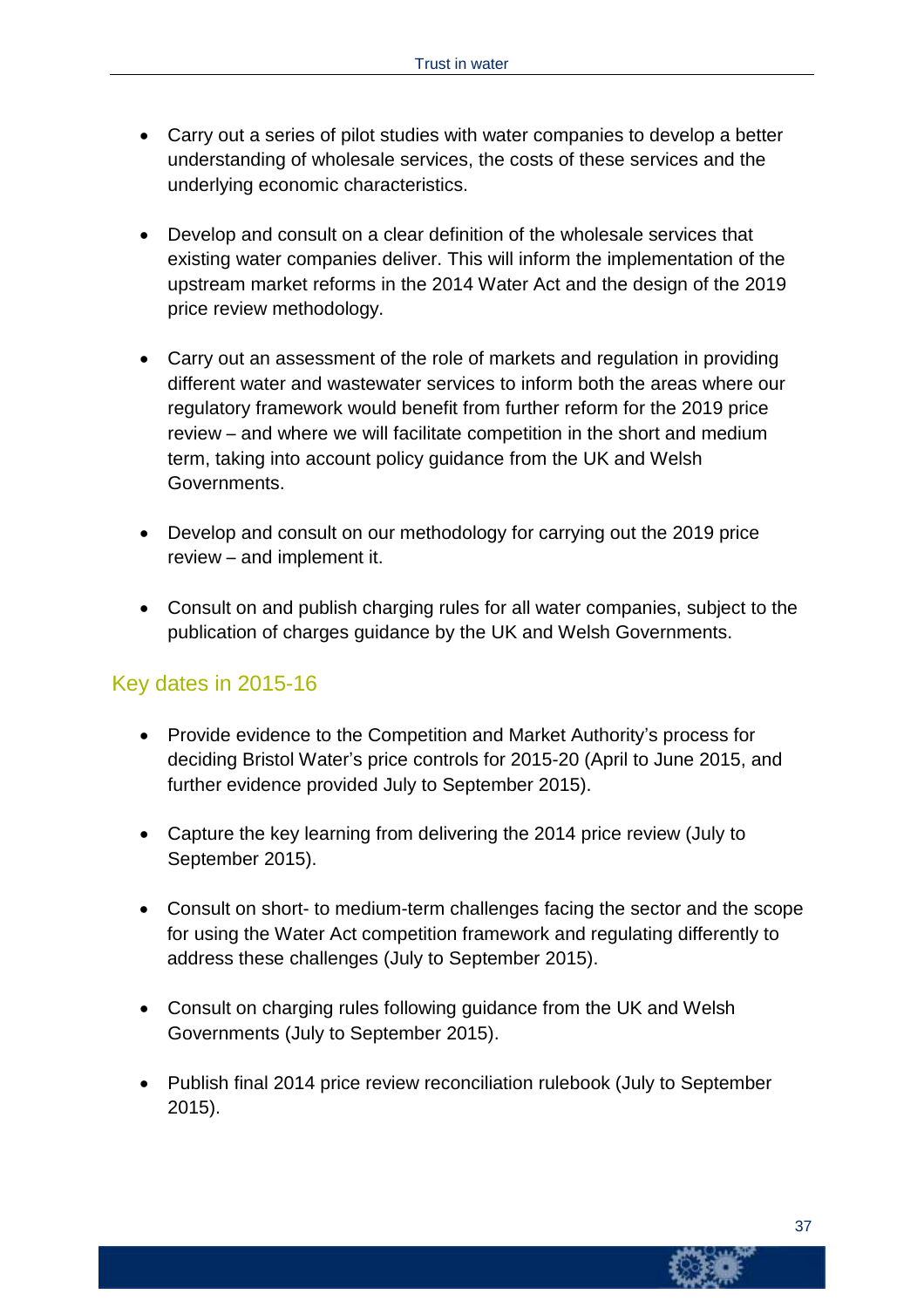- Consult on initial proposals for areas for regulatory change in the 2019 price review, showing how our approach to regulation of water and wastewater services is expected to evolve further over time. And carry out possible additional specific consultations on key areas if appropriate (October to December 2015).
- Publish a consultation on our proposed approach to setting non-household price controls from 2017 (January to March 2016)
- Publish charging rules taking account of guidance from the UK and Welsh Governments (January to March 2016).

### Thames Tideway

#### What it is

The Thames Tideway Tunnel is a large, complex investment project to reduce overflows of untreated sewage into the River Thames. The UK Government has endorsed the project as the best-value solution to reduce sewage discharges and to meet European legal requirements. Our role is to regulate the Infrastructure Provider (IP) that ultimately operates the Thames Tideway Tunnel, once it has been built, and to do so in a way that delivers value for money outcomes for customers, the environment and wider society. We are working with the UK Government, Thames Water and other stakeholders to ensure that the way in which we will regulate is well understood, which is important in supporting the delivery and financing of the Tunnel.

We will continue to deliver this programme after the end of 2015-16.

#### What we will deliver

Thames Water and the IP are clearly accountable for the obligations each is required to deliver for the project. We will deliver:

- a regulatory framework that enables us to regulate the Tunnel in operation in the best interests of customers, the environment and wider society; and
- new approaches for delivering and regulating large projects that produce better outcomes for customers across England and Wales.

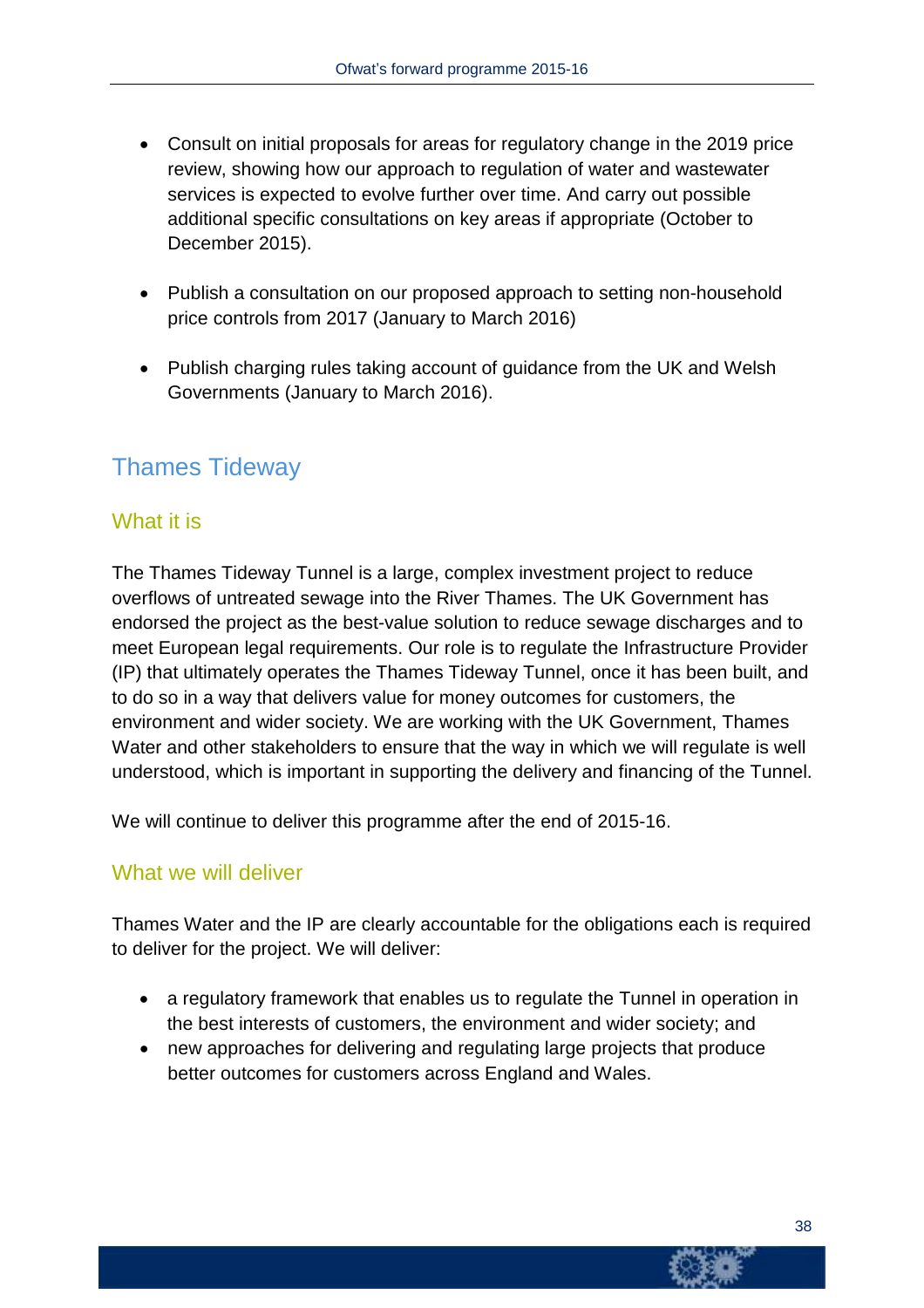#### How we will do it

We are working with the UK Government, the Environment Agency, Thames Water and other stakeholders to implement a regulatory framework for the IP so that the Thames Tideway Tunnel:

- is delivered effectively and efficiently;
- costs no more than necessary; and
- delivers for customers the best value for money possible.

While Thames Water is procuring the IP, we are monitoring the procurement and evaluation processes throughout. We will also award the successful bidder a project licence after first assessing its ability to hold a licence. We will regulate the IP under the terms of the licence.

#### Key dates in 2015-16

- Consult on the award of licence to preferred bidder for the Infrastructure Provider (April to June 2015). This is dependent on decisions from the UK Government and the procurement of an Infrastructure Provider.
- Amend Thames Water's licence to ensure that it works in parallel with the Infrastructure Provider's licence (April to June 2015). This is dependent on decisions from the UK Government and the procurement of an Infrastructure Provider.
- Award licence to preferred bidders of Infrastructure Provider and make associated amendments to Thames Water's licence (July to September 2015). This is dependent on decisions from the UK Government and the procurement of an Infrastructure Provider.

### Business transformation

#### What it is

The scope of this programme includes the changes and new ways of working we need to embed to achieve our vision as a trusted and respected regulator, working at the leading edge. It focuses on making Ofwat a great place to work, and on increasing our agility and flexibility. It will ensure we have the systems, processes, structures, facilities and technology to support all of our people in making the best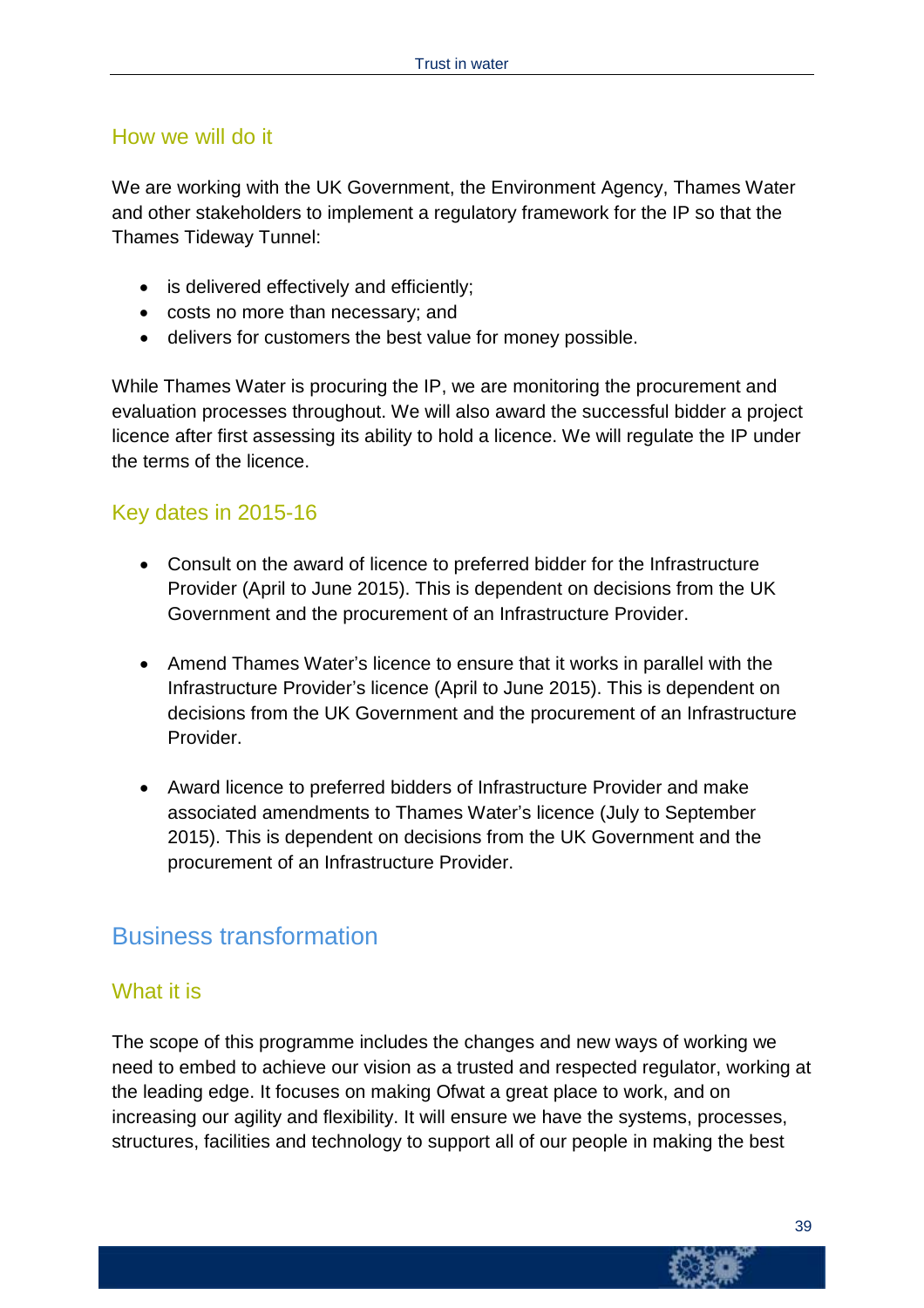contribution they can to delivering benefits for customers, the environment and society.

This programme includes work to:

- develop our people;
- develop and embed efficient and effective programme and project management; and
- implement efficient and effective governance structures and processes.

We will continue to deliver this programme after the end of 2015-16.

#### What we will deliver

Delivering our new strategy requires us to challenge ourselves constantly to ensure that our regulation is as effective as it can be. It also requires us to make significant changes to the way we work.

We aim to become a learning organisation, making the best use of our resources, crucially including getting maximum value from the skills and experience of all our people, and working in partnership with others to achieve our visions for the sector and for Ofwat.

In particular, we will deliver an organisation that:

- is dynamic, flexible, responsive, well led and well managed, and that supports effective programme-based working using different individuals and skills;
- has a positive culture supported by appropriate technology and infrastructure, and is a great place to work and develop;
- makes excellent strategic use of resources and demonstrates value for money;
- has compliant processes and effective and proportionate governance;
- is transparent and understands the information it holds;
- has people with the right skills, experience, values and behaviours to support the delivery of our new strategy;
- uses external resource to supplement our own people, allowing us to flex the skills and expertise to which we have access in an efficient and agile way;
- is a learning organisation that continually looks for improvement;
- values and supports great management, both in terms of delivery, through programmes and projects, and people; and
- values and supports leadership throughout the organisation.

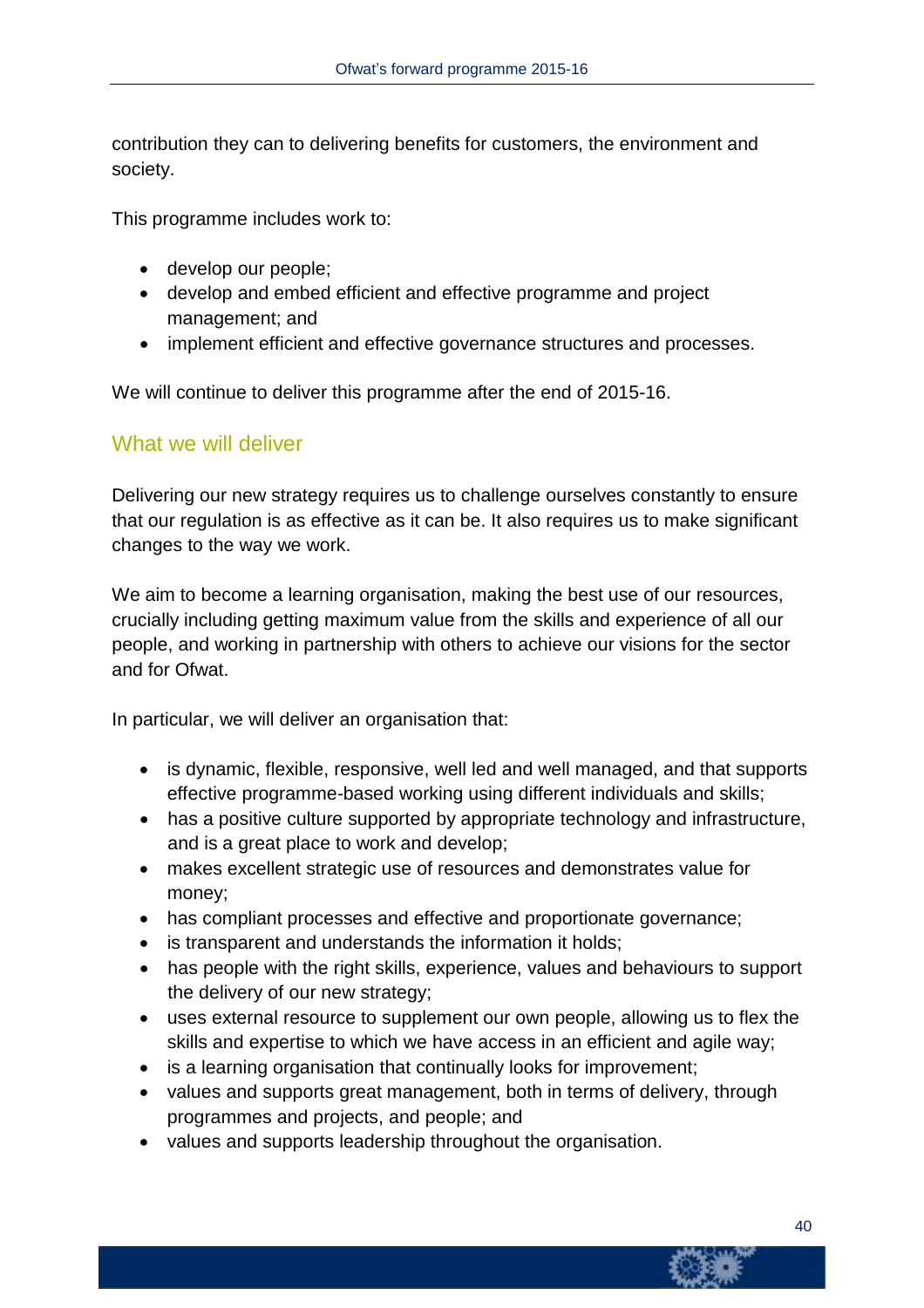#### How we will do it

- Create and support a flexible, well-skilled workforce.
- Embed culture change across the organisation through programmes and projects.
- Create and implement training and development programmes to provide Ofwat staff with the necessary skills and support to carry out their roles.
- Implement the internal technologies and systems we need to support a culture of collaboration, programme and project management and flexible working.
- Create centres of excellence for programme management, procurement and stakeholder engagement to provide guidance and support, best practice and frameworks to staff.
- Deliver a new website that will enable us to communicate with stakeholders in a more dynamic and user-friendly way.

#### Key dates in 2015-16

- Implement an improved casework management system (April to June 2015).
- Implement our leadership and management programme (April to June 2015).
- Implement our new internal governance framework and principles (April to June 2015).
- Reduce our office space and implement a new open plan, flexible working space (July to September 2015).
- Implement a new corporate website (July to September 2015).
- Implement our approach to talent management, acquisition and retention (October to December 2015).
- Implement a public portal to view the register of the Water Services Regulation Authority (January to March 2016).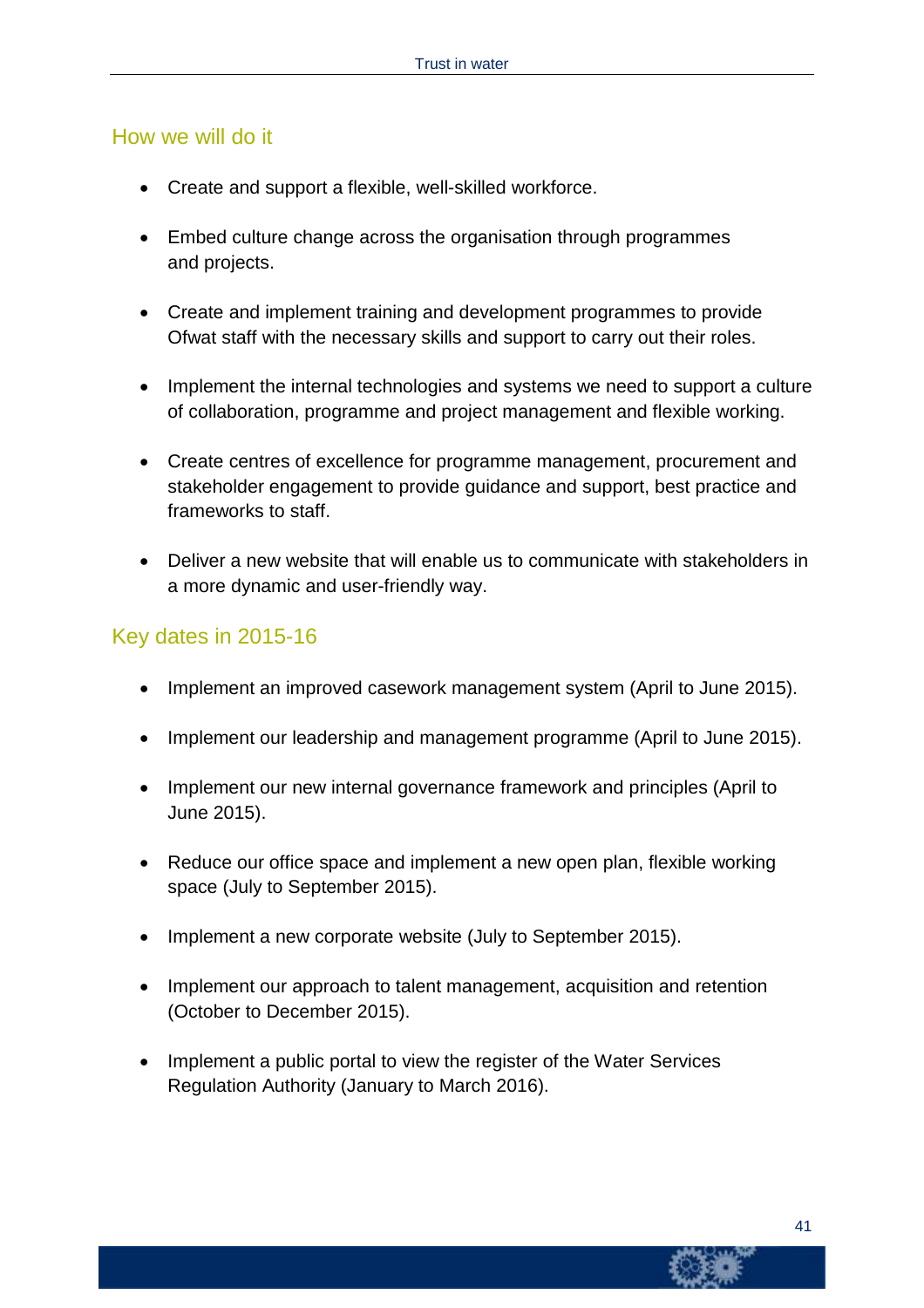### Compliance and assurance

#### What it is

This programme will build on and monitor the changes we introduce through our business transformation programme. It will help improve how we assure ourselves and others that we comply with our own policies and external requirements. It will also help us respond to stakeholders' expectations.

The programme includes internal projects on developing Ofwat's:

- corporate governance;
- programme governance;
- financial management and governance;
- information governance and infrastructure;
- transparency;
- people; and
- culture of compliance and assurance, transparency and learning.

We will continue to deliver this programme after the end of 2015-16.

#### What we will deliver

While our strategy and planning programme will determine what we are trying to achieve and what we will do to achieve it, our compliance and assurance programme will tell us whether we have done what we said we would do.

This programme will also ensure that we operate the systems and process we have in place to ensure compliance with our obligations and report on our compliance. Many of these systems and processes, including our programme and corporate governance, are being developed as part of our business transformation programme. But once developed, they will be monitored and managed in our compliance and assurance programme.

This programme will make sure we deliver our strategy and live up to the high standards required of a public body with a leadership role in the sector. It will help maintain trust in us as an effective regulator that is:

- well run:
- operates efficiently and delivers value for money within the legal and Government frameworks;
- has a learning culture; and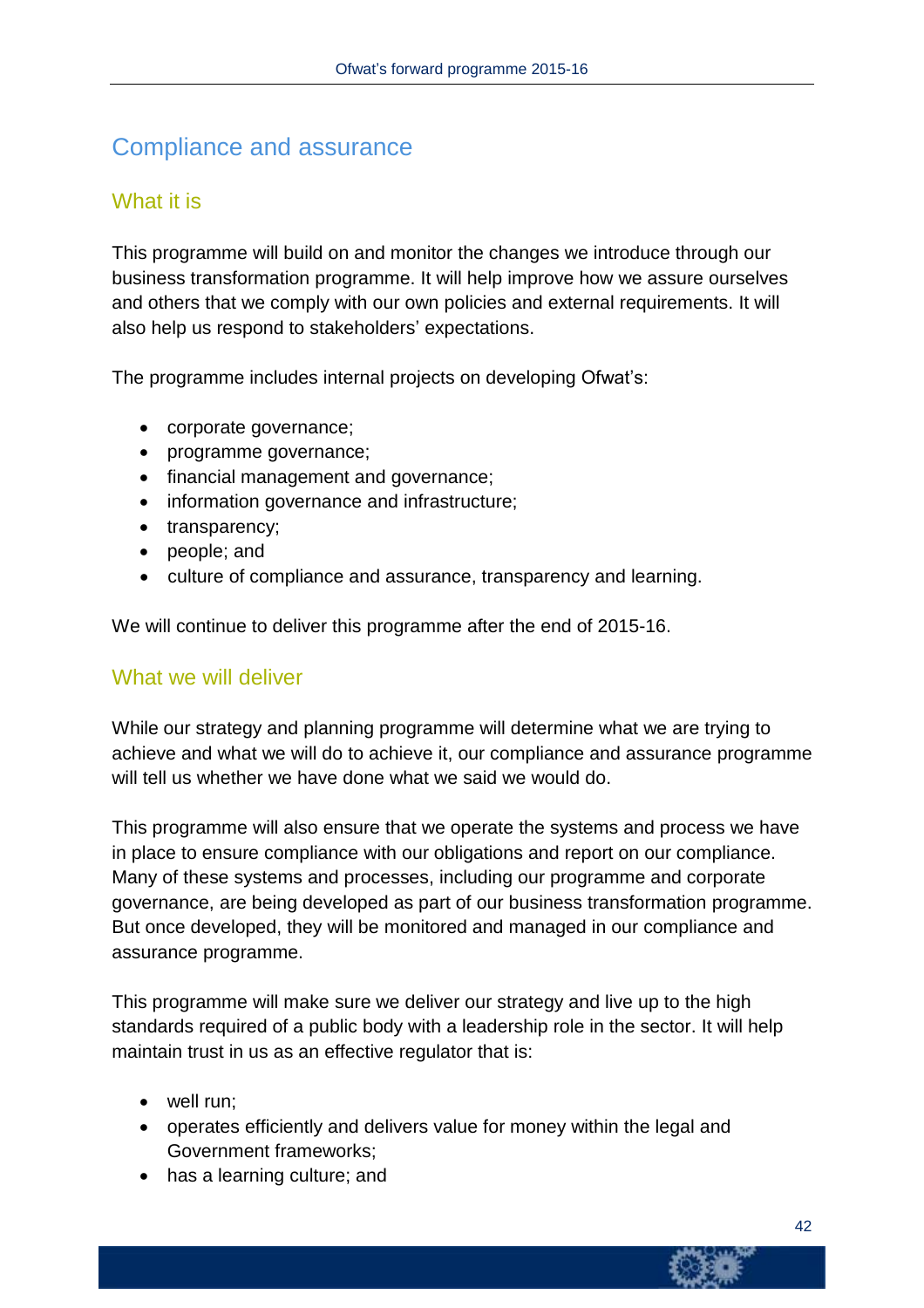• is a great place for our people to work.

In particular, we will ensure we have the following.

- Efficient and effective systems, processes and information for governance and assurance that ensure we comply – and that we can demonstrate compliance – with:
	- ̶ our policies;
	- ̶ external requirements; and
	- stakeholder expectations for the way we operate.
- An organisation that has a strong culture of compliance and assurance, and that learns from its successes and mistakes.

#### How we will do it

- Provide effective and timely management information on:
	- ̶ delivery across Ofwat's portfolio of programmes;
	- ̶ the implementation of our new ways of working; and
	- ̶ the embedding of our values and behaviours.
- Improve financial management, governance and compliance to maximise value for money.
- Improve our handling of customer enquiries, complaints and internal reviews.
- Ensure robust internal systems to assure our compliance, and an open and learning approach to internal and external audits.
- Encourage a sound and proportionate culture of compliance, assurance and transparency.

#### Key dates in 2015-16

The key dates for this programme are a combination of internal and external reporting requirements and meeting schedules (for example, our annual report and accounts, and Board meetings), which we have not included in this forward programme.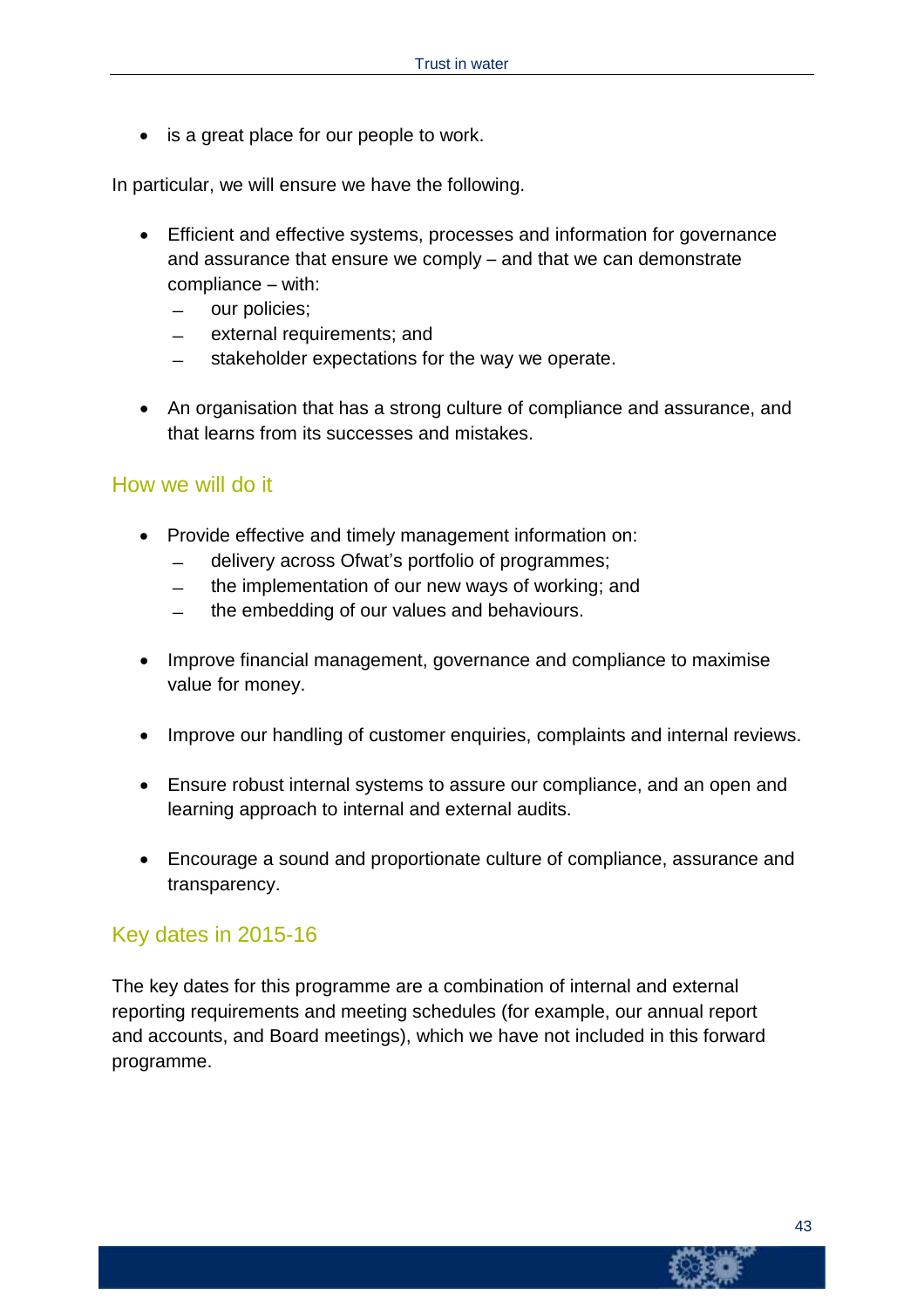### Financing the delivery of our work programme

We aim to deliver our legal duties effectively and efficiently. Our expenditure requirements are met by licence fees, which customers ultimately pay for in their water and wastewater bills. We recover these licence fees from the water companies we regulate. So we continuously seek improvements in the value for money we deliver and innovation in the ways we work.

In 2015-16, our licence fee will be £21.159 million. This is equivalent to about 0.02% of the sector's turnover. This will be offset by a credit note of unspent funds, which we have returned to companies in 2014-15. So, our net licence fee will be less than £20.0 million.

Our business transformation programme has already enabled us to absorb an absolute reduction in our budget of about £7 million compared with 2014-15. Value for money is a key theme of our compliance and assurance programme. It will be a key focus for us over the next five years to ensure we deliver maximum benefits to customers for the resources we have available.

### Other licence fees

We will recover the cost of regulating the Thames Tideway Tunnel project separately from Thames Water. The proposed estimate for this special fee is £2.0 million.

We are also recovering the cost of the Open Water programme from water companies separately. The cost of the programme is ring fenced from our other regulatory work. The cost of the programme for 2015-16 is subject to a cap of £7.13 million.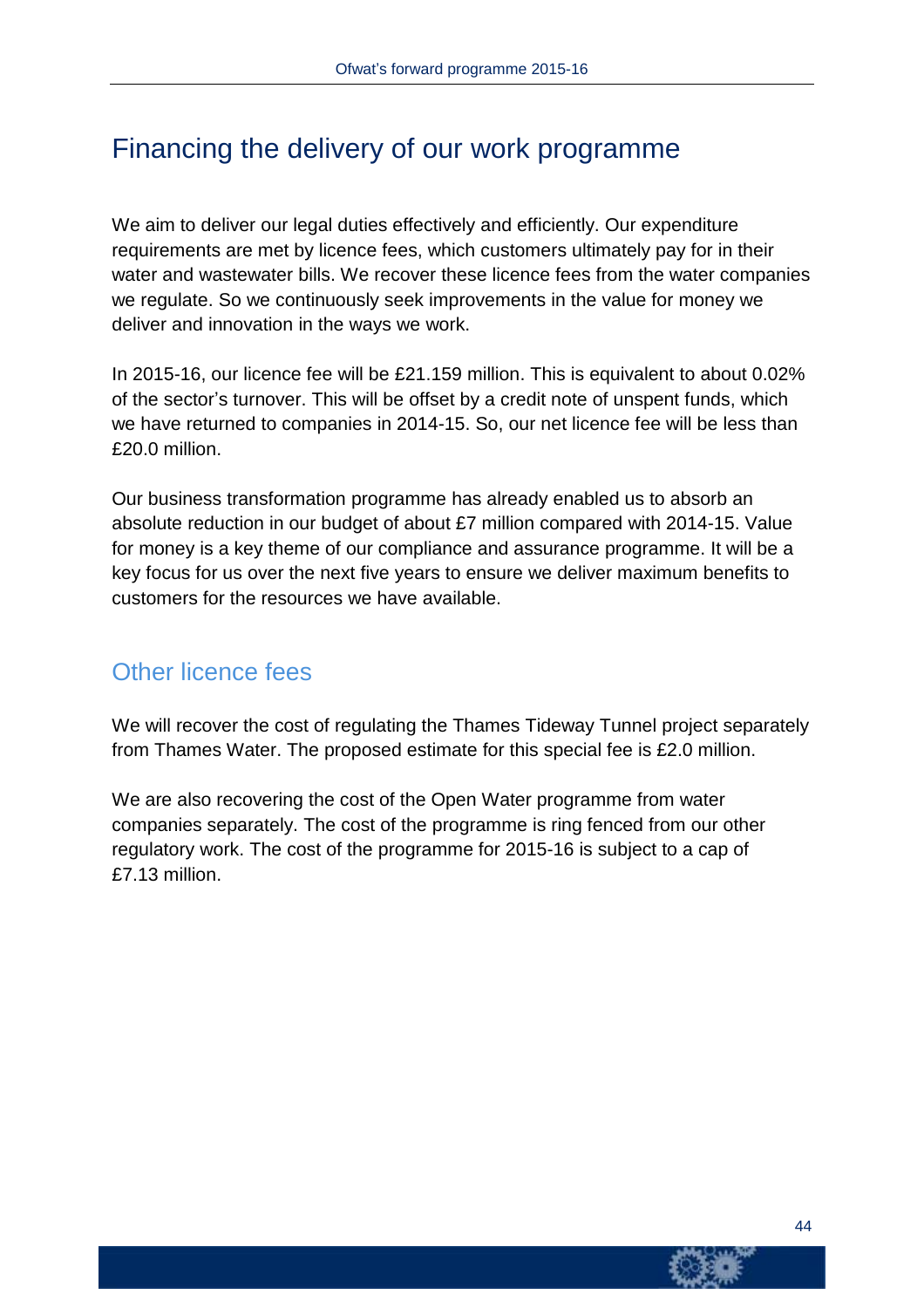# Summary of responses to our draft forward programme consultation

We consulted on our draft forward programme between 15 January and 5 February 2015. We received 18 written responses. We also received some further feedback direct from stakeholders through discussions we had with them.

Most of the comments we received were about how we deliver specific programmes. We will consider these as we deliver our work programme over the coming year.

Below, we highlight the main themes that came out of the consultation and our response to the issues raised.

### Our new strategy, priorities and overall work programme

Most respondents broadly supported our strategy, our priorities and work programme. One respondent suggested that we include a further priority on engaging with stakeholders.

We welcome support from stakeholders and the many expressions of interest in working with us. Speaking with and listening to stakeholders is central to our new strategy and how we will deliver our work. So we do not consider another priority in this area is necessary.

### Our approach to the forward programme

Two respondents criticised our approach to consulting on our draft forward programme. They thought we should make our consultations more accessible and clearer to find on our website. We will be exploring how we can make our consultations more accessible as part of our project to implement a new corporate website (see page 41).

Two respondents wanted more information on our work beyond 2015-16. On page 24, we confirm that we will be publishing our five-year strategic business plan during 2015-16 to provide stakeholders with more transparency about our long-term plans and budget.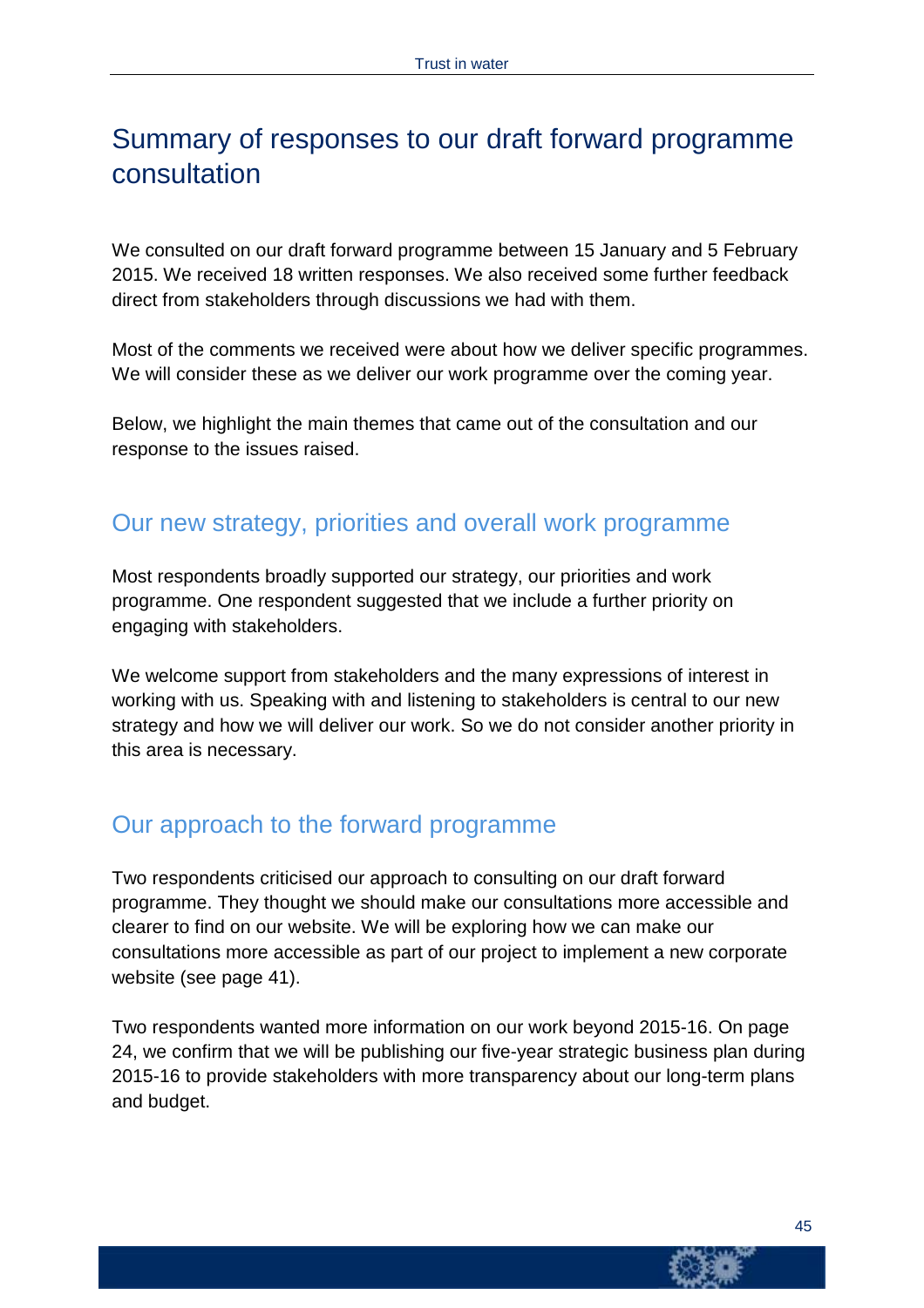### **Resilience**

Many respondents expressed an interest in our work on resilience and highlighted issues they hope we will consider in developing our thinking. We are considering all resilience issues strategically across our work, in the context of the strategic policy guidance we receive from Defra and the Welsh Government. We have asked an independent group, chaired by Jacob Tompkins, Managing Director of Waterwise, to advise us in the following areas.

- What is resilience in relation to the provision of water and wastewater services?
- What do service providers in the sector need to consider as they think about how best to provide resilient water and wastewater services?
- What does Ofwat need to consider as it thinks about how best to regulate the water and wastewater service providers, having regard to its statutory duties in the round (including its new duty on resilience)?

An Ofwat representative will sit on the group as an observer. We will also provide secretariat support. The group is expected to operate in an open and transparent way. It will need to engage with others, both from the sector and more widely. It will be particularly important for the group to consider early on how best to involve key stakeholders.

### Better regulation

Two respondents asked if we would be carrying out any specific work on regulatory simplification. A further respondent asked about our interpretation of the better regulation principles.

We aim to follow the principles of better regulation, which includes proportionality and targeting, in all of our work. Our work on better regulation, which sits within our strategy and planning programme, includes work to make sure that the better regulation principles are understood and built into all our work.

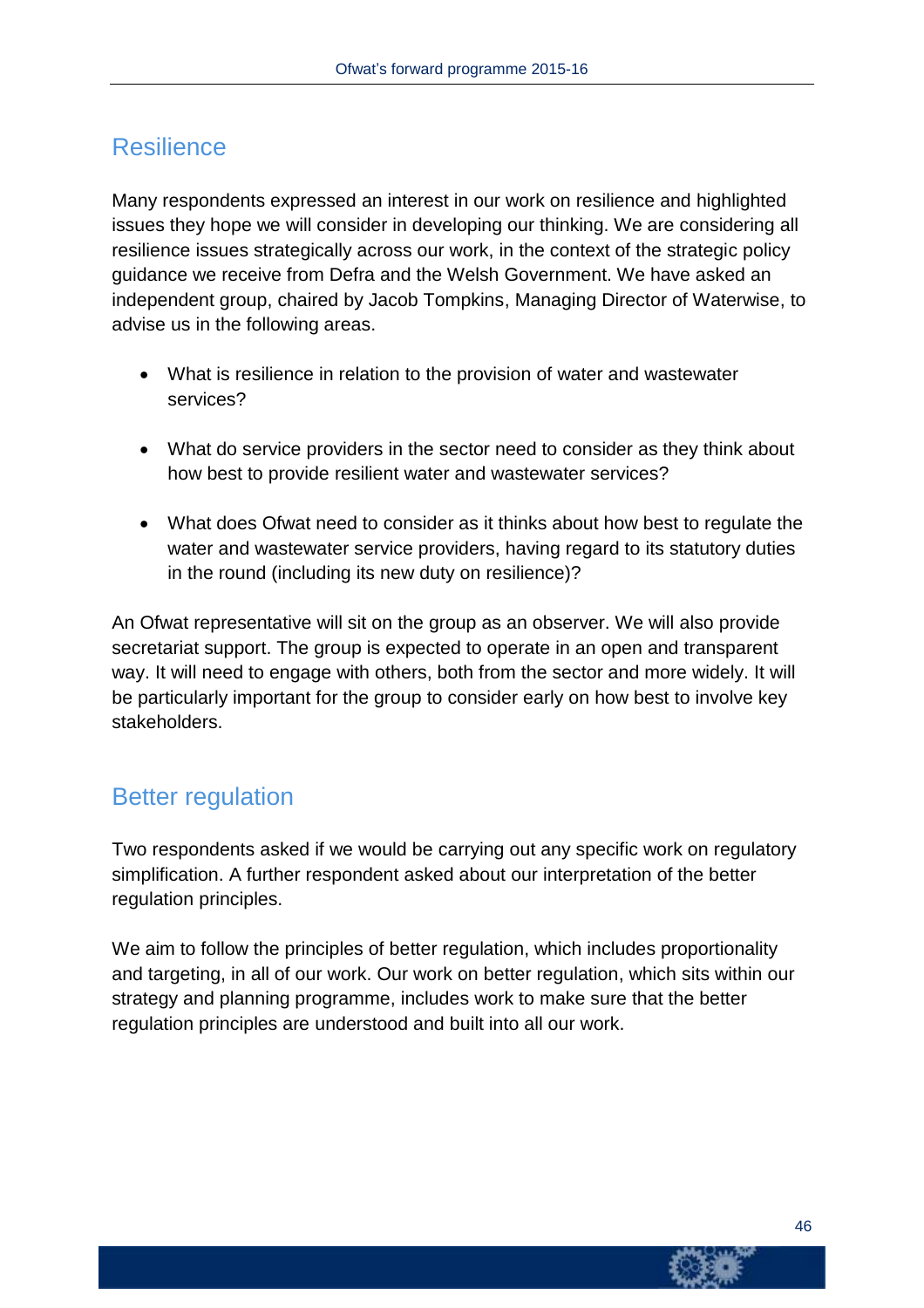### Regulatory reporting

In our draft forward programme we proposed that we would publish collection requirements for the information that companies will need to publish about their performance in 2015-16 in January to March 2016. Some respondents highlighted this would be too late and may not allow companies sufficient preparation time to ensure that robust reporting is in place. Some respondents also asked about the link to reporting performance against their 2015-20 performance commitments.

In February 2015, we published [our reporting requirements,](http://www.ofwat.gov.uk/regulating/compliance/assurance/prs_in1501informationassurance.pdf) including the regulatory [accounting guidelines for 2015-16.](http://www.ofwat.gov.uk/regulating/compliance/assurance/prs_in1501informationassurance.pdf) This follows our consultation in September 2014 and further engagement with the sector. It states we will be publishing our final requirements in October to December 2015. We included the reference in the draft forward programme to specifying requirements in January to March 2016 in the event that there would need to be updates to those requirements that we have already issued. This is consistent with the approach that we have adopted for the past few years.

In March 2015, we published our 'Consultation on the PR14 [reconciliation](http://www.ofwat.gov.uk/pricereview/pr14/pap_con201503pr14rulebook.pdf) rulebook', which explained how we propose to take into account companies' performance over the 2015-20 period at the 2019 price review. We are also considering upstream service definitions and reporting costs of these services.

So in the update, we may signal revisions following consultation and feedback from the sector or any other changes that are required to implement new legislation. Any requirements will align with our risk-based approach and are likely to be information that companies will require themselves, such as reconciling their performance with their 2014 final determinations.

In our information requirements document, we acknowledge the problems even minor late tweaks could cause and have revised this to say we will finalise any changes to the requirements by the end of 2015.

### Learning lessons from the 2014 price review

Many respondents emphasised the importance of learning lessons from the 2014 price review. Some asked whether we would be carrying out a consultation.

We have contacted the companies and other stakeholders to encourage their direct involvement in this review rather than carrying out a consultation. We will carry out the review ourselves but with some elements of independent facilitation.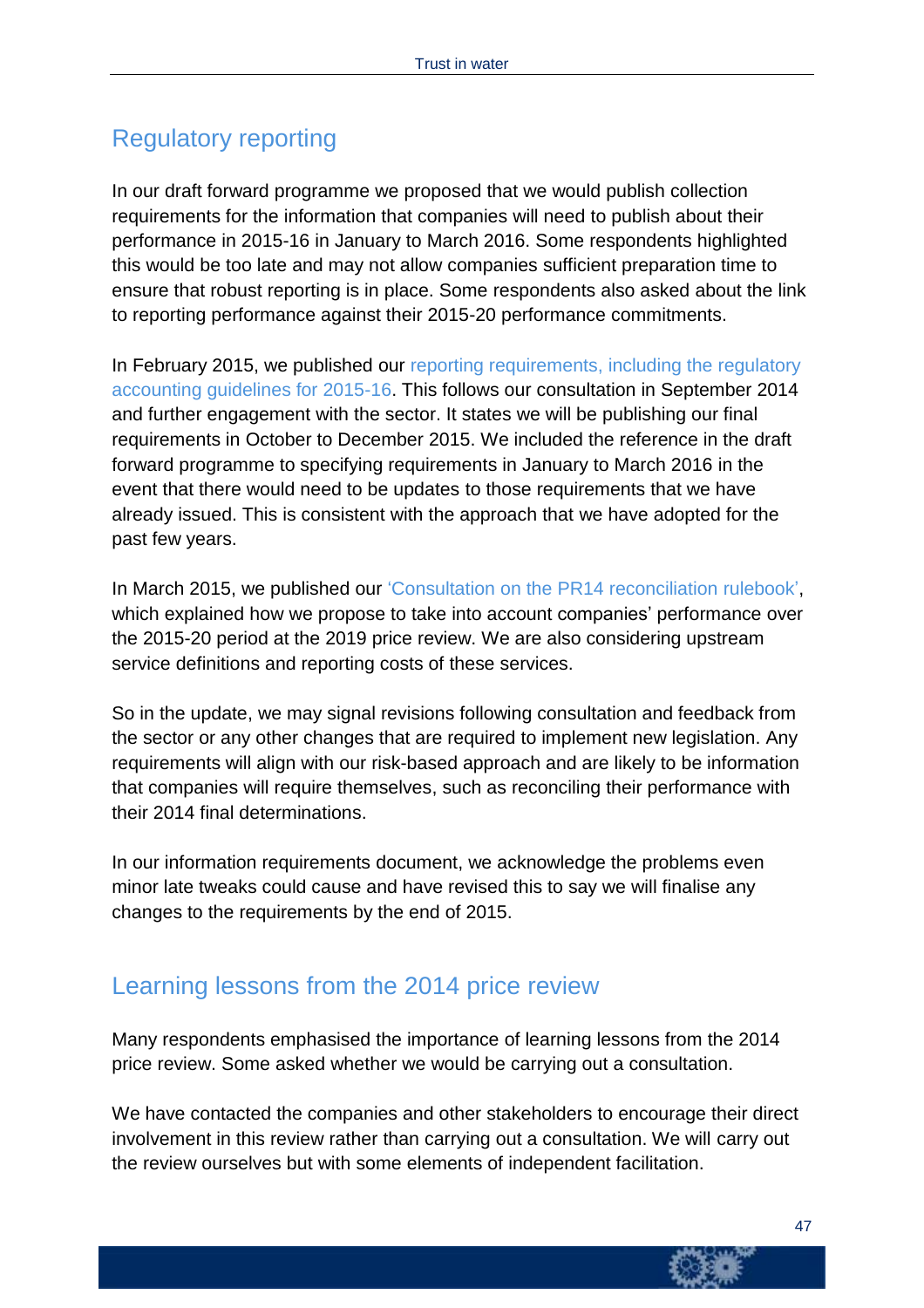### Retail market opening

Many respondents highlighted the importance of opening the new retail market for non-household customers by 1 April 2017 efficiently and effectively.

To reflect its importance and the need for transparency for all stakeholders we have made the opening of the new non-household retail market a distinct programme of work. In February 2015, we also wrote an open letter to all companies to [update](http://www.ofwat.gov.uk/content?id=6edae24f-b68d-11e4-9530-81ae90d64c02) them on the [arrangements](http://www.ofwat.gov.uk/content?id=6edae24f-b68d-11e4-9530-81ae90d64c02) for opening the new market. And we published [an](http://www.ofwat.gov.uk/competition/review/pap_tec20150218retailmarketplan.xlsx) [integrated](http://www.ofwat.gov.uk/competition/review/pap_tec20150218retailmarketplan.xlsx) plan setting out the activities being carried out by Defra, Ofwat, Open Water, and water [companies.](http://www.ofwat.gov.uk/competition/review/pap_tec20150218retailmarketplan.xlsx) We will update this as the programme develops.

### Thames Tideway

Some respondents questioned our role in relation to the Thames Tideway Tunnel. They considered that we should be doing more to protect customers. We think that the responses largely indicate there may be a misunderstanding of the role that we and other stakeholders have in relation to the tunnel. So we will publish further information a guide for customers on our website to make this clearer. It is Thames Water's and the future Infrastructure Provider's responsibility to communicate with customers about the tunnel and its construction. And we would expect this to include working with appropriate customer representatives, such as the Consumer Council for Water.

### Business transformation/Compliance and assurance

A number of respondents supported for the internal work we are doing to change our ways of working (business transformation) and embed a culture of compliance (compliance and assurance). Some respondents emphasised that we need to be transparent and proportionate in this area. We will continue to report transparently on our performance and governance in our annual report and accounts.

### Financing our work programme

In our draft forward programme consultation we proposed an overall budget and licence fee of £20 million plus £1.5 million for Thames Tideway and – subject to ongoing planning work – up to £10.5 million for Open Water programme costs.

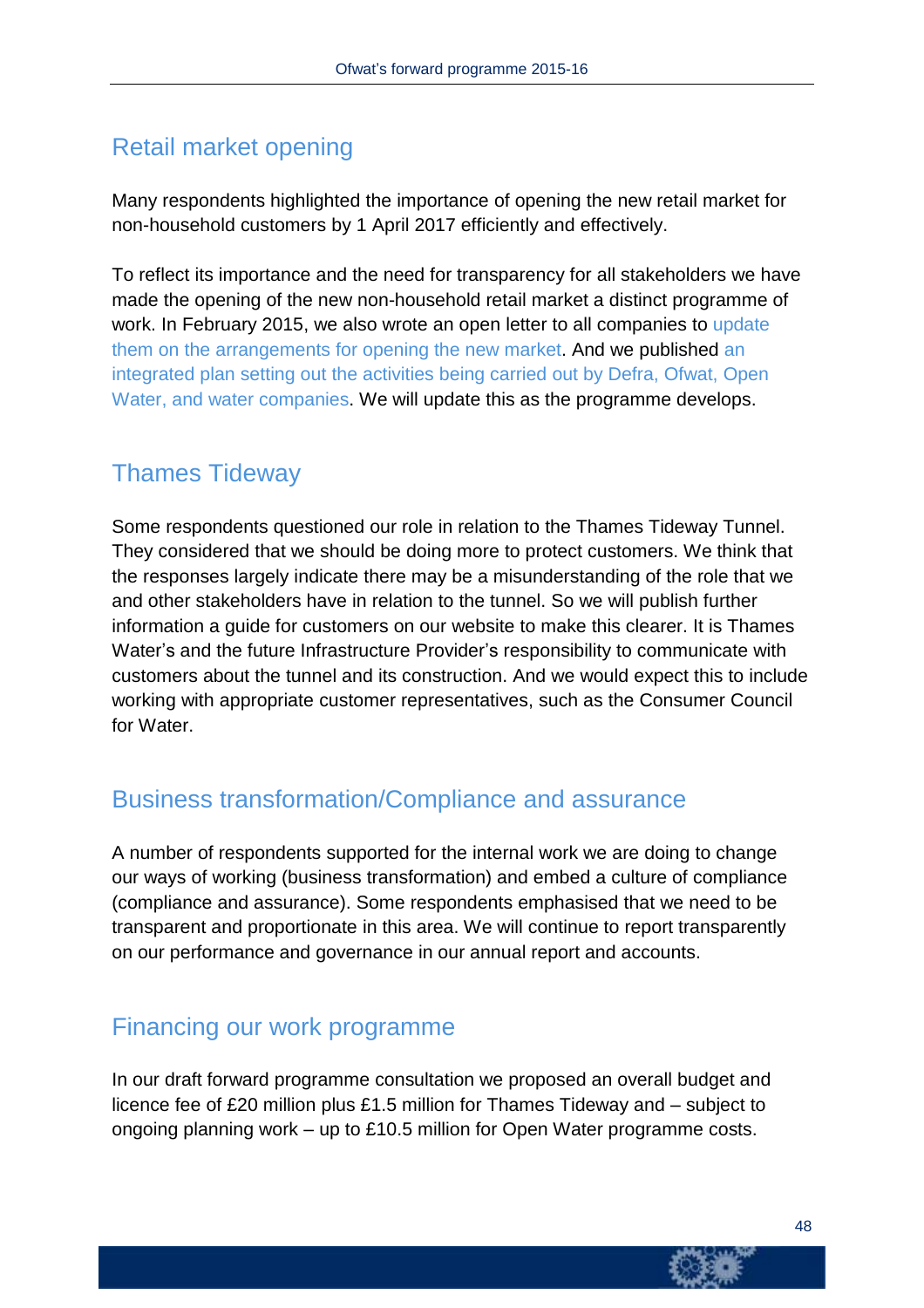A number of respondents noted the ambitious scale of our work programme, particularly the work required to implement the Water Act 2014 reforms, making an early start on delivering it and the value that water companies and other stakeholders place on a collaborative approach to developing the 2019 price review.

We recognise the significant extra work required to implement the Water Act and the risk of delaying preparatory work for the 2019 price review. So we asked HM Treasury to consider a modest increase in our 2015-16 budget. We also requested an increase in the original 2015-16 budget for regulating Thames Tideway to recognise changes in the project timetable that are outside of our control.

HM Treasury approved our business case in full, which means that the 2015-16 overall licence fee will be £21.159 million and the licence fee for Thames Tideway will be £2 million. We will use the additional budget to largely support our Water 2020 programme. It will, among other things, allow us to make a timely start on our preparatory work for the 2019 price review, working with companies and other stakeholders. We will recover the cost of the Open Water programme from water companies through a separate licence fee. For 2015-16 this will be £7.13 million.

Some respondents – companies in particular – welcomed the budget reduction we proposed in our draft forward programme. They noted that a reduction in our licence fee would help the sector keep costs down for customers. Although it is higher than we initially proposed, our final licence fee still represents a reduction of £7 million compared with our 2014-15 budget. It is also offset by a credit note for unspent funds that we returned to companies in 2014-15.